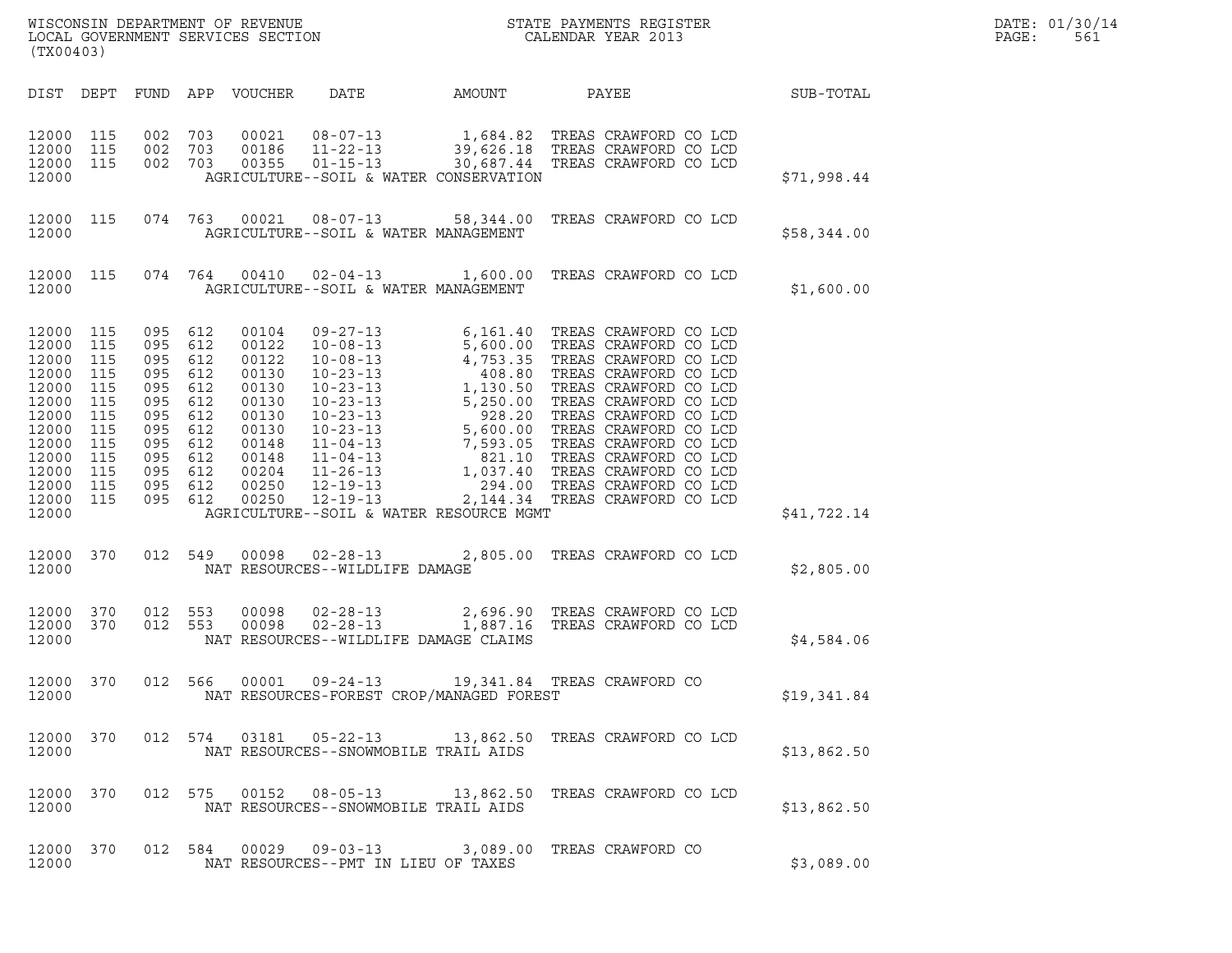|       | DATE: 01/30/14 |
|-------|----------------|
| PAGE: | 562            |

| (TX00403)                                                                                                                 |                                                                    |                                                                                          |                                                                    | WISCONSIN DEPARTMENT OF REVENUE<br>LOCAL GOVERNMENT SERVICES SECTION                                     |                                                                                                                                                                                                                                       | NC                                                                                                                                                                                                                              | STATE PAYMENTS REGISTER<br>CALENDAR YEAR 2013                                                                                                                                                                        |                | DATE: 01/30/14<br>PAGE:<br>562 |
|---------------------------------------------------------------------------------------------------------------------------|--------------------------------------------------------------------|------------------------------------------------------------------------------------------|--------------------------------------------------------------------|----------------------------------------------------------------------------------------------------------|---------------------------------------------------------------------------------------------------------------------------------------------------------------------------------------------------------------------------------------|---------------------------------------------------------------------------------------------------------------------------------------------------------------------------------------------------------------------------------|----------------------------------------------------------------------------------------------------------------------------------------------------------------------------------------------------------------------|----------------|--------------------------------|
|                                                                                                                           |                                                                    |                                                                                          |                                                                    | DIST DEPT FUND APP VOUCHER                                                                               | DATE                                                                                                                                                                                                                                  | AMOUNT                                                                                                                                                                                                                          | PAYEE                                                                                                                                                                                                                | SUB-TOTAL      |                                |
| 12000 370<br>12000                                                                                                        |                                                                    |                                                                                          | 012 663                                                            | 02092                                                                                                    |                                                                                                                                                                                                                                       | NAT RESOURCES--LAKES MANAGEMENT GRANTS                                                                                                                                                                                          | 02-12-13 5,000.00 TREAS CRAWFORD CNTY                                                                                                                                                                                | \$5,000.00     |                                |
| 12000 370<br>12000 370<br>12000                                                                                           |                                                                    | 095 532<br>095 532                                                                       |                                                                    | 00130<br>00130                                                                                           |                                                                                                                                                                                                                                       | NAT RESOURCES--DAM SAFETY PROJECTS                                                                                                                                                                                              | 08-05-13 50.00 TREAS CRAWFORD CO LCD<br>08-05-13 0890.50 TREAS CRAWFORD CO LCD                                                                                                                                       | \$940.50       |                                |
| 12000 395<br>12000<br>12000<br>12000<br>12000 395<br>12000                                                                | 395<br>395<br>395                                                  | 011 185<br>011 185<br>011 185<br>011 185<br>011 185                                      |                                                                    | 84652<br>84652<br>84652<br>84652<br>84652                                                                |                                                                                                                                                                                                                                       | TRANSPORTATION--HIGHWAY SAFETY-FEDERAL                                                                                                                                                                                          | 08-19-13<br>08-19-13<br>08-19-13<br>08-19-13<br>08-19-13<br>08-19-13<br>08-19-13<br>08-19-13<br>08-19-13<br>08-19-13<br>08-19-13<br>08-19-13<br>08-19-13<br>08-19-13<br>08-19-13<br>08-19-13<br>08-19-13<br>08-19-13 | \$5,200.00     |                                |
| 12000<br>12000<br>12000 395<br>12000                                                                                      | 395<br>395                                                         | 011 190<br>011 190<br>011 190                                                            |                                                                    | 68012<br>82012<br>94012                                                                                  | $01 - 07 - 13$<br>$07 - 01 - 13$<br>$10 - 07 - 13$                                                                                                                                                                                    | TRANSPORTATION--GENERAL TRANSP AIDS-GTA                                                                                                                                                                                         | 152,712.67 COUNTY OF CRAWFORD<br>305,425.34 COUNTY OF CRAWFORD<br>152,712.68 COUNTY OF CRAWFORD                                                                                                                      | \$610,850.69   |                                |
| 12000 395<br>12000 395<br>12000                                                                                           |                                                                    | 011 278<br>011 278                                                                       |                                                                    | 76775<br>76775                                                                                           | $06 - 04 - 13$<br>$06 - 04 - 13$                                                                                                                                                                                                      | TRANSPORTATION--LRIP/TRIP/MSIP GRANTS                                                                                                                                                                                           | 69,702.35 TREAS CRAWFORD CO<br>72,804.84 TREAS CRAWFORD CO                                                                                                                                                           | \$142,507.19   |                                |
| 12000 410<br>12000                                                                                                        |                                                                    |                                                                                          |                                                                    |                                                                                                          | CORRECTIONS--LOCAL AID                                                                                                                                                                                                                |                                                                                                                                                                                                                                 | 002 116 11357 11-05-13 9,927.75 TREAS CRAWFORD CO                                                                                                                                                                    | \$9,927.75     |                                |
| 12000 435<br>12000<br>12000<br>12000<br>12000<br>12000<br>12000 435<br>12000<br>12000<br>12000<br>12000<br>12000<br>12000 | 435<br>435<br>435<br>435<br>435<br>435<br>435<br>435<br>435<br>435 | 005 000<br>005<br>005<br>005<br>005<br>005<br>005 000<br>005<br>005<br>005<br>005<br>005 | 000<br>000<br>000<br>000<br>000<br>000<br>000<br>000<br>000<br>000 | 90310<br>90314<br>90318<br>90321<br>90323<br>90325<br>90400<br>90402<br>90403<br>90406<br>90408<br>90411 | $02 - 01 - 13$<br>$03 - 01 - 13$<br>$04 - 01 - 13$<br>$05 - 01 - 13$<br>$06 - 01 - 13$<br>$07 - 01 - 13$<br>$08 - 01 - 13$<br>$09 - 01 - 13$<br>$10 - 01 - 13$<br>$11 - 01 - 13$<br>$12 - 01 - 13$<br>HEALTH SERVICES--STATE/FED AIDS | 01-01-13 46,572.00 CRAWFORD CO<br>23,915.00 CRAWFORD CO<br>16,566.00 CRAWFORD CO<br>144,726.00 CRAWFORD CO<br>105,339.00 CRAWFORD CO<br>30,458.00 CRAWFORD CO<br>22,645.00<br>91,200.00<br>24,683.00<br>212,518.00<br>37,633.00 | 589,787.00 CRAWFORD CO<br>CRAWFORD CO<br>CRAWFORD CO<br>CRAWFORD CO<br>CRAWFORD CO<br>CRAWFORD CO                                                                                                                    | \$1,346,042.00 |                                |
| 12000<br>12000<br>12000<br>12000<br>12000<br>12000                                                                        | 437<br>437<br>437<br>437<br>437<br>437                             | 005<br>005<br>005<br>005<br>005<br>005                                                   | 000<br>000<br>000<br>000<br>000<br>000                             | 00000<br>00000<br>00000<br>00000<br>00000<br>00000                                                       | $01 - 07 - 13$<br>$01 - 30 - 13$<br>$02 - 05 - 13$<br>$03 - 05 - 13$<br>$03 - 05 - 13$<br>$04 - 23 - 13$                                                                                                                              | 1,578.12<br>54,286.81<br>9,151.32<br>51,032.12<br>24,200.83<br>51,226.90                                                                                                                                                        | CRAWFORD<br>CRAWFORD CHILD SUPPORT<br>CRAWFORD<br>CRAWFORD<br>CRAWFORD<br>CRAWFORD                                                                                                                                   |                |                                |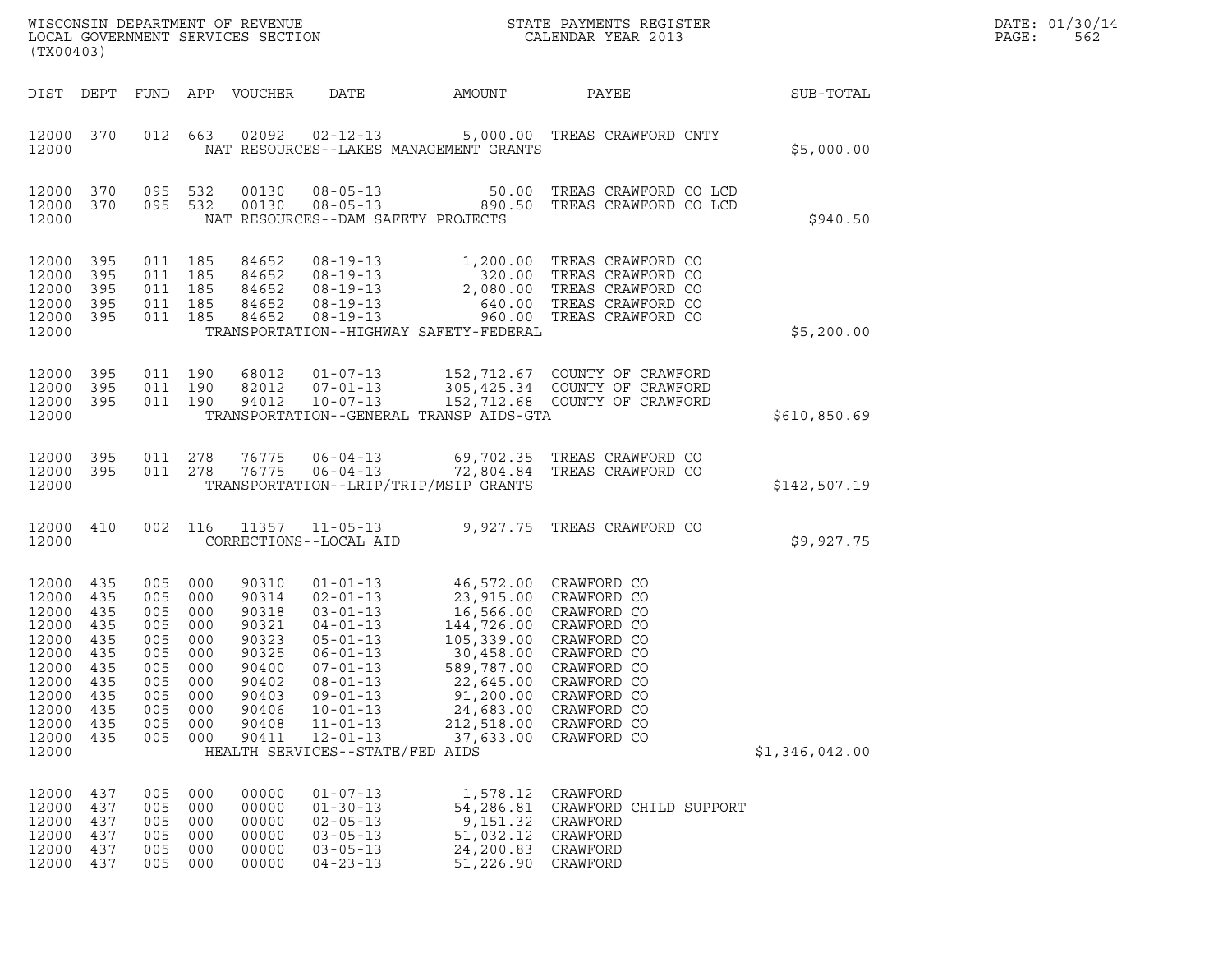| (TX00403)                                                   |                                               |                                               |                                               |                                                             |                                                                                                                            |                                                                                                                                                 |                                                                                                                            |               |  |
|-------------------------------------------------------------|-----------------------------------------------|-----------------------------------------------|-----------------------------------------------|-------------------------------------------------------------|----------------------------------------------------------------------------------------------------------------------------|-------------------------------------------------------------------------------------------------------------------------------------------------|----------------------------------------------------------------------------------------------------------------------------|---------------|--|
| DIST                                                        | DEPT                                          | <b>FUND</b>                                   | APP                                           | VOUCHER                                                     | DATE                                                                                                                       | AMOUNT                                                                                                                                          | PAYEE                                                                                                                      | SUB-TOTAL     |  |
| 12000<br>12000<br>12000<br>12000<br>12000<br>12000<br>12000 | 437<br>437<br>437<br>437<br>437<br>437<br>437 | 005<br>005<br>005<br>005<br>005<br>005<br>005 | 000<br>000<br>000<br>000<br>000<br>000<br>000 | 00000<br>00000<br>00000<br>00000<br>00000<br>00000<br>00000 | $04 - 30 - 13$<br>$04 - 06 - 13$<br>$05 - 05 - 13$<br>$05 - 10 - 13$<br>$06 - 28 - 13$<br>$06 - 05 - 13$<br>$06 - 19 - 13$ | 5,369.50<br>56,516.90<br>28,907.68<br>546.85<br>9,356.39<br>1,151.29 CRAWFORD                                                                   | CRAWFORD<br>CRAWFORD CHILD SUPPORT<br>CRAWFORD<br>CRAWFORD<br>CRAWFORD<br>296.96 CRAWFORD                                  |               |  |
| 12000<br>12000<br>12000<br>12000<br>12000<br>12000<br>12000 | 437<br>437<br>437<br>437<br>437<br>437<br>437 | 005<br>005<br>005<br>005<br>005<br>005<br>005 | 000<br>000<br>000<br>000<br>000<br>000<br>000 | 00000<br>00000<br>00000<br>00000<br>00000<br>00000<br>00000 | $07 - 30 - 13$<br>$07 - 05 - 13$<br>$07 - 05 - 13$<br>$08 - 11 - 13$<br>$08 - 07 - 13$<br>$08 - 30 - 13$<br>$09 - 31 - 13$ | 10,277.82 CRAWFORD<br>11,429.18 CRAWFORD<br>204,832.82 CRAWFORD                                                                                 | 1,576.00 CRAWFORD CHILD SUPPORT<br>48,751.97 CRAWFORD CHILD SUPPORT<br>10,588.62 CRAWFORD CHILD SUPPORT<br>493.50 CRAWFORD |               |  |
| 12000<br>12000<br>12000<br>12000<br>12000<br>12000          | 437<br>437<br>437<br>437<br>437               | 005<br>005<br>005<br>005<br>005               | 000<br>000<br>000<br>000<br>000               | 00000<br>00000<br>00000<br>00000<br>00000                   | $10 - 05 - 13$<br>$10 - 05 - 13$<br>$10 - 07 - 13$<br>$11 - 30 - 13$<br>$12 - 22 - 13$                                     | 55,794.01 CRAWFORD<br>53, 957.21 CRAWFORD<br>CHILDREN & FAMILIES--STATE/FEDERAL AIDS                                                            | 51,171.42 CRAWFORD CHILD SUPPORT<br>10,573.66 CRAWFORD CHILD SUPPORT<br>9,206.34 CRAWFORD                                  | \$762, 274.22 |  |
| 12000<br>12000                                              | 455                                           | 002                                           | 221                                           | 04820                                                       | $07 - 30 - 13$                                                                                                             | 160.00<br>JUSTICE--LAW ENFORCEMENT SERVICES AID                                                                                                 | TREAS CRAWFORD CNTY                                                                                                        | \$160.00      |  |
| 12000<br>12000                                              | 455                                           | 002                                           | 231                                           | 00220                                                       | $02 - 07 - 13$<br>JUSTICE--LAW ENFORCEMENT TRAINING                                                                        | 5,440.00                                                                                                                                        | TREAS CRAWFORD CNTY                                                                                                        | \$5,440.00    |  |
| 12000<br>12000                                              | 455                                           | 002                                           | 503                                           | 00012                                                       | $03 - 12 - 13$                                                                                                             | 11,390.42<br>JUSTICE--VICTIM/WITNESS SERVICES AID                                                                                               | TREAS CRAWFORD CO                                                                                                          | \$11,390.42   |  |
| 12000<br>12000                                              | 455                                           | 002                                           | 532                                           | 04745                                                       | $07 - 30 - 13$                                                                                                             | 11,707.12 TREAS CRAWFORD CO<br>JUSTICE--VICTIM/WITNESS ASSISTANCE SERV                                                                          |                                                                                                                            | \$11,707.12   |  |
| 12000<br>12000                                              | 465                                           | 002                                           | 308                                           | 00842                                                       | $12 - 03 - 13$                                                                                                             | MILITARY AFFAIRS-EMER MGMT-RESPONSE EQMT                                                                                                        | 9,560.00 TREAS CRAWFORD CO                                                                                                 | \$9,560.00    |  |
| 12000<br>12000<br>12000                                     | 465<br>465                                    | 002<br>002                                    | 337<br>337                                    | 00662<br>00871                                              | $06 - 28 - 13$<br>$03 - 20 - 13$                                                                                           | 3,291.00<br>6,454.00<br>MILITARY AFFAIRS-EMERGENCY MGMT PLANNING                                                                                | TREAS CRAWFORD CO<br>TREAS CRAWFORD CO                                                                                     | \$9,745.00    |  |
| 12000 465<br>12000                                          | 12000 465                                     |                                               | 002 342                                       |                                                             |                                                                                                                            | 002 342 00551 02-28-13 27,392.71 TREAS CRAWFORD CO<br>00733  08-14-13  13,419.38  TREAS CRAWFORD CO<br>MILITARY AFFAIRS-EMERGENCY MGMT-FED FUND |                                                                                                                            | \$40,812.09   |  |
| 12000 485                                                   |                                               |                                               | 002 127                                       | 05187                                                       | $06 - 06 - 13$                                                                                                             |                                                                                                                                                 | 850.00 TREAS CRAWFORD CNTY                                                                                                 |               |  |
|                                                             |                                               |                                               |                                               |                                                             |                                                                                                                            |                                                                                                                                                 |                                                                                                                            |               |  |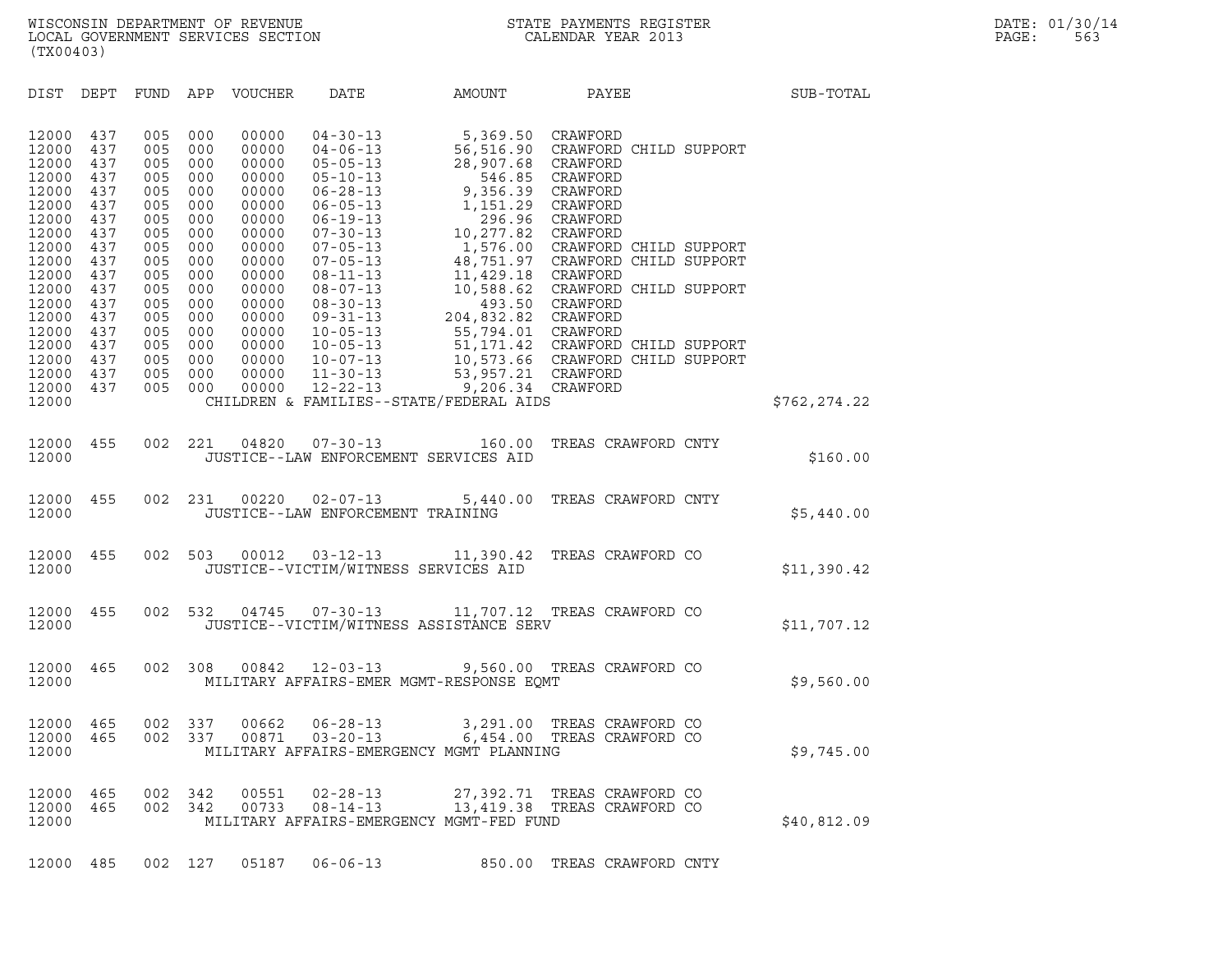| (TX00403)                                                                                                                                             |                                                                                                                                        |                                                                                                 |                                                                                                 |                                                                                                                                                                |                                                                                                                                                                                                                    |                                                                                                                             |                                                                                                                                                                                                                |              | DATE: 01/30/14<br>PAGE:<br>564 |
|-------------------------------------------------------------------------------------------------------------------------------------------------------|----------------------------------------------------------------------------------------------------------------------------------------|-------------------------------------------------------------------------------------------------|-------------------------------------------------------------------------------------------------|----------------------------------------------------------------------------------------------------------------------------------------------------------------|--------------------------------------------------------------------------------------------------------------------------------------------------------------------------------------------------------------------|-----------------------------------------------------------------------------------------------------------------------------|----------------------------------------------------------------------------------------------------------------------------------------------------------------------------------------------------------------|--------------|--------------------------------|
|                                                                                                                                                       |                                                                                                                                        |                                                                                                 |                                                                                                 |                                                                                                                                                                |                                                                                                                                                                                                                    |                                                                                                                             | DIST DEPT FUND APP VOUCHER DATE AMOUNT PAYEE SUB-TOTAL                                                                                                                                                         |              |                                |
|                                                                                                                                                       |                                                                                                                                        |                                                                                                 |                                                                                                 |                                                                                                                                                                | 12000 VETERANS AFFAIRS GRANTS                                                                                                                                                                                      |                                                                                                                             |                                                                                                                                                                                                                | \$850.00     |                                |
| 12000                                                                                                                                                 | 12000 485                                                                                                                              |                                                                                                 |                                                                                                 |                                                                                                                                                                | VETERANS AFFAIRS--GRANTS TO COUNTIES                                                                                                                                                                               |                                                                                                                             | 082  267  05187  06-06-13  3,825.00  TREAS CRAWFORD CNTY                                                                                                                                                       | \$3,825.00   |                                |
| 12000                                                                                                                                                 | 12000 485                                                                                                                              |                                                                                                 |                                                                                                 |                                                                                                                                                                | VETERANS AFFAIRS--GRANTS                                                                                                                                                                                           |                                                                                                                             | 082 280 02481 01-02-13 1,262.20 TREAS CRAWFORD CO                                                                                                                                                              | \$1,262.20   |                                |
| 12000                                                                                                                                                 | 12000 485                                                                                                                              |                                                                                                 |                                                                                                 |                                                                                                                                                                | VETERANS AFFAIRS--GRANTS TO COUNTIES                                                                                                                                                                               |                                                                                                                             | 083 370 05187 06-06-13 3,825.00 TREAS CRAWFORD CNTY                                                                                                                                                            | \$3,825.00   |                                |
| 12000                                                                                                                                                 | 12000 505                                                                                                                              |                                                                                                 | 002 116                                                                                         | 01301                                                                                                                                                          | DOA--LAND INFORMATION BOARD GRANTS                                                                                                                                                                                 |                                                                                                                             | 09-06-13 30,368.00 TREAS CRAWFORD CO                                                                                                                                                                           | \$30,368.00  |                                |
| 12000<br>12000<br>12000<br>12000<br>12000<br>12000<br>12000<br>12000<br>12000<br>12000<br>12000<br>12000<br>12000<br>12000<br>12000<br>12000<br>12000 | 12000 505<br>12000 505<br>505<br>505<br>505<br>505<br>505<br>505<br>505<br>505<br>505<br>505<br>505<br>505<br>505<br>505<br>505<br>505 | 002 155<br>002 155<br>002 155<br>002 155<br>002 155<br>002 155<br>002 155<br>002 155<br>002 155 | 002 155<br>002 155<br>002 155<br>002 155<br>002 155<br>002 155<br>002 155<br>002 155<br>002 155 | 60024<br>60024<br>60090<br>60090<br>60153<br>60218<br>60333<br>60333<br>60400<br>60400<br>60466<br>60506<br>60576<br>60576<br>60652<br>60723<br>60723<br>60798 | DOA-HOUSING ASSISTANCE-FEDERAL FUNDS                                                                                                                                                                               |                                                                                                                             |                                                                                                                                                                                                                | \$19,675.63  |                                |
| 12000<br>12000<br>12000<br>12000<br>12000<br>12000<br>12000<br>12000<br>12000<br>12000<br>12000                                                       | 505<br>505<br>505<br>505<br>505<br>505<br>505<br>505<br>505<br>505                                                                     | 002<br>002<br>002<br>002<br>002<br>002<br>002<br>002<br>002<br>002                              | 743<br>743<br>743<br>743<br>743<br>743<br>743<br>743<br>743<br>743                              | 00964<br>02803<br>03799<br>05935<br>07962<br>09432<br>09589<br>10206<br>10206<br>10791                                                                         | $08 - 29 - 13$<br>$10 - 28 - 13$<br>$12 - 06 - 13$<br>$01 - 09 - 13$<br>$03 - 11 - 13$<br>$04 - 25 - 13$<br>$05 - 01 - 13$<br>$05 - 22 - 13$<br>$05 - 22 - 13$<br>$06 - 11 - 13$<br>DOA--HOUSING ASSISTANCE GRANTS | 75,100.00<br>47,900.00<br>95,900.00<br>91,500.00<br>48,500.00<br>134.47<br>49,210.00<br>12,321.00<br>25,579.00<br>40,900.00 | TREAS CRAWFORD CO<br>TREAS CRAWFORD CO<br>TREAS CRAWFORD CO<br>TREAS CRAWFORD CO<br>TREAS CRAWFORD CO<br>TREAS CRAWFORD CO<br>TREAS CRAWFORD CO<br>TREAS CRAWFORD CO<br>TREAS CRAWFORD CO<br>TREAS CRAWFORD CO | \$487,044.47 |                                |
|                                                                                                                                                       | 12000 505                                                                                                                              |                                                                                                 | 002 745                                                                                         | 06167                                                                                                                                                          | $01 - 18 - 13$                                                                                                                                                                                                     |                                                                                                                             | 5,000.00 TREAS CRAWFORD CO                                                                                                                                                                                     |              |                                |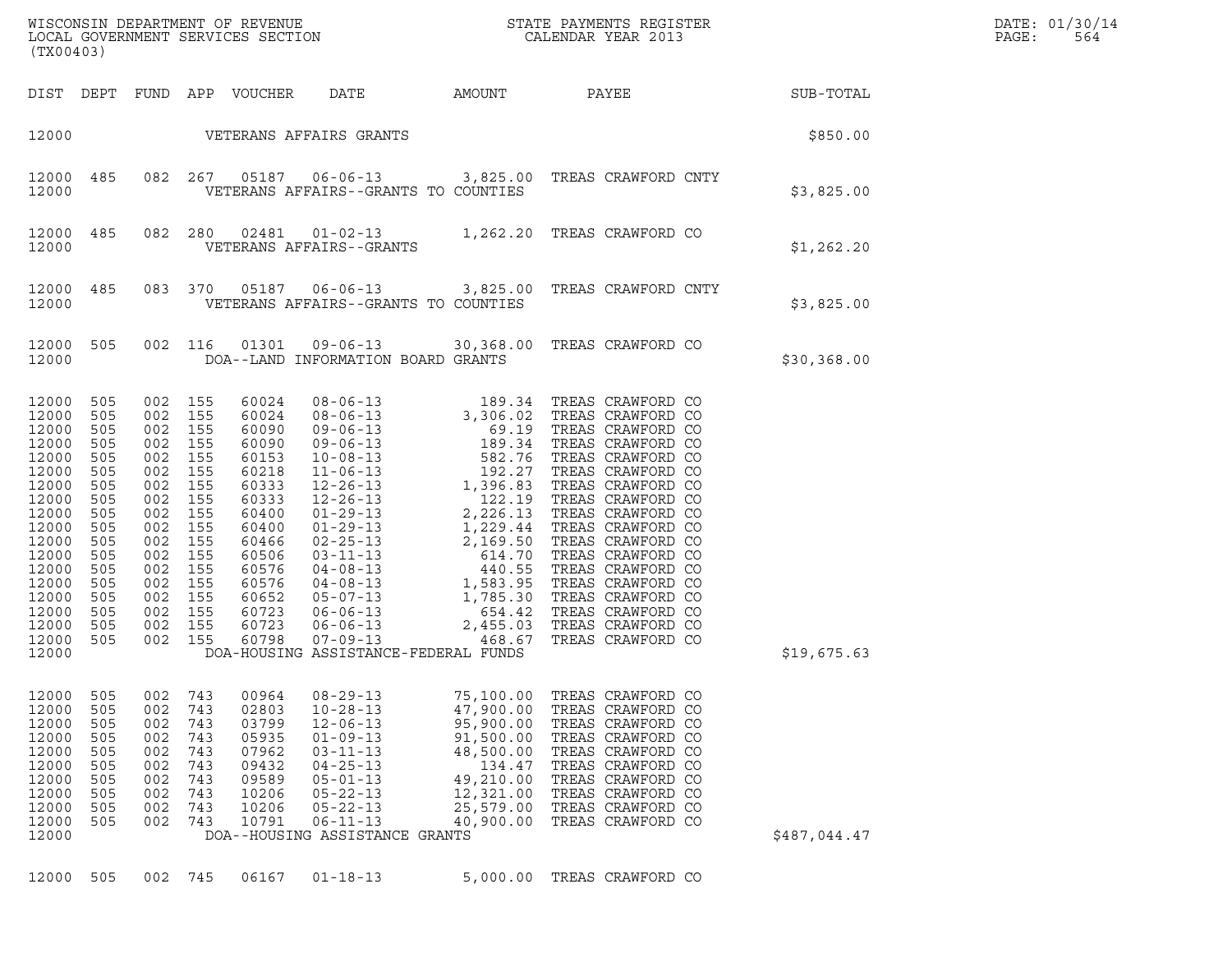| (TX00403)                                                                                                                                                                                                                                       |                                                                                                                                                                                    |                                                                                                                                                                                                                                                                    |                                        |                                                                                                                                                                                                                                        |                                                                    |                                          | WISCONSIN DEPARTMENT OF REVENUE<br>LOCAL GOVERNMENT SERVICES SECTION THE SERVICES OF CALENDAR YEAR 2013                                                                                           |               | DATE: 01/30/14<br>PAGE:<br>565 |  |
|-------------------------------------------------------------------------------------------------------------------------------------------------------------------------------------------------------------------------------------------------|------------------------------------------------------------------------------------------------------------------------------------------------------------------------------------|--------------------------------------------------------------------------------------------------------------------------------------------------------------------------------------------------------------------------------------------------------------------|----------------------------------------|----------------------------------------------------------------------------------------------------------------------------------------------------------------------------------------------------------------------------------------|--------------------------------------------------------------------|------------------------------------------|---------------------------------------------------------------------------------------------------------------------------------------------------------------------------------------------------|---------------|--------------------------------|--|
| DIST DEPT                                                                                                                                                                                                                                       |                                                                                                                                                                                    |                                                                                                                                                                                                                                                                    |                                        | FUND APP VOUCHER                                                                                                                                                                                                                       | DATE                                                               | AMOUNT PAYEE                             |                                                                                                                                                                                                   | SUB-TOTAL     |                                |  |
| 12000<br>12000<br>12000<br>12000<br>12000<br>12000                                                                                                                                                                                              | 505<br>505<br>505<br>505<br>505                                                                                                                                                    | 002 745<br>002 745<br>002 745<br>002 745<br>002 745                                                                                                                                                                                                                |                                        | 06167<br>06167<br>09432<br>09432<br>09432                                                                                                                                                                                              | DOA--HOUSING ASSISTANCE GRANTS                                     |                                          | 01-18-13 37,616.00 TREAS CRAWFORD CO<br>01-18-13 97,334.00 TREAS CRAWFORD CO<br>04-25-13 8,323.00 TREAS CRAWFORD CO<br>04-25-13 1,000.00 TREAS CRAWFORD CO<br>04-25-13 1,233.00 TREAS CRAWFORD CO | \$150, 506.00 |                                |  |
| 12000<br>12000<br>12000<br>12000<br>12000<br>12000<br>12000<br>12000<br>12000<br>12000<br>12000<br>12000<br>12000<br>12000<br>12000<br>12000<br>12000<br>12000<br>12000<br>12000<br>12000<br>12000<br>12000<br>12000<br>12000<br>12000<br>12000 | 505<br>505<br>505<br>505<br>505<br>505<br>505<br>505<br>505<br>505<br>505<br>505<br>505<br>505<br>505<br>505<br>505<br>505<br>505<br>505<br>505<br>505<br>505<br>505<br>505<br>505 | 035 371<br>035 371<br>035 371<br>035 371<br>035 371<br>035 371<br>035<br>035 371<br>035<br>035 371<br>035<br>035 371<br>035<br>035 371<br>035<br>035 371<br>035<br>035 371<br>035 371<br>035 371<br>035 371<br>035 371<br>035 371<br>035 371<br>035 371<br>035 371 | 371<br>371<br>371<br>371<br>371<br>371 | 60024<br>60024<br>60024<br>60090<br>60153<br>60218<br>60333<br>60333<br>60333<br>60400<br>60400<br>60400<br>60466<br>60466<br>60466<br>60506<br>60506<br>60506<br>60576<br>60576<br>60576<br>60652<br>60652<br>60723<br>60798<br>60798 | DOA--PUBLIC BENEFITS FUND                                          |                                          |                                                                                                                                                                                                   | \$18,464.26   |                                |  |
| 12000 507<br>12000                                                                                                                                                                                                                              |                                                                                                                                                                                    |                                                                                                                                                                                                                                                                    | 002 130                                |                                                                                                                                                                                                                                        |                                                                    | PUBLIC LANDS-FLOOD CONTROL-FEDERAL FUNDS | 00001  01-09-13  900.00  TREAS CRAWFORD CO                                                                                                                                                        | \$900.00      |                                |  |
| 12000 835<br>12000<br>12000                                                                                                                                                                                                                     | 835                                                                                                                                                                                | 002 105                                                                                                                                                                                                                                                            | 002 105                                | 43225<br>80326                                                                                                                                                                                                                         | $07 - 22 - 13$<br>$11 - 18 - 13$<br>REVENUE--STATE SHARED REVENUES |                                          | 133,653.83 TREAS CRAWFORD CO<br>758,042.34 TREAS CRAWFORD CO                                                                                                                                      | \$891,696.17  |                                |  |
| 12000 835<br>12000                                                                                                                                                                                                                              |                                                                                                                                                                                    |                                                                                                                                                                                                                                                                    | 002 109                                | 01012                                                                                                                                                                                                                                  | $07 - 22 - 13$<br>REVENUE--EXEMPT COMPUTER AID                     |                                          | 16,758.00 TREAS CRAWFORD CO                                                                                                                                                                       | \$16,758.00   |                                |  |

| 12000 |  | S16,758.00 |                                                                      |                                                                |  |  |                |
|-------|--|------------|----------------------------------------------------------------------|----------------------------------------------------------------|--|--|----------------|
|       |  |            | 12000 835 002 302 10019 07-22-13<br>12000 835 002 302 11019 07-22-13 | 1,702,622.87 TREAS CRAWFORD CO<br>581,584.16 TREAS CRAWFORD CO |  |  |                |
| 12000 |  |            |                                                                      | REVENUE-FIRST DOLLAR/SCHOOL LEVY CREDITS                       |  |  | \$2,284,207.03 |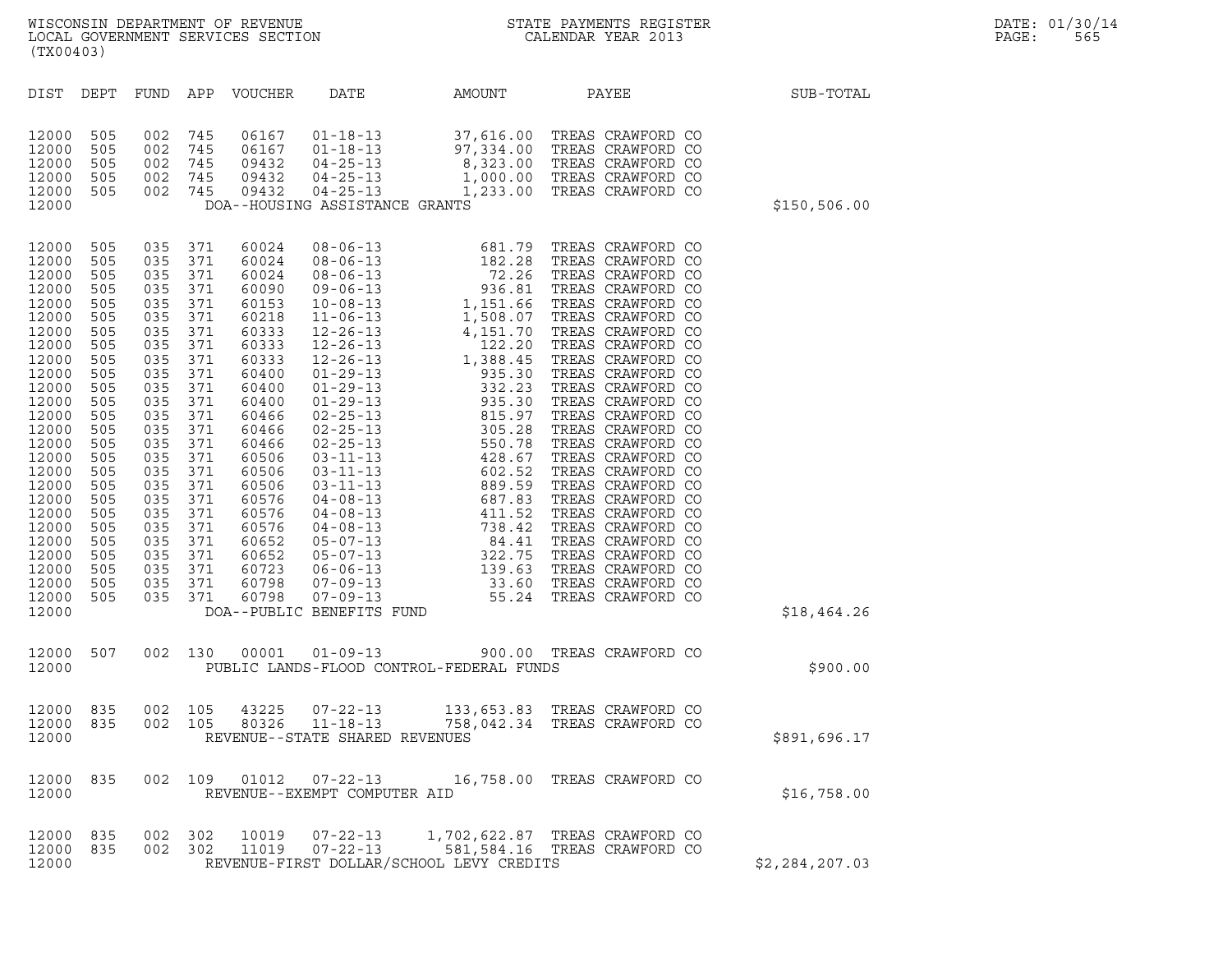| WISCONSIN DEPARTMENT OF REVENUE<br>LOCAL GOVERNMENT SERVICES SECTION |                                                                                         |     |                |                               |        | STATE PAYMENTS REGISTER<br>CALENDAR YEAR 2013 |                | DATE: 01/30/14<br>566<br>PAGE: |
|----------------------------------------------------------------------|-----------------------------------------------------------------------------------------|-----|----------------|-------------------------------|--------|-----------------------------------------------|----------------|--------------------------------|
| (TX00403)                                                            |                                                                                         |     |                |                               |        |                                               |                |                                |
| DIST<br>DEPT                                                         | FUND                                                                                    | APP | <b>VOUCHER</b> | DATE                          | AMOUNT | PAYEE                                         | SUB-TOTAL      |                                |
| 12000<br>12000                                                       | 835<br>37158<br>021<br>$03 - 25 - 13$<br>461,872.40<br>363<br>REVENUE--LOTTERY CREDIT - |     |                |                               |        | TREAS CRAWFORD CO                             | \$461,872.40   |                                |
| 12000                                                                |                                                                                         |     |                | DISTRICT TOTAL APPROPRIATIONS |        |                                               | \$7,574,020.62 |                                |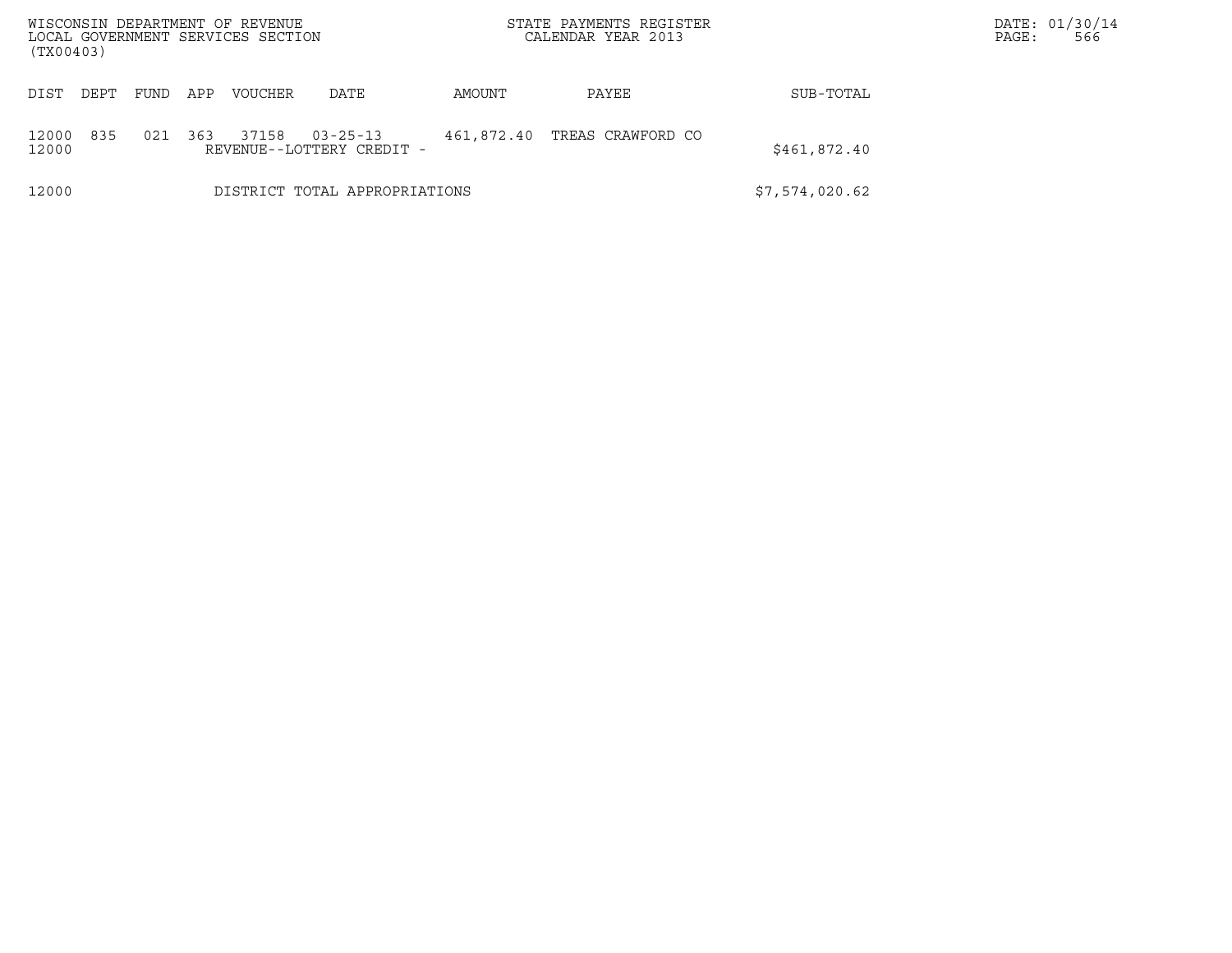| WISCONSIN DEPARTMENT OF REVENUE   | STATE PAYMENTS REGISTER | DATE: 01/30/14 |
|-----------------------------------|-------------------------|----------------|
| LOCAL GOVERNMENT SERVICES SECTION | CALENDAR YEAR 2013      | 567<br>PAGE:   |

| (TX00403)                       | WISCONSIN DEPARTMENT OF REVENUE<br>LOCAL GOVERNMENT SERVICES SECTION<br>CALENDAR YEAR 2013                                                                                                                                                           |                    |             | DATE: 01/30/14<br>PAGE: 567 |
|---------------------------------|------------------------------------------------------------------------------------------------------------------------------------------------------------------------------------------------------------------------------------------------------|--------------------|-------------|-----------------------------|
|                                 | DIST DEPT FUND APP VOUCHER DATE AMOUNT PAYEE PAYES                                                                                                                                                                                                   |                    |             |                             |
| 12002 165                       | 002 225 00295 07-03-13 3,486.06 TREAS TN BRIDGEPORT<br>12002 SAFETY/PROF SERV--FIRE INSURANCE DUES                                                                                                                                                   |                    | \$3,486.06  |                             |
| 12002 370<br>12002 370          | 002 503 15630 02-06-13 4,945.32 TREAS TN BRIDGEPORT<br>002 503 15630 02-06-13 7,400.00 TREAS TN BRIDGEPORT                                                                                                                                           |                    |             |                             |
| 12002                           | NAT RESOURCES--AIDS IN LIEU OF TAXES                                                                                                                                                                                                                 | TOWN SHARE 1099.88 | \$12,345.32 |                             |
| 12002                           | 12002 370 012 571 36005 06-10-13 106.02 TREAS TN BRIDGEPORT<br>NAT RESOURCES--FOREST CROP/MFL/CO FOREST                                                                                                                                              |                    | \$106.02    |                             |
| 12002                           | 12002 370 012 579 18278 04-15-13 103.18 TREAS TOWN BRIDGEPORT<br>NAT RESOURCES--AIDS IN LIEU OF TAXES                                                                                                                                                |                    | \$103.18    |                             |
| 12002 395<br>12002<br>395       |                                                                                                                                                                                                                                                      |                    |             |                             |
| 12002 395<br>12002 395<br>12002 | TRANSPORTATION--GENERAL TRANSP AIDS-GTA                                                                                                                                                                                                              |                    | \$42,424.68 |                             |
| 12002                           | $\begin{array}{cccccccc} 12002 & 835 & 002 & 105 & 43204 & 07-22-13 & & 1,613.81 & \text{TREAS TN BRIDGEPORT} \\ 12002 & 835 & 002 & 105 & 80305 & 11-18-13 & & 9,144.89 & \text{TREAS TN BRIDGEPORT} \end{array}$<br>REVENUE--STATE SHARED REVENUES |                    | \$10,758.70 |                             |
| 12002                           | 12002 835 002 109 02264 07-22-13 1,192.00 TREAS TN BRIDGEPORT<br>REVENUE--EXEMPT COMPUTER AID                                                                                                                                                        |                    | \$1,192.00  |                             |
| 12002                           | 12002 835 021 363 35562 03-25-13 5,665.12 TREAS TN BRIDGEPORT<br>REVENUE--LOTTERY CREDIT -                                                                                                                                                           |                    | \$5,665.12  |                             |
|                                 | 12002 DISTRICT TOTAL APPROPRIATIONS                                                                                                                                                                                                                  |                    | \$76,081.08 |                             |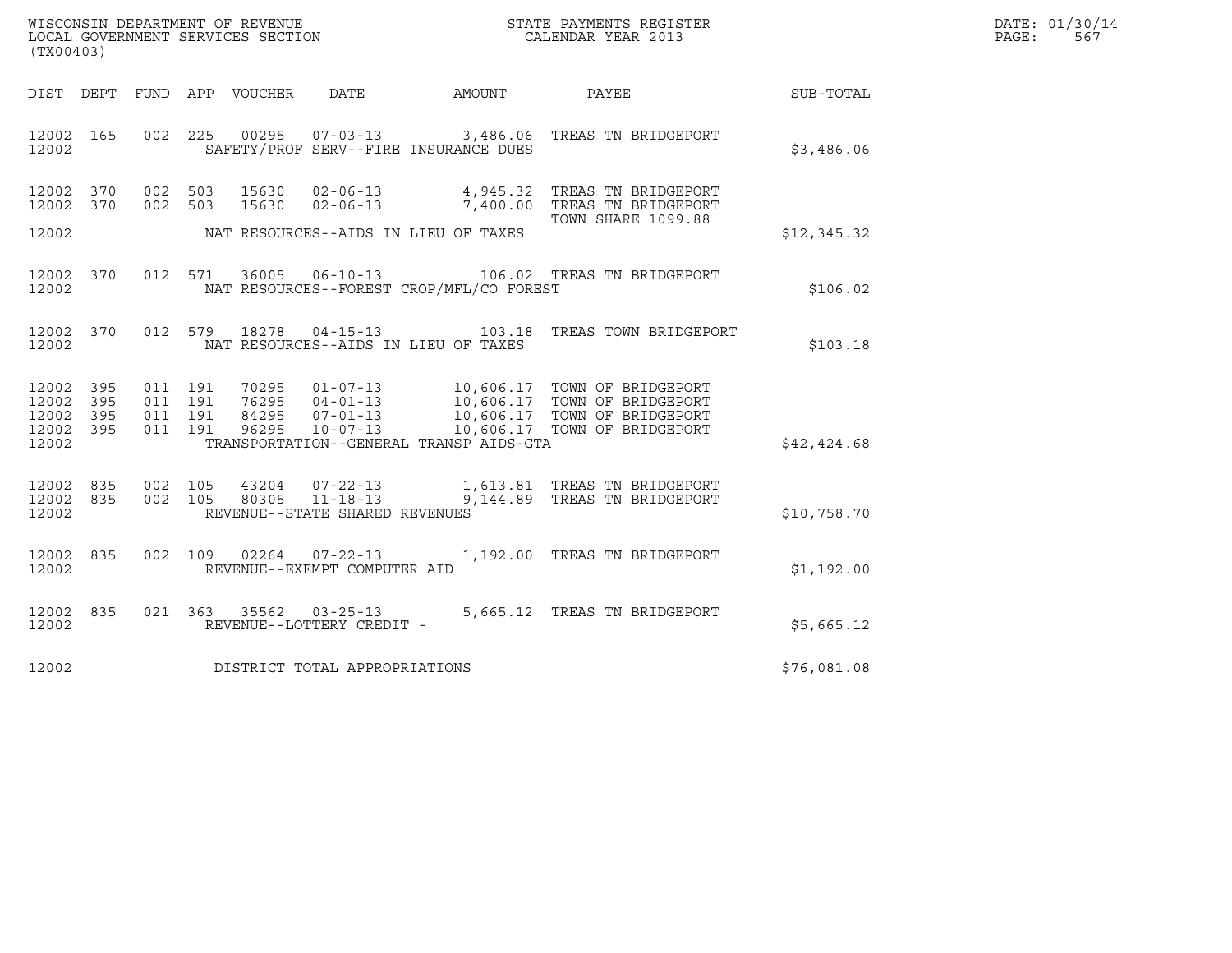| (TX00403)                                             |           |                               |         | WISCONSIN DEPARTMENT OF REVENUE<br>LOCAL GOVERNMENT SERVICES SECTION |                                                                                 | STATE PAYMENTS REGISTER<br>CALENDAR YEAR 2013                                                      |              | DATE: 01/30/14<br>$\mathtt{PAGE:}$<br>568 |
|-------------------------------------------------------|-----------|-------------------------------|---------|----------------------------------------------------------------------|---------------------------------------------------------------------------------|----------------------------------------------------------------------------------------------------|--------------|-------------------------------------------|
|                                                       |           |                               |         |                                                                      |                                                                                 | DIST DEPT FUND APP VOUCHER DATE AMOUNT PAYEE TO SUB-TOTAL                                          |              |                                           |
| 12004 165<br>12004                                    |           |                               |         |                                                                      | SAFETY/PROF SERV--FIRE INSURANCE DUES                                           | 002 225 00296 07-03-13 2,115.76 TREAS TN CLAYTON                                                   | \$2,115.76   |                                           |
| 12004 370 000 001<br>12004 370<br>12004               |           | 000 001                       |         |                                                                      | 04DNR  10-23-13  8.23  TOWN CLAYTON<br>NAT RESOURCES-SEVERANCE/YIELD/WITHDRAWAL | 02DNR  07-03-13  379.56  TREAS TOWN CLAYTON                                                        | \$387.79     |                                           |
| 12004                                                 |           |                               |         |                                                                      | NAT RESOURCES--AIDS IN LIEU OF TAXES                                            | 12004 370 002 503 16206 02-21-13 32.42 TREAS TN CLAYTON<br>TOWN SHARE 9.24                         | \$32.42      |                                           |
| 12004                                                 | 12004 370 |                               |         |                                                                      | NAT RESOURCES--FOREST CROP/MFL/CO FOREST                                        | 012 571 36006 06-10-13 1,742.35 TREAS TN CLAYTON                                                   | \$1,742.35   |                                           |
| 12004 395<br>12004 395<br>12004<br>12004 395<br>12004 | 395       | 011 191<br>011 191<br>011 191 | 011 191 |                                                                      | TRANSPORTATION--GENERAL TRANSP AIDS-GTA                                         |                                                                                                    | \$193,239.76 |                                           |
| 12004 835<br>12004 835<br>12004                       |           |                               |         | REVENUE--STATE SHARED REVENUES                                       |                                                                                 | 002 105 43205 07-22-13 5,526.34 TREAS TN CLAYTON 002 105 80306 11-18-13 31,321.67 TREAS TN CLAYTON | \$36,848.01  |                                           |
| 12004 835<br>12004                                    |           |                               |         | REVENUE--EXEMPT COMPUTER AID                                         |                                                                                 | 002 109 02265 07-22-13 7.00 TREAS TN CLAYTON                                                       | \$7.00       |                                           |
| 12004                                                 |           |                               |         | DISTRICT TOTAL APPROPRIATIONS                                        |                                                                                 |                                                                                                    | \$234,373.09 |                                           |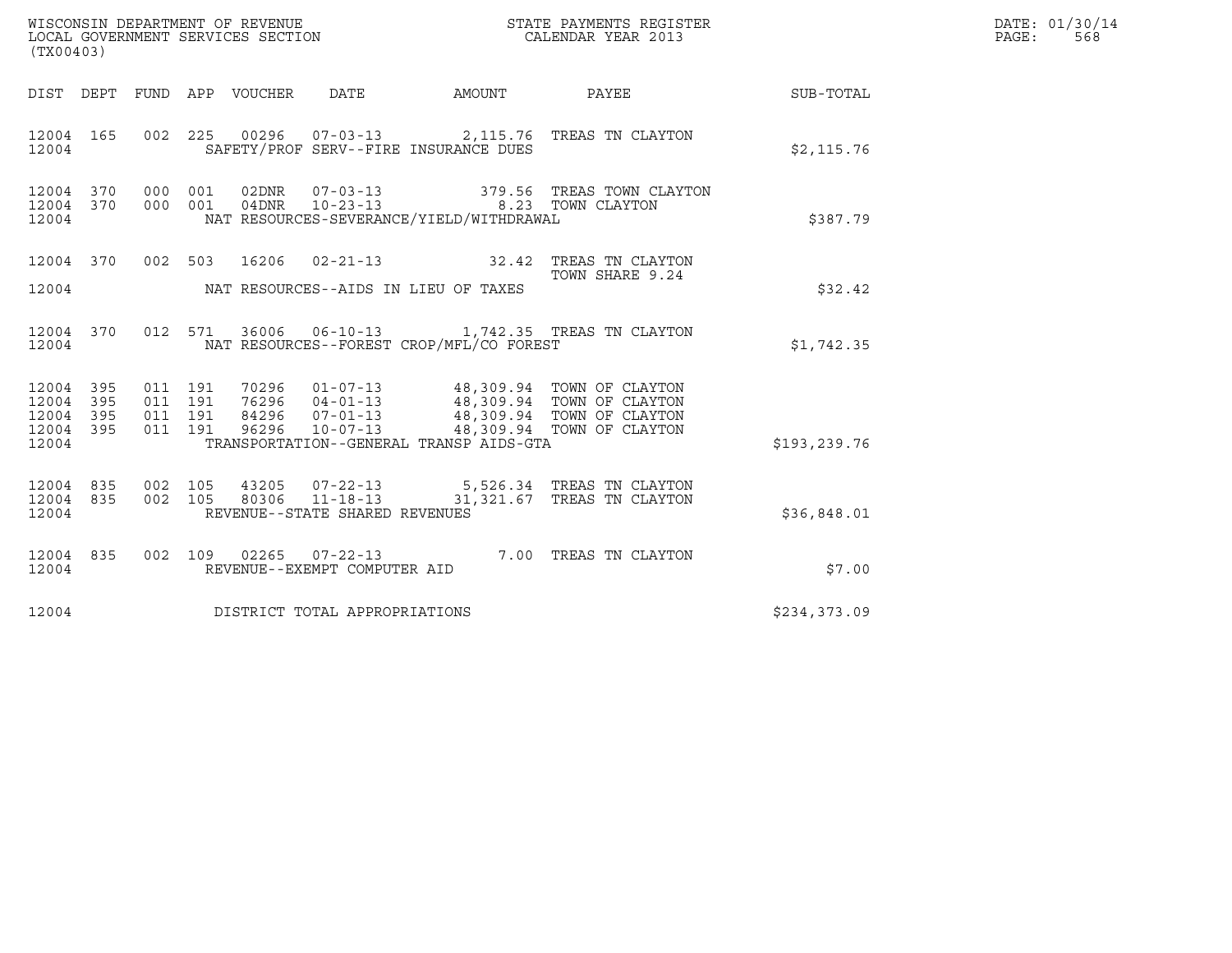| (TX00403)                                                 |                    |                    |                                         |                                          | ${\tt WISCONSIM\ DEPARTMENT\ OF\ REVENUE}\qquad \qquad {\tt STATE\ PAYMENTS\ REGISTER\ LOCAL\ GOVERNMENT\ SERVICES\ SECTION\qquad \qquad {\tt CALENDAR\ YEAR\ 2013}}$                                           |               | DATE: 01/30/14<br>$\mathtt{PAGE:}$<br>569 |
|-----------------------------------------------------------|--------------------|--------------------|-----------------------------------------|------------------------------------------|-----------------------------------------------------------------------------------------------------------------------------------------------------------------------------------------------------------------|---------------|-------------------------------------------|
|                                                           |                    |                    |                                         |                                          | DIST DEPT FUND APP VOUCHER DATE AMOUNT PAYEE SUB-TOTAL                                                                                                                                                          |               |                                           |
| 12006 165<br>12006                                        |                    |                    |                                         | SAFETY/PROF SERV--FIRE INSURANCE DUES    | 002 225 00297 07-03-13 1,955.61 TREAS TN EASTMAN                                                                                                                                                                | \$1,955.61    |                                           |
| 12006                                                     |                    |                    |                                         | NAT RESOURCES-SEVERANCE/YIELD/WITHDRAWAL | 12006 370 000 001 01DNR 03-13-13 4,938.01 TREAS TOWN EASTMAN                                                                                                                                                    | \$4,938.01    |                                           |
|                                                           | 12006 370 002 503  |                    |                                         |                                          | 12006 370 002 503 15631 02-06-13 11,794.87 TREAS TN EASTMAN<br>15631  02-06-13  4,550.77  TREAS TN EASTMAN                                                                                                      |               |                                           |
| 12006                                                     |                    |                    |                                         | NAT RESOURCES--AIDS IN LIEU OF TAXES     | <b>TOWN SHARE 3013.61</b>                                                                                                                                                                                       | \$16,345.64   |                                           |
| 12006                                                     |                    |                    |                                         | NAT RESOURCES--FOREST CROP/MFL/CO FOREST | 12006 370 012 571 36007 06-10-13 1,113.99 TREAS TN EASTMAN                                                                                                                                                      | \$1,113.99    |                                           |
| 12006                                                     |                    |                    |                                         | NAT RESOURCES--AIDS IN LIEU OF TAXES     | $\begin{array}{cccccccc} 12006 & 370 & 012 & 579 & 18279 & 04-15-13 & & & & 28.35 & \text{TREAS TN EASTMAN} \\ 12006 & 370 & 012 & 579 & 18279 & 04-15-13 & & & & 20.56 & \text{TREAS TWN EASTMAN} \end{array}$ | \$48.91       |                                           |
|                                                           |                    |                    | 12006 NAT RESOURCES--RU RECYCLING GRANT |                                          | 12006 370 074 670 40351 05-20-13 1,535.74 TREAS TN EASTMAN                                                                                                                                                      | \$1,535.74    |                                           |
| 12006 395<br>12006 395<br>12006 395<br>12006 395<br>12006 | 011 191<br>011 191 | 011 191<br>011 191 |                                         | TRANSPORTATION--GENERAL TRANSP AIDS-GTA  | 70297 01-07-13 40,598.76 TOWN OF EASTMAN<br>76297 04-01-13 40,598.76 TOWN OF EASTMAN<br>84297 07-01-13 40,598.76 TOWN OF EASTMAN<br>96297 10-07-13 40,598.79 TOWN OF EASTMAN                                    | \$162, 395.07 |                                           |
| 12006 835<br>12006                                        | 12006 835 002 105  | 002 105            | REVENUE--STATE SHARED REVENUES          |                                          | 43206  07-22-13  5,561.54 TREAS TN EASTMAN<br>80307  11-18-13  31,526.59 TREAS TN EASTMAN                                                                                                                       | \$37,088.13   |                                           |
| 12006 835<br>12006                                        |                    |                    | REVENUE--EXEMPT COMPUTER AID            |                                          | 002 109 02266 07-22-13 2.00 TREAS TN EASTMAN                                                                                                                                                                    | \$2.00        |                                           |
| 12006                                                     |                    |                    | DISTRICT TOTAL APPROPRIATIONS           |                                          |                                                                                                                                                                                                                 | \$225, 423.10 |                                           |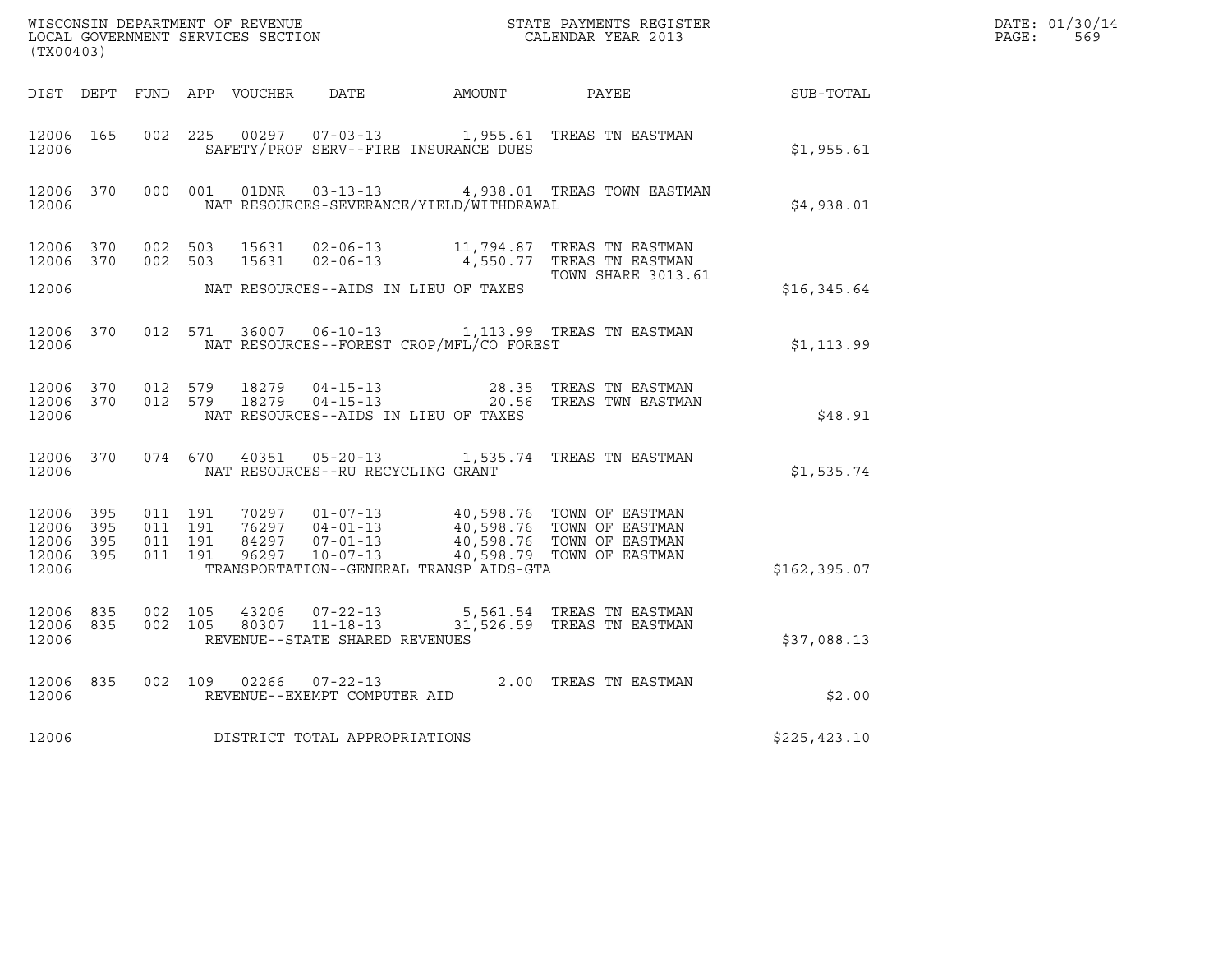|       | DATE: 01/30/14 |
|-------|----------------|
| PAGE: | 570            |

| (TX00403)                                             |           | % WISCONSIN DEPARTMENT OF REVENUE $$\tt STATE~PAYMEMTS~REGISTER~LOCAL~GOVERNMENT~SERVICES~SECTION~CALENDAR~YEAR~2013$ |                    |                                 |                                                  |                                          | DATE: 01/30/14<br>PAGE:<br>570                                                                                                                                                                                    |              |  |
|-------------------------------------------------------|-----------|-----------------------------------------------------------------------------------------------------------------------|--------------------|---------------------------------|--------------------------------------------------|------------------------------------------|-------------------------------------------------------------------------------------------------------------------------------------------------------------------------------------------------------------------|--------------|--|
|                                                       |           |                                                                                                                       |                    | DIST DEPT FUND APP VOUCHER DATE |                                                  |                                          | AMOUNT PAYEE SUB-TOTAL                                                                                                                                                                                            |              |  |
| 12008                                                 | 12008 165 |                                                                                                                       |                    |                                 |                                                  | SAFETY/PROF SERV--FIRE INSURANCE DUES    | 002 225 00298 07-03-13 1,926.21 TREAS TN FREEMAN                                                                                                                                                                  | \$1,926.21   |  |
| 12008 370<br>12008 370<br>12008 370<br>12008          |           |                                                                                                                       |                    |                                 |                                                  | NAT RESOURCES-SEVERANCE/YIELD/WITHDRAWAL | 000 001 02DNR 07-03-13 173.26 TREAS TOWN FREEMAN<br>000 001 04DNR 10-23-13 604.06 TOWN FREEMAN<br>000 001 05DNR 11-21-13 120.65 TREAS TOWN FREEMAN                                                                | \$897.97     |  |
| 12008 370<br>12008 370<br>12008 370<br>12008 370      |           | 002 503<br>002 503                                                                                                    | 002 503<br>002 503 |                                 |                                                  |                                          | 15632  02-06-13   17,034.13   TREAS TOWN FREEMAN<br>15632 02-06-13 3,431.31 TREAS TOWN FREEMAN<br>15632 02-06-13 63,509.63 TREAS TOWN FREEMAN<br>15632 02-06-13 2,017.79 TREAS TOWN FREEMAN<br>TOWN SHARE 8688.44 |              |  |
| 12008                                                 |           |                                                                                                                       |                    |                                 |                                                  | NAT RESOURCES--AIDS IN LIEU OF TAXES     |                                                                                                                                                                                                                   | \$85,992.86  |  |
| 12008                                                 | 12008 370 |                                                                                                                       |                    |                                 |                                                  | NAT RESOURCES--FOREST CROP/MFL/CO FOREST | 012 571 36008 06-10-13 1,371.66 TREAS TN FREEMAN                                                                                                                                                                  | \$1,371.66   |  |
| 12008                                                 | 12008 370 |                                                                                                                       |                    |                                 |                                                  | NAT RESOURCES--AIDS IN LIEU OF TAXES     | 012 579 18280 04-15-13 1,036.95 TREAS TOWN FREEMAN                                                                                                                                                                | \$1,036.95   |  |
| 12008                                                 | 12008 370 |                                                                                                                       |                    |                                 | NAT RESOURCES--RU RECYCLING GRANT                |                                          | 074 670 40352 05-20-13 896.57 TREAS TN FREEMAN                                                                                                                                                                    | \$896.57     |  |
| 12008 395<br>12008<br>12008 395<br>12008 395<br>12008 | 395       | 011 191<br>011 191                                                                                                    | 011 191<br>011 191 |                                 |                                                  | TRANSPORTATION--GENERAL TRANSP AIDS-GTA  | 70298  01-07-13  44,949.20  TOWN OF FREEMAN<br>76298 04-01-13 44,949.20 TOWN OF FREEMAN<br>84298 07-01-13 44,949.20 TOWN OF FREEMAN<br>96298 10-07-13 44,949.21 TOWN OF FREEMAN                                   | \$179,796.81 |  |
| 12008<br>12008 395<br>12008                           | 395       | 011 278<br>011 278                                                                                                    |                    | 83251<br>83251                  | $08 - 02 - 13$                                   | TRANSPORTATION--LRIP/TRIP/MSIP GRANTS    | 08-02-13 21,867.53 TREAS TN FREEMAN<br>22,500.00 TREAS TN FREEMAN                                                                                                                                                 | \$44,367.53  |  |
| 12008 835<br>12008 835<br>12008                       |           |                                                                                                                       | 002 105<br>002 105 | 43207                           | $07 - 22 - 13$<br>REVENUE--STATE SHARED REVENUES |                                          | 4,405.21 TREAS TN FREEMAN<br>80308  11-18-13  24,962.84  TREAS TN FREEMAN                                                                                                                                         | \$29,368.05  |  |
| 12008                                                 |           |                                                                                                                       |                    |                                 | DISTRICT TOTAL APPROPRIATIONS                    |                                          |                                                                                                                                                                                                                   | \$345,654.61 |  |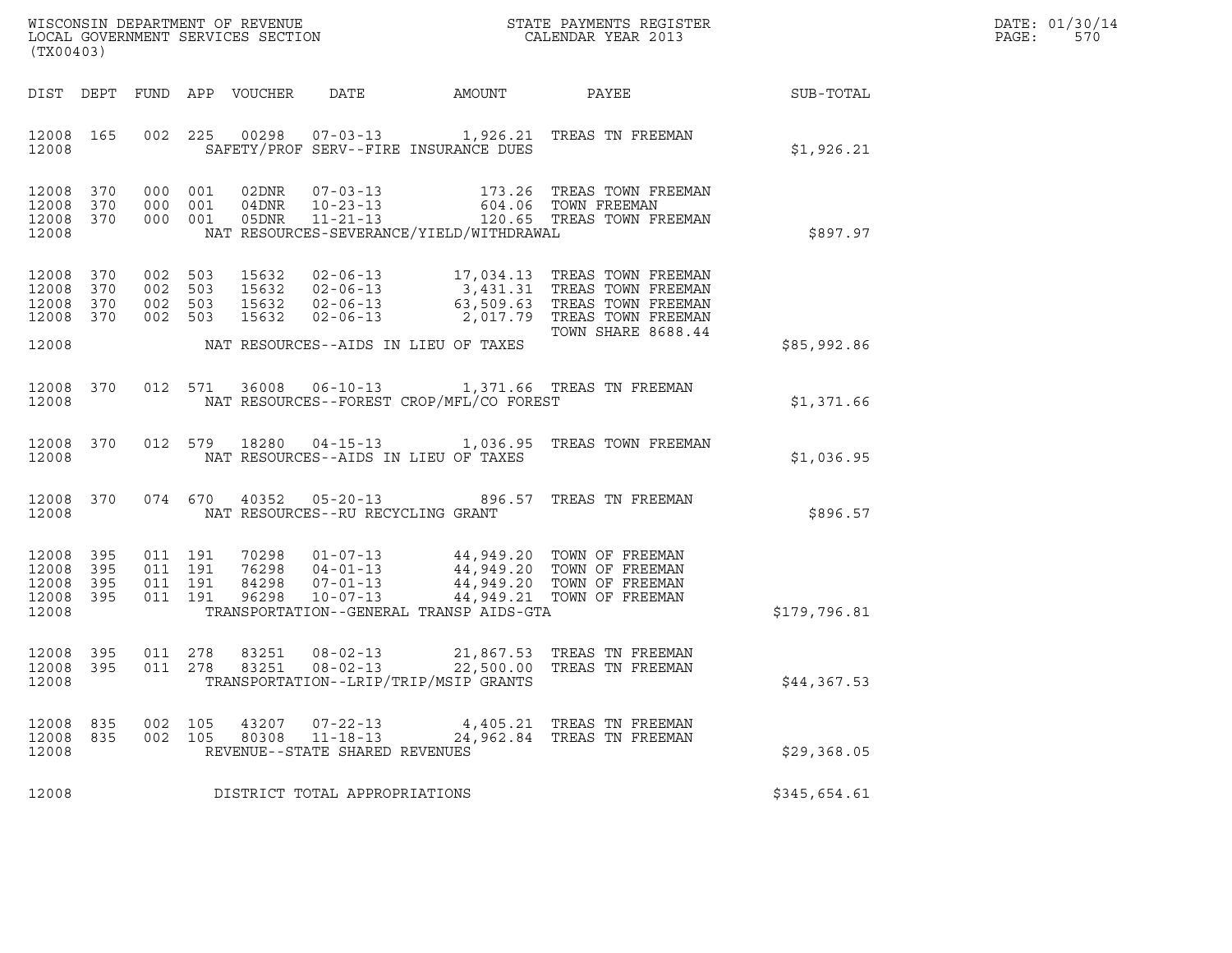| (TX00403)                                             |     |                               |         | WISCONSIN DEPARTMENT OF REVENUE<br>LOCAL GOVERNMENT SERVICES SECTION |                                                                                                                                                                                                                             | STATE PAYMENTS REGISTER<br>CALENDAR YEAR 2013              |              | DATE: 01/30/14<br>$\mathtt{PAGE:}$<br>571 |
|-------------------------------------------------------|-----|-------------------------------|---------|----------------------------------------------------------------------|-----------------------------------------------------------------------------------------------------------------------------------------------------------------------------------------------------------------------------|------------------------------------------------------------|--------------|-------------------------------------------|
|                                                       |     |                               |         |                                                                      |                                                                                                                                                                                                                             | DIST DEPT FUND APP VOUCHER DATE AMOUNT PAYEE THE SUB-TOTAL |              |                                           |
| 12010 165<br>12010                                    |     |                               |         |                                                                      | 002 225 00299 07-03-13 663.54 TREAS TN HANEY<br>SAFETY/PROF SERV--FIRE INSURANCE DUES                                                                                                                                       |                                                            | \$663.54     |                                           |
| 12010                                                 |     |                               |         |                                                                      | 12010 370 000 001 04DNR 10-23-13 1,926.02 TOWN HANEY<br>NAT RESOURCES-SEVERANCE/YIELD/WITHDRAWAL                                                                                                                            |                                                            | \$1,926.02   |                                           |
| 12010 370                                             |     |                               | 002 503 |                                                                      | 12010 370 002 503 15633 02-06-13 15,097.23 TREAS TN HANEY<br>15633  02-06-13  7,999.47 TREAS TN HANEY                                                                                                                       | TOWN SHARE 4161.39                                         |              |                                           |
| 12010                                                 |     |                               |         |                                                                      | NAT RESOURCES--AIDS IN LIEU OF TAXES                                                                                                                                                                                        |                                                            | \$23,096.70  |                                           |
| 12010 370<br>12010                                    |     |                               |         |                                                                      | 012 571 36009 06-10-13 502.17 TREAS TN HANEY<br>NAT RESOURCES--FOREST CROP/MFL/CO FOREST                                                                                                                                    |                                                            | \$502.17     |                                           |
| 12010 395<br>12010 395<br>12010<br>12010 395<br>12010 | 395 | 011 191<br>011 191<br>011 191 | 011 191 |                                                                      | 70299  01-07-13  21,773.34  TOWN OF HANEY<br>76299  04-01-13  21,773.34  TOWN OF HANEY<br>84299  07-01-13  21,773.34  TOWN OF HANEY<br>96299  10-07-13  21,773.36  TOWN OF HANEY<br>TRANSPORTATION--GENERAL TRANSP AIDS-GTA |                                                            | \$87,093.38  |                                           |
| 12010                                                 |     |                               |         | REVENUE--STATE SHARED REVENUES                                       | $\begin{array}{cccccccc} 12010 & 835 & 002 & 105 & 43208 & 07-22-13 & 6,636.33 & \text{TREAS TN HANEY} \\ 12010 & 835 & 002 & 105 & 80309 & 11-18-13 & 37,612.09 & \text{TREAS TN HANEY} \end{array}$                       |                                                            | \$44,248.42  |                                           |
| 12010 835<br>12010                                    |     |                               |         | REVENUE--EXEMPT COMPUTER AID                                         | 002 109 02267 07-22-13 2.00 TREAS TN HANEY                                                                                                                                                                                  |                                                            | \$2.00       |                                           |
| 12010                                                 |     |                               |         | DISTRICT TOTAL APPROPRIATIONS                                        |                                                                                                                                                                                                                             |                                                            | \$157,532.23 |                                           |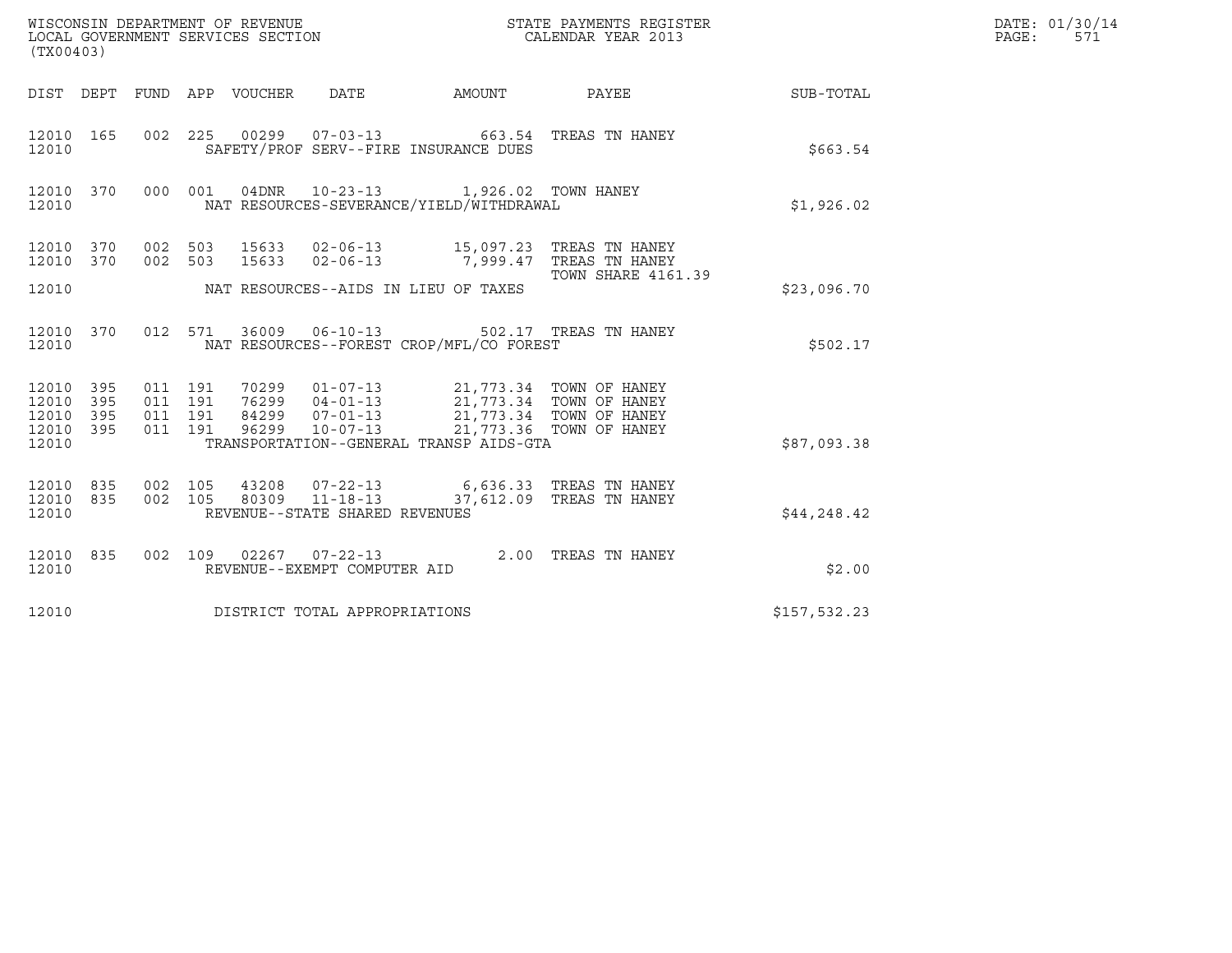| $\tt WISCONSIM DEPARTMENT OF REVENUE$ $\tt WISCONSIMENT$ SERVICES SECTION $\tt CALENDAR$ YEAR 2013<br>(TX00403) |                        |                                        |  |  |                                       |                                                |                                                                                                                                                                                                                                                                                                                                                      | DATE: 01/30/14<br>$\mathtt{PAGE:}$<br>572 |  |
|-----------------------------------------------------------------------------------------------------------------|------------------------|----------------------------------------|--|--|---------------------------------------|------------------------------------------------|------------------------------------------------------------------------------------------------------------------------------------------------------------------------------------------------------------------------------------------------------------------------------------------------------------------------------------------------------|-------------------------------------------|--|
|                                                                                                                 |                        |                                        |  |  |                                       |                                                | DIST DEPT FUND APP VOUCHER DATE AMOUNT PAYEE SUB-TOTAL                                                                                                                                                                                                                                                                                               |                                           |  |
| 12012                                                                                                           |                        |                                        |  |  | SAFETY/PROF SERV--FIRE INSURANCE DUES |                                                | 12012 165 002 225 00300 07-03-13 1,125.26 TREAS TN MARIETTA                                                                                                                                                                                                                                                                                          | \$1,125.26                                |  |
| 12012                                                                                                           |                        |                                        |  |  |                                       | NAT RESOURCES-SEVERANCE/YIELD/WITHDRAWAL       | 12012 370 000 001 01DNR 03-13-13 2,957.64 TREAS TOWN MARIETTA                                                                                                                                                                                                                                                                                        | \$2,957.64                                |  |
|                                                                                                                 |                        |                                        |  |  |                                       |                                                | 12012 370 002 503 15634 02-06-13 19,500.57 TREAS TN MARIETTA<br>12012 370 002 503 15634 02-06-13 96,911.19 TREAS TN MARIETTA<br>TOWN SHARE 10708.43                                                                                                                                                                                                  |                                           |  |
| 12012                                                                                                           |                        |                                        |  |  | NAT RESOURCES--AIDS IN LIEU OF TAXES  |                                                |                                                                                                                                                                                                                                                                                                                                                      | \$116,411.76                              |  |
|                                                                                                                 |                        |                                        |  |  |                                       | 12012 NAT RESOURCES--FOREST CROP/MFL/CO FOREST | 12012 370 012 571 36010 06-10-13 462.22 TREAS TN MARIETTA                                                                                                                                                                                                                                                                                            | \$462.22                                  |  |
| 12012                                                                                                           |                        |                                        |  |  | NAT RESOURCES--AIDS IN LIEU OF TAXES  |                                                | $\begin{array}{cccccccc} 12012 & 370 & 012 & 579 & 18281 & 04-15-13 & & 3.67 & \text{TREAS TN} \text{ MARIETTA} \\ 12012 & 370 & 012 & 579 & 18281 & 04-15-13 & & 35.92 & \text{TREAS TN} \text{ MARIETTA} \\ 12012 & 370 & 012 & 579 & 18281 & 04-15-13 & & 20.91 & \text{TREAS TOWN MARIETTA} \\ 12012 & 370 & 012 & 579 & 182$                    | \$483.30                                  |  |
| 12012                                                                                                           |                        |                                        |  |  | NAT RESOURCES--RU RECYCLING GRANT     |                                                | 12012 370 074 670 40353 05-20-13 2,323.09 TREAS TN MARIETTA                                                                                                                                                                                                                                                                                          | \$2,323.09                                |  |
| 12012                                                                                                           | 12012 395<br>12012 395 | 12012 395 011 191<br>12012 395 011 191 |  |  |                                       | TRANSPORTATION--GENERAL TRANSP AIDS-GTA        | $\begin{array}{cccccc} 011 & 191 & 70300 & 01\texttt{-}07\texttt{-}13 & 31,728.53 & \texttt{TOWN OF MARIETTA} \\ 011 & 191 & 76300 & 04\texttt{-}01\texttt{-}13 & 31,728.53 & \texttt{TOWN OF MARIETTA} \\ 011 & 191 & 84300 & 07\texttt{-}01\texttt{-}13 & 31,728.53 & \texttt{TOWN OF MARIETTA} \\ 011 & 191 & 96300 & 10\texttt{-}07\texttt{-}13$ | \$126, 914.15                             |  |
| 12012                                                                                                           |                        |                                        |  |  | REVENUE--STATE SHARED REVENUES        |                                                | $\begin{array}{cccccccc} 12012 & 835 & 002 & 105 & 43209 & 07-22-13 & & & & 6,143.83 & \text{TREAS TN MARIETTA} \\ 12012 & 835 & 002 & 105 & 80310 & 11-18-13 & & & 34,827.86 & \text{TREAS TN MARIETTA} \end{array}$                                                                                                                                | \$40,971.69                               |  |
| 12012                                                                                                           |                        |                                        |  |  | REVENUE--EXEMPT COMPUTER AID          |                                                | 12012 835 002 109 02268 07-22-13 7.00 TREAS TN MARIETTA                                                                                                                                                                                                                                                                                              | \$7.00                                    |  |
| 12012                                                                                                           |                        |                                        |  |  | DISTRICT TOTAL APPROPRIATIONS         |                                                |                                                                                                                                                                                                                                                                                                                                                      | \$291,656.11                              |  |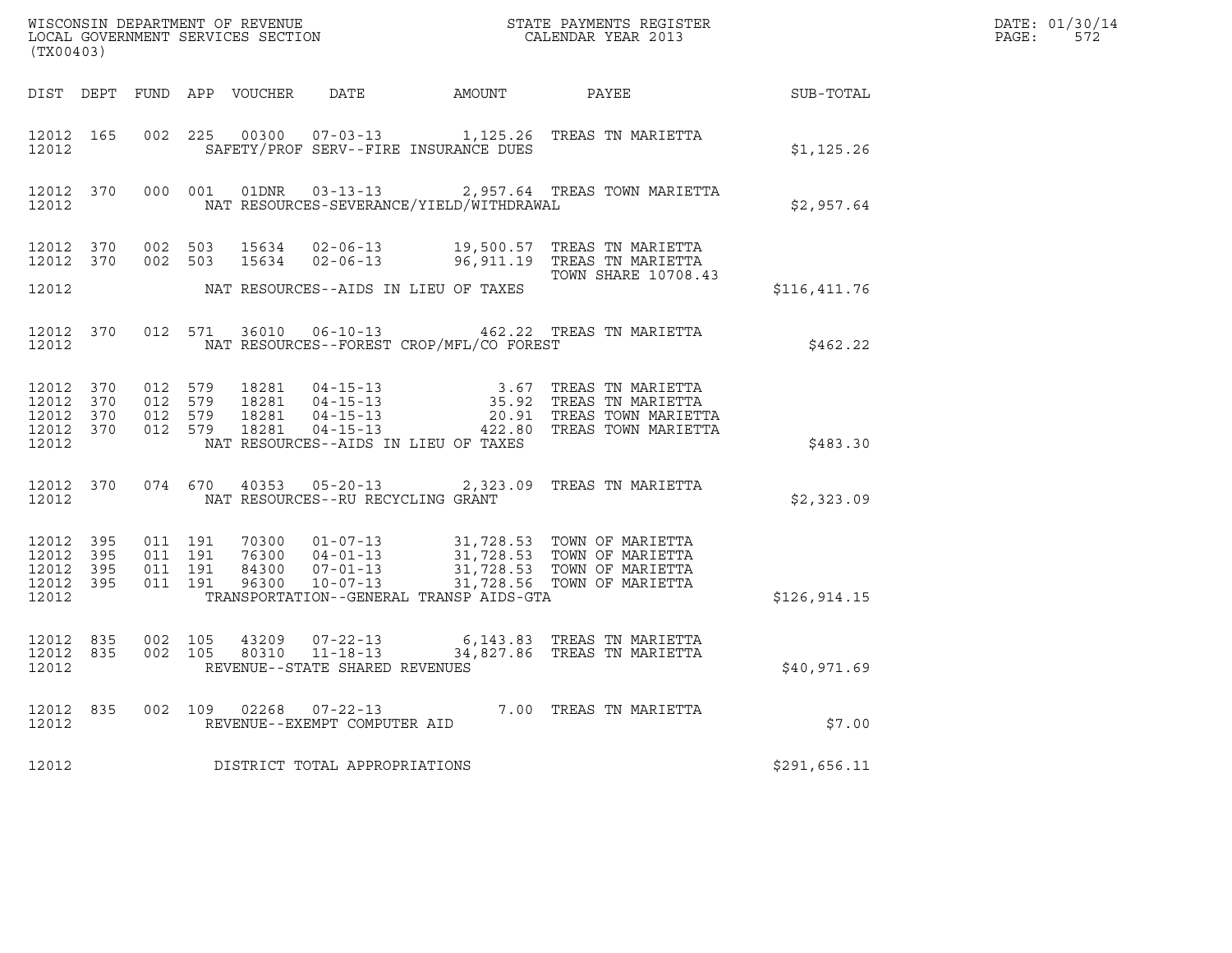| WISCONSIN DEPARTMENT OF REVENUE<br>STATE PAYMENTS REGISTER<br>LOCAL GOVERNMENT SERVICES SECTION<br>CALENDAR YEAR 2013 | DATE: 01/30/14<br>PAGE:<br>573 |  |
|-----------------------------------------------------------------------------------------------------------------------|--------------------------------|--|

|                                                           | WISCONSIN DEPARTMENT OF REVENUE<br>LOCAL GOVERNMENT SERVICES SECTION TERM ON THE CALENDAR YEAR 2013<br>(TX00403) |  |  |  |                                     |                                                                       |                                                                                                                                                                                                                                         |              | $\mathtt{PAGE:}$ | DATE: 01/30/14<br>573 |  |
|-----------------------------------------------------------|------------------------------------------------------------------------------------------------------------------|--|--|--|-------------------------------------|-----------------------------------------------------------------------|-----------------------------------------------------------------------------------------------------------------------------------------------------------------------------------------------------------------------------------------|--------------|------------------|-----------------------|--|
|                                                           |                                                                                                                  |  |  |  |                                     |                                                                       | DIST DEPT FUND APP VOUCHER DATE AMOUNT PAYEE SUB-TOTAL                                                                                                                                                                                  |              |                  |                       |  |
|                                                           |                                                                                                                  |  |  |  |                                     | 12014 165 002 225 0002 12014<br>SAFETY/PROF SERV--FIRE INSURANCE DUES | 12014 165 002 225 00301 07-03-13 1,953.57 TREAS TN PRAIRIE DU CHIEN                                                                                                                                                                     |              | \$1,953.57       |                       |  |
|                                                           |                                                                                                                  |  |  |  |                                     |                                                                       | 12014 370 002 503 15635 02-06-13 13,076.75 TREAS TN PRAIRIE DU CHIEN<br>12014 370 002 503 15635 02-06-13 7.88 TREAS TN PRAIRIE DU CHIEN<br><b>TOWN SHARE 1357.05</b>                                                                    |              |                  |                       |  |
|                                                           |                                                                                                                  |  |  |  |                                     | 12014 NAT RESOURCES--AIDS IN LIEU OF TAXES                            |                                                                                                                                                                                                                                         |              | \$13,084.63      |                       |  |
|                                                           |                                                                                                                  |  |  |  |                                     | 12014 NAT RESOURCES--FOREST CROP/MFL/CO FOREST                        | 12014 370 012 571 36011 06-10-13 360.87 TREAS TN PRAIRIE DU CHIEN                                                                                                                                                                       | \$360.87     |                  |                       |  |
|                                                           |                                                                                                                  |  |  |  |                                     | 12014 NAT RESOURCES--AIDS IN LIEU OF TAXES                            | 12014 370 012 579 18282 04-15-13 10.14 TREAS TN PRAIRIE DU CHIEN                                                                                                                                                                        |              | \$10.14          |                       |  |
| 12014 395<br>12014 395<br>12014 395<br>12014 395<br>12014 |                                                                                                                  |  |  |  |                                     | TRANSPORTATION--GENERAL TRANSP AIDS-GTA                               | 011 191 70301 01-07-13 16,580.87 TOWN OF PRAIRIE DU CHIEN<br>011 191 76301 04-01-13 16,580.87 TOWN OF PRAIRIE DU CHIEN<br>011 191 84301 07-01-13 16,580.87 TOWN OF PRAIRIE DU CHIEN<br>011 191 96301 10-07-13 16,580.88 TOWN OF PRAIRIE |              | \$66,323.49      |                       |  |
|                                                           |                                                                                                                  |  |  |  |                                     |                                                                       | 12014 395 011 278 68152 03-12-13 77,999.99 TREAS TN PRAIRIE DU CHIEN<br>12014 TRANSPORTATION--LRIP/TRIP/MSIP GRANTS                                                                                                                     |              | \$77,999.99      |                       |  |
|                                                           |                                                                                                                  |  |  |  |                                     | 12014 REVENUE--STATE SHARED REVENUES                                  | 12014 835 002 105 43210 07-22-13 7,161.21 TREAS TN PRAIRIE DU CHIEN<br>12014 835 002 105 80311 11-18-13 45,592.45 TREAS TN PRAIRIE DU CHIEN                                                                                             |              | \$52,753.66      |                       |  |
|                                                           |                                                                                                                  |  |  |  |                                     |                                                                       | 12014 835 002 109 02269 07-22-13 30.00 TREAS TN PRAIRIE DU CHIEN 12014 REVENUE--EXEMPT COMPUTER AID                                                                                                                                     |              | \$30.00          |                       |  |
|                                                           |                                                                                                                  |  |  |  |                                     |                                                                       | $\begin{tabular}{lllllll} 12014 & 835 & 021 & 363 & 35563 & 03-25-13 & 10,675.00 & \texttt{TREAS TN PRAIRIE DU CHIEN} \\ & & & \texttt{REVENUE--LOTTERY CREDIT--} \end{tabular}$                                                        |              | \$10,675.00      |                       |  |
|                                                           |                                                                                                                  |  |  |  | 12014 DISTRICT TOTAL APPROPRIATIONS |                                                                       |                                                                                                                                                                                                                                         | \$223,191.35 |                  |                       |  |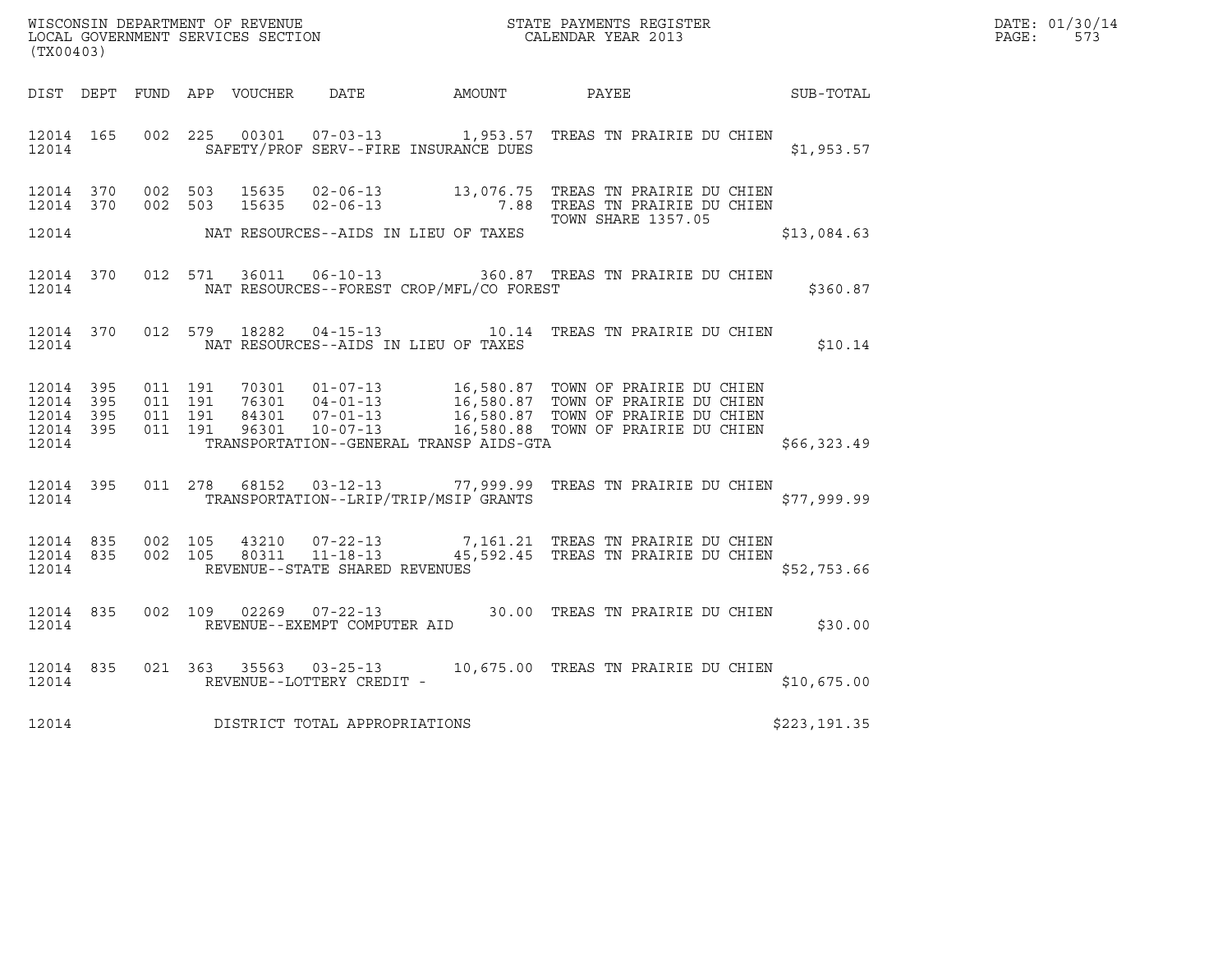| (TX00403)                                 |                          |                                          |       | WISCONSIN DEPARTMENT OF REVENUE<br>LOCAL GOVERNMENT SERVICES SECTION |                                                                                                                                                                                | STATE PAYMENTS REGISTER<br>CALENDAR YEAR 2013             |              | DATE: 01/30/14<br>PAGE:<br>574 |
|-------------------------------------------|--------------------------|------------------------------------------|-------|----------------------------------------------------------------------|--------------------------------------------------------------------------------------------------------------------------------------------------------------------------------|-----------------------------------------------------------|--------------|--------------------------------|
|                                           |                          |                                          |       |                                                                      |                                                                                                                                                                                | DIST DEPT FUND APP VOUCHER DATE AMOUNT PAYEE TO SUB-TOTAL |              |                                |
| 12016 165<br>12016                        |                          |                                          |       |                                                                      | 002 225 00302 07-03-13 886.67 TREAS TN SCOTT<br>SAFETY/PROF SERV--FIRE INSURANCE DUES                                                                                          |                                                           | \$886.67     |                                |
| 12016                                     |                          |                                          |       |                                                                      | 12016 370 002 503 15636 02-06-13 2,060.60 TREAS TN SCOTT<br>NAT RESOURCES--AIDS IN LIEU OF TAXES                                                                               | TOWN SHARE 366.65                                         | \$2,060.60   |                                |
| 12016                                     | 12016 370                |                                          |       |                                                                      | 012 571 36012 06-10-13 811.59 TREAS TN SCOTT<br>NAT RESOURCES--FOREST CROP/MFL/CO FOREST                                                                                       |                                                           | \$811.59     |                                |
| 12016                                     | 12016 370                |                                          |       | NAT RESOURCES--RU RECYCLING GRANT                                    | 074  670  40354  05-20-13   1,241.10  TREAS TN SCOTT                                                                                                                           |                                                           | \$1,241.10   |                                |
| 12016<br>12016<br>12016<br>12016<br>12016 | 395<br>395<br>395<br>395 | 011 191<br>011 191<br>011 191<br>011 191 | 96302 | $10 - 07 - 13$                                                       | 70302  01-07-13  27,161.11  TOWN OF SCOTT<br>76302  04-01-13  27,161.11  TOWN OF SCOTT<br>84302  07-01-13  27,161.11  TOWN OF SCOTT<br>TRANSPORTATION--GENERAL TRANSP AIDS-GTA | 27,161.11 TOWN OF SCOTT                                   | \$108,644.44 |                                |
| 12016<br>12016<br>12016                   | 835<br>835               | 002 105<br>002 105                       | 80312 | $11 - 18 - 13$<br>REVENUE--STATE SHARED REVENUES                     | 43211  07-22-13  5,605.41 TREAS TN SCOTT                                                                                                                                       | 31,734.97 TREAS TN SCOTT                                  | \$37,340.38  |                                |
| 12016 835<br>12016                        |                          |                                          |       | REVENUE--EXEMPT COMPUTER AID                                         | 002 109 02270 07-22-13 73.00 TREAS TN SCOTT                                                                                                                                    |                                                           | \$73.00      |                                |
| 12016                                     |                          |                                          |       | DISTRICT TOTAL APPROPRIATIONS                                        |                                                                                                                                                                                |                                                           | \$151,057.78 |                                |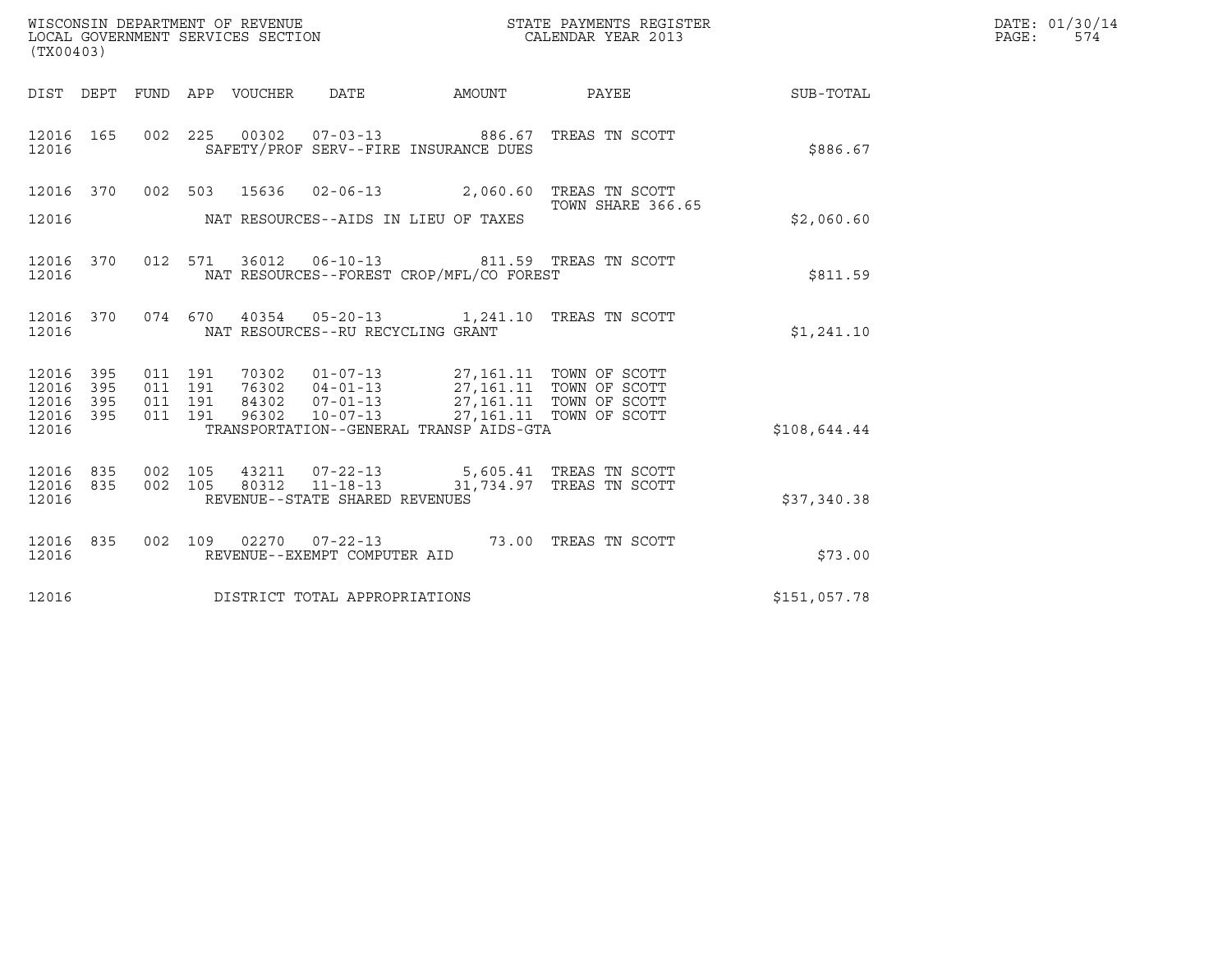| WISCONSIN DEPARTMENT OF REVENUE<br>(TX00403)                          | LOCAL GOVERNMENT SERVICES SECTION                                                                                                                                                                                                                        | STATE PAYMENTS REGISTER<br>CALENDAR YEAR 2013 |              | DATE: 01/30/14<br>$\mathtt{PAGE}$ :<br>575 |
|-----------------------------------------------------------------------|----------------------------------------------------------------------------------------------------------------------------------------------------------------------------------------------------------------------------------------------------------|-----------------------------------------------|--------------|--------------------------------------------|
|                                                                       | DIST DEPT FUND APP VOUCHER DATE<br>AMOUNT                                                                                                                                                                                                                | <b>PAYEE</b>                                  | SUB-TOTAL    |                                            |
| 12018 165<br>12018                                                    | 002 225 00303 07-03-13 2,282.83 TREAS TN SENECA<br>SAFETY/PROF SERV--FIRE INSURANCE DUES                                                                                                                                                                 |                                               | \$2,282.83   |                                            |
| 12018                                                                 | 12018 370 002 503 15637 02-06-13 1,370.51 TREAS TN SENECA<br>NAT RESOURCES--AIDS IN LIEU OF TAXES                                                                                                                                                        | TOWN SHARE 213.19                             | \$1,370.51   |                                            |
| 12018 370<br>12018                                                    | 012 571 36013 06-10-13 927.24 TREAS TN SENECA<br>NAT RESOURCES--FOREST CROP/MFL/CO FOREST                                                                                                                                                                |                                               | \$927.24     |                                            |
| 12018 370<br>12018                                                    | 074  670  40355  05-20-13   1,745.63  TREAS TN SENECA<br>NAT RESOURCES--RU RECYCLING GRANT                                                                                                                                                               |                                               | \$1,745.63   |                                            |
| 12018<br>395<br>395<br>12018<br>12018<br>395<br>395<br>12018<br>12018 | 011 191<br>70303  01-07-13  35,353.90  TOWN OF SENECA<br>011 191<br>76303  04-01-13  35,353.90  TOWN OF SENECA<br>84303  07-01-13  35,353.90  TOWN OF SENECA<br>011 191<br>011 191<br>96303<br>$10 - 07 - 13$<br>TRANSPORTATION--GENERAL TRANSP AIDS-GTA | 35,353.90 TOWN OF SENECA                      | \$141,415.60 |                                            |
| 12018 835<br>12018<br>835<br>12018                                    | 002 105<br>43212  07-22-13   6,809.01   TREAS TN SENECA<br>80313 11-18-13<br>002 105<br>REVENUE--STATE SHARED REVENUES                                                                                                                                   | 38,698.98 TREAS TN SENECA                     | \$45,507.99  |                                            |
| 12018 835<br>12018                                                    | 002 109 02271 07-22-13 78.00 TREAS TN SENECA<br>REVENUE--EXEMPT COMPUTER AID                                                                                                                                                                             |                                               | \$78.00      |                                            |
| 12018                                                                 | DISTRICT TOTAL APPROPRIATIONS                                                                                                                                                                                                                            |                                               | \$193,327.80 |                                            |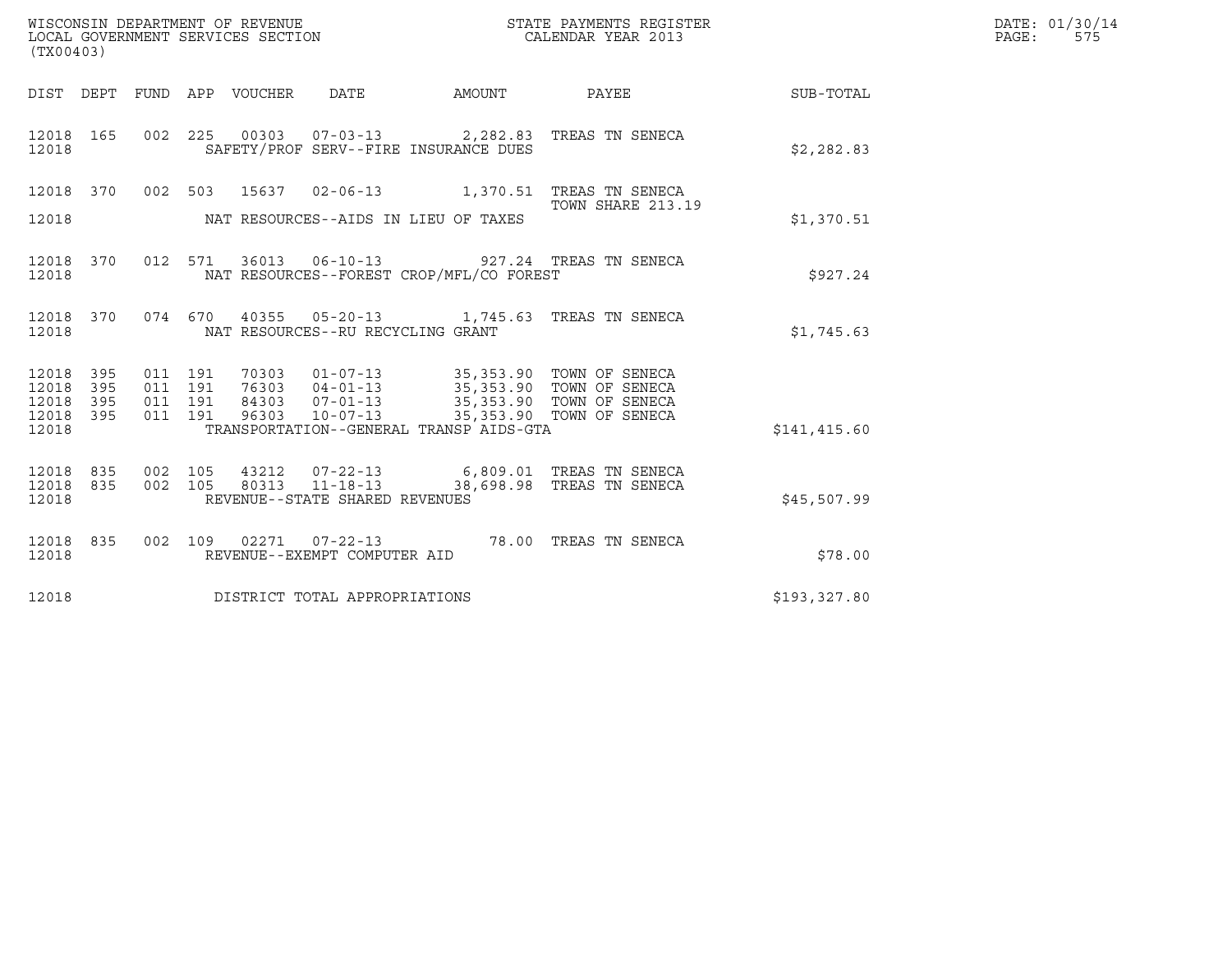| (TX00403)                                                                                                         |                                                                                                                                                                                         |                         | DATE: 01/30/14<br>PAGE:<br>576 |  |
|-------------------------------------------------------------------------------------------------------------------|-----------------------------------------------------------------------------------------------------------------------------------------------------------------------------------------|-------------------------|--------------------------------|--|
| DIST DEPT FUND APP VOUCHER DATE                                                                                   | AMOUNT PAYEE                                                                                                                                                                            |                         | SUB-TOTAL                      |  |
| 12020 165<br>12020                                                                                                | 002 225 00304 07-03-13 1,294.20 TREAS TN UTICA<br>SAFETY/PROF SERV--FIRE INSURANCE DUES                                                                                                 |                         | \$1,294.20                     |  |
| 12020 370 000 001<br>12020                                                                                        | 02DNR  07-03-13  3.75 TREAS TOWN UTICA<br>NAT RESOURCES-SEVERANCE/YIELD/WITHDRAWAL                                                                                                      |                         | \$3.75                         |  |
| 12020 370 002 503 15638 02-06-13 490.70 TREAS TN UTICA<br>TOWN SHARE 89.0                                         |                                                                                                                                                                                         | TOWN SHARE 89.08        |                                |  |
| 12020                                                                                                             | NAT RESOURCES--AIDS IN LIEU OF TAXES                                                                                                                                                    |                         | \$490.70                       |  |
| 12020 370<br>12020                                                                                                | 012 571 36014 06-10-13 821.89 TREAS TN UTICA<br>NAT RESOURCES--FOREST CROP/MFL/CO FOREST                                                                                                |                         | \$821.89                       |  |
| 12020 370<br>12020                                                                                                | 074 670 40356 05-20-13 612.24 TREAS TN UTICA<br>NAT RESOURCES--RU RECYCLING GRANT                                                                                                       |                         | \$612.24                       |  |
| 12020 395<br>011 191<br>395<br>011 191<br>12020<br>011 191<br>12020 395<br>011 191<br>12020 395<br>96304<br>12020 | 10304 01-07-13 40,932.19 TOWN OF UTICA<br>16304 04-01-13 40,932.19 TOWN OF UTICA<br>84304 07-01-13 40,932.19 TOWN OF UTICA<br>$10 - 07 - 13$<br>TRANSPORTATION--GENERAL TRANSP AIDS-GTA | 40,932.21 TOWN OF UTICA | \$163,728.78                   |  |
| 12020 835<br>002 105<br>12020 835<br>002 105<br>12020                                                             | 43213  07-22-13  10,116.21 TREAS TN UTICA<br>80314  11-18-13  57,369.57 TREAS TN UTICA<br>REVENUE--STATE SHARED REVENUES                                                                |                         | \$67,485.78                    |  |
| 12020 835<br>12020                                                                                                | 002 109 02272 07-22-13 3.00 TREAS TN UTICA<br>REVENUE--EXEMPT COMPUTER AID                                                                                                              |                         | \$3.00                         |  |
| DISTRICT TOTAL APPROPRIATIONS<br>12020                                                                            |                                                                                                                                                                                         |                         | \$234,440.34                   |  |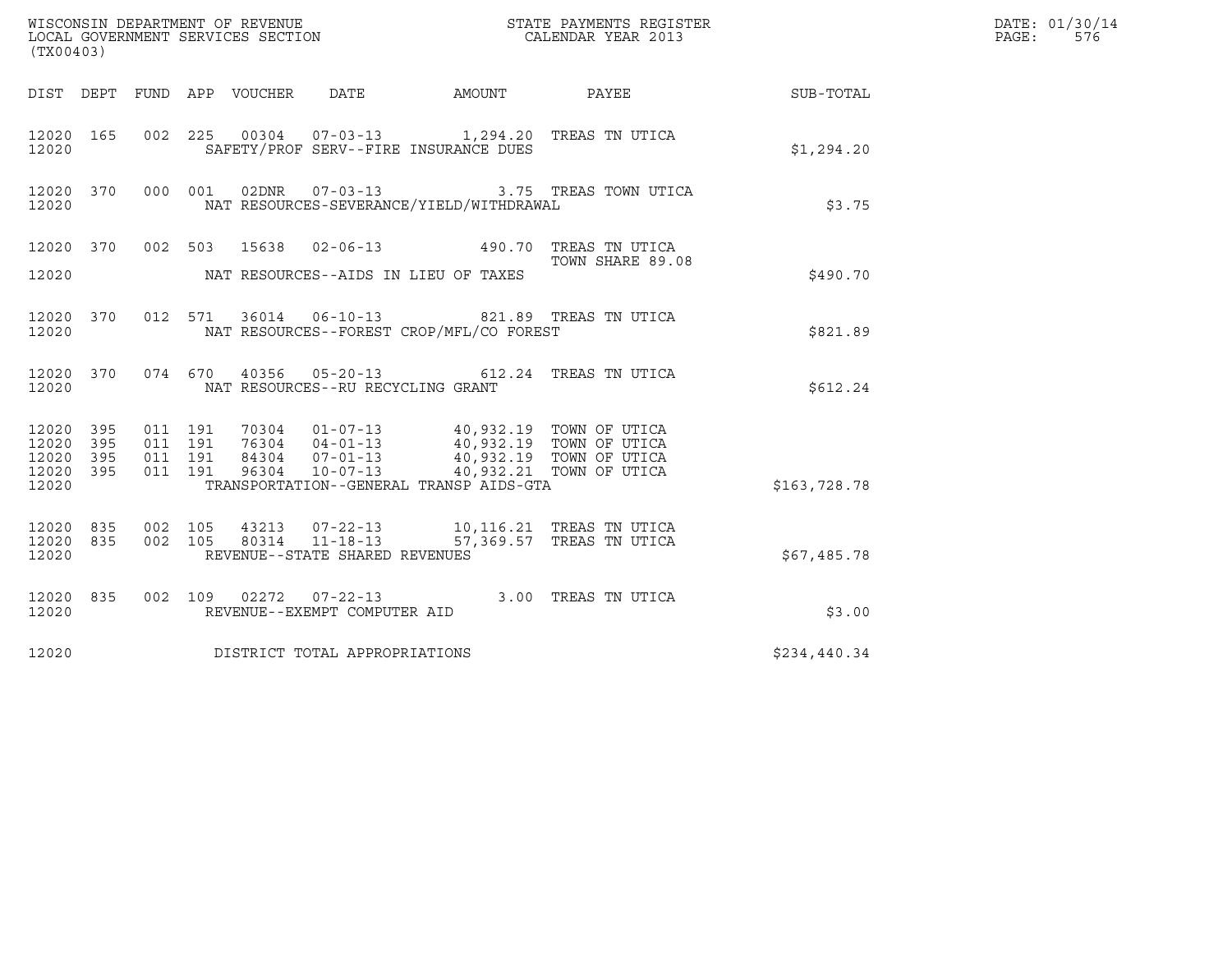|       | DATE: 01/30/14 |
|-------|----------------|
| PAGE: | 577            |

|                                                           | WISCONSIN DEPARTMENT OF REVENUE<br>LOCAL GOVERNMENT SERVICES SECTION<br>CALENDAR YEAR 2013<br>(TX00403) |  |  |  | R                                   | DATE: 01/30/14<br>$\mathtt{PAGE:}$<br>577  |                                                                                                                                                                                                              |              |  |
|-----------------------------------------------------------|---------------------------------------------------------------------------------------------------------|--|--|--|-------------------------------------|--------------------------------------------|--------------------------------------------------------------------------------------------------------------------------------------------------------------------------------------------------------------|--------------|--|
|                                                           |                                                                                                         |  |  |  |                                     |                                            | DIST DEPT FUND APP VOUCHER DATE AMOUNT PAYEE SUB-TOTAL                                                                                                                                                       |              |  |
| 12022 165<br>12022                                        |                                                                                                         |  |  |  |                                     | SAFETY/PROF SERV--FIRE INSURANCE DUES      | 002 225 00305 07-03-13 773.89 TREAS TN WAUZEKA                                                                                                                                                               | \$773.89     |  |
| 12022 370<br>12022 370<br>12022                           |                                                                                                         |  |  |  |                                     | NAT RESOURCES-SEVERANCE/YIELD/WITHDRAWAL   | 000 001 01DNR 03-13-13 841.14 TREAS TOWN WAUZEKA<br>000 001 02DNR 07-03-13 281.46 TREAS TOWN WAUZEKA                                                                                                         | \$1,122.60   |  |
|                                                           |                                                                                                         |  |  |  |                                     |                                            | 12022 370 002 503 15639 02-06-13 12,855.73 TREAS TN WAUZEKA<br>12022 370 002 503 15639 02-06-13 1,214.21 TREAS TN WAUZEKA<br><b>TOWN SHARE 2879.60</b>                                                       |              |  |
|                                                           |                                                                                                         |  |  |  |                                     | 12022 NAT RESOURCES--AIDS IN LIEU OF TAXES |                                                                                                                                                                                                              | \$14,069.94  |  |
| 12022 370<br>12022                                        |                                                                                                         |  |  |  |                                     | NAT RESOURCES--FOREST CROP/MFL/CO FOREST   | 012 571 36015 06-10-13 489.32 TREAS TN WAUZEKA                                                                                                                                                               | \$489.32     |  |
| 12022                                                     |                                                                                                         |  |  |  |                                     | NAT RESOURCES--AIDS IN LIEU OF TAXES       | 12022 370 012 579 18283 04-15-13 2,475.90 TREAS TOWN WAUZEKA                                                                                                                                                 | \$2,475.90   |  |
| 12022                                                     |                                                                                                         |  |  |  |                                     | NAT RESOURCES--RU RECYCLING GRANT          | 12022 370 074 670 40357 05-20-13 309.68 TREAS TN WAUZEKA                                                                                                                                                     | \$309.68     |  |
| 12022 395<br>12022 395<br>12022 395<br>12022 395<br>12022 |                                                                                                         |  |  |  |                                     | TRANSPORTATION--GENERAL TRANSP AIDS-GTA    | 011 191 70305 01-07-13 25,351.07 TOWN OF WAUZEKA<br>011 191 76305 04-01-13 25,351.07 TOWN OF WAUZEKA<br>011 191 84305 07-01-13 25,351.07 TOWN OF WAUZEKA<br>011 191 96305 10-07-13 25,351.09 TOWN OF WAUZEKA | \$101,404.30 |  |
| 12022                                                     |                                                                                                         |  |  |  | REVENUE--STATE SHARED REVENUES      |                                            | $12022 \quad 835 \quad 002 \quad 105 \quad 43214 \quad 07-22-13 \quad 7,866.73 \quad \textrm{TERS TN MAUZEKA}$<br>12022 835 002 105 80315 11-18-13 44,551.43 TREAS TN WAUZEKA                                | \$52,418.16  |  |
|                                                           |                                                                                                         |  |  |  |                                     |                                            | $\begin{array}{cccccc} 12022 & 835 & 002 & 109 & 02273 & 07-22-13 & & 3.00 & \text{TREAS TN WAUZEKA} \\ 12022 & & & \text{REVENUE--EXEMPT COMPUTER AID & & & & \end{array}$                                  | \$3.00       |  |
|                                                           |                                                                                                         |  |  |  | 12022 DISTRICT TOTAL APPROPRIATIONS |                                            |                                                                                                                                                                                                              | \$173,066.79 |  |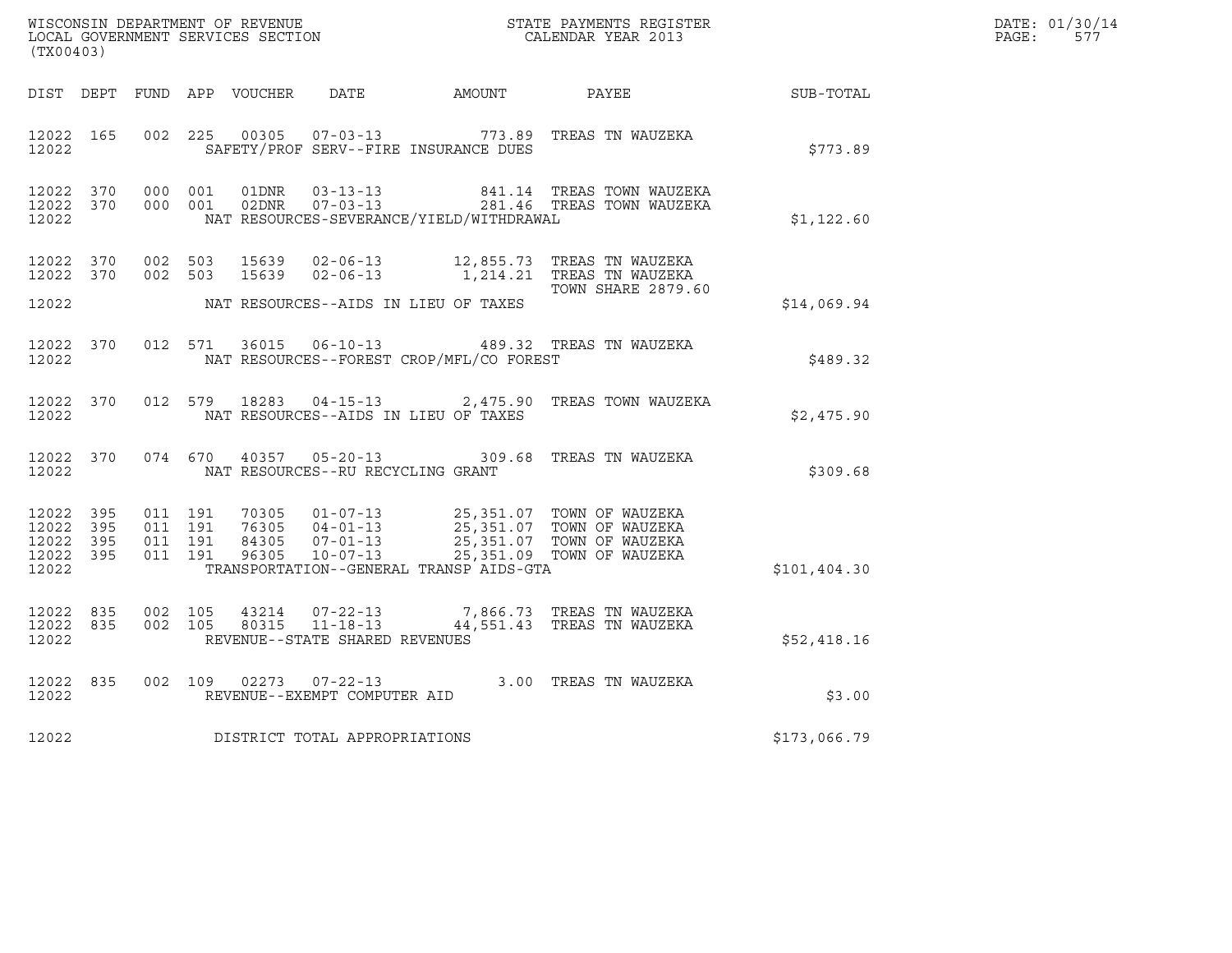| WISCONSIN DEPARTMENT OF REVENUE<br>LOCAL GOVERNMENT SERVICES SECTION<br>(TX00403) | STATE PAYMENTS REGISTER<br>CALENDAR YEAR 2013 | DATE: 01/30/14<br>PAGE:<br>578 |
|-----------------------------------------------------------------------------------|-----------------------------------------------|--------------------------------|

| (TX00403)                                                             |                                                                                                                                                                                                                                                                                                                                                         |              |
|-----------------------------------------------------------------------|---------------------------------------------------------------------------------------------------------------------------------------------------------------------------------------------------------------------------------------------------------------------------------------------------------------------------------------------------------|--------------|
| DIST<br>DEPT                                                          | FUND<br>APP<br>VOUCHER<br>DATE<br>AMOUNT<br>PAYEE                                                                                                                                                                                                                                                                                                       | SUB-TOTAL    |
| 165<br>12106<br>12106                                                 | 00306<br>002<br>225<br>SAFETY/PROF SERV--FIRE INSURANCE DUES                                                                                                                                                                                                                                                                                            | \$184.68     |
| 12106<br>370                                                          | $02 - 06 - 13$<br>9,086.43<br>002<br>503<br>15640<br>TREAS VIL BELL CENTER                                                                                                                                                                                                                                                                              |              |
| 12106                                                                 | TOWN SHARE 98.06<br>NAT RESOURCES--AIDS IN LIEU OF TAXES                                                                                                                                                                                                                                                                                                | \$9,086.43   |
| 12106<br>370<br>12106                                                 | 36016 06-10-13<br>012<br>571<br>116.70 TREAS VIL BELL CENTER<br>NAT RESOURCES--FOREST CROP/MFL/CO FOREST                                                                                                                                                                                                                                                | \$116.70     |
| 395<br>12106<br>12106<br>395<br>12106<br>395<br>12106<br>395<br>12106 | $01 - 07 - 13$<br>4,819.21 VILLAGE OF BELL CENTER<br>011<br>191<br>70306<br>4,819.21 VILLAGE OF BELL CENTER<br>011<br>191<br>76306<br>$04 - 01 - 13$<br>4,819.21 VILLAGE OF BELL CENTER<br>$07 - 01 - 13$<br>191<br>84306<br>011<br>4,819.24 VILLAGE OF BELL CENTER<br>96306<br>$10 - 07 - 13$<br>011<br>191<br>TRANSPORTATION--GENERAL TRANSP AIDS-GTA | \$19,276.87  |
| 835<br>12106<br>835<br>12106<br>12106                                 | 002<br>105<br>43215<br>07-22-13 5,394.14 TREAS VIL BELL CENTER<br>30,813.30 TREAS VIL BELL CENTER<br>80316<br>$11 - 18 - 13$<br>002<br>105<br>REVENUE--STATE SHARED REVENUES                                                                                                                                                                            | \$36, 207.44 |
| 12106                                                                 | DISTRICT TOTAL APPROPRIATIONS                                                                                                                                                                                                                                                                                                                           | \$64,872.12  |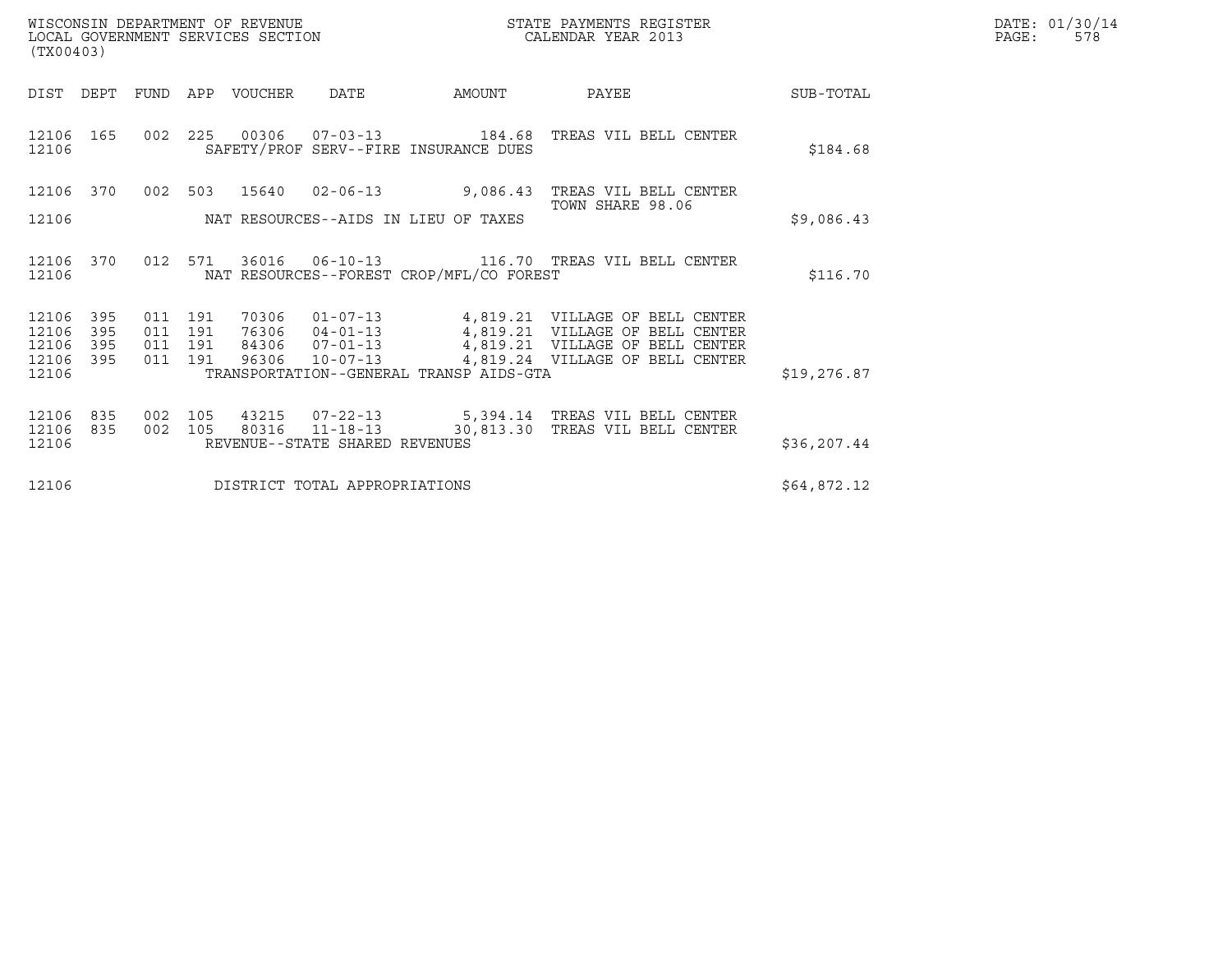| (TX00403)                                             |     |                               |         |                                   |                                                                                                                                                                                                                  |  |                                                           | DATE: 01/30/14<br>PAGE:<br>579 |
|-------------------------------------------------------|-----|-------------------------------|---------|-----------------------------------|------------------------------------------------------------------------------------------------------------------------------------------------------------------------------------------------------------------|--|-----------------------------------------------------------|--------------------------------|
|                                                       |     |                               |         |                                   |                                                                                                                                                                                                                  |  | DIST DEPT FUND APP VOUCHER DATE AMOUNT PAYEE TO SUB-TOTAL |                                |
| 12121                                                 |     |                               |         |                                   | 12121 165 002 225 00307 07-03-13 633.69 TREAS VIL EASTMAN<br>SAFETY/PROF SERV--FIRE INSURANCE DUES                                                                                                               |  | \$633.69                                                  |                                |
| 12121                                                 |     |                               |         |                                   | 12121 370 012 571 36018 06-10-13 2.80 TREAS VIL EASTMAN<br>NAT RESOURCES--FOREST CROP/MFL/CO FOREST                                                                                                              |  | \$2.80                                                    |                                |
| 12121                                                 |     |                               |         | NAT RESOURCES--RU RECYCLING GRANT | 12121 370 074 670 40358 05-20-13 1,233.18 TREAS VIL EASTMAN                                                                                                                                                      |  | \$1,233.18                                                |                                |
| 12121 395<br>12121<br>12121 395<br>12121 395<br>12121 | 395 | 011 191<br>011 191<br>011 191 | 011 191 |                                   | TRANSPORTATION--GENERAL TRANSP AIDS-GTA                                                                                                                                                                          |  | \$16,952.05                                               |                                |
| 12121                                                 |     |                               |         | REVENUE--STATE SHARED REVENUES    | $\begin{array}{cccccccc} 12121 & 835 & 002 & 105 & 43216 & 07-22-13 & & 11,272.13 & \text{TREAS VII EASTMAN} \\ 12121 & 835 & 002 & 105 & 80317 & 11-18-13 & & 59,713.13 & \text{TREAS VII EASTMAN} \end{array}$ |  | \$70,985.26                                               |                                |
| 12121                                                 |     |                               |         | REVENUE--EXEMPT COMPUTER AID      | 12121 835 002 109 02275 07-22-13 31.00 TREAS VIL EASTMAN                                                                                                                                                         |  | \$31.00                                                   |                                |
| 12121                                                 |     |                               |         | DISTRICT TOTAL APPROPRIATIONS     |                                                                                                                                                                                                                  |  | \$89,837.98                                               |                                |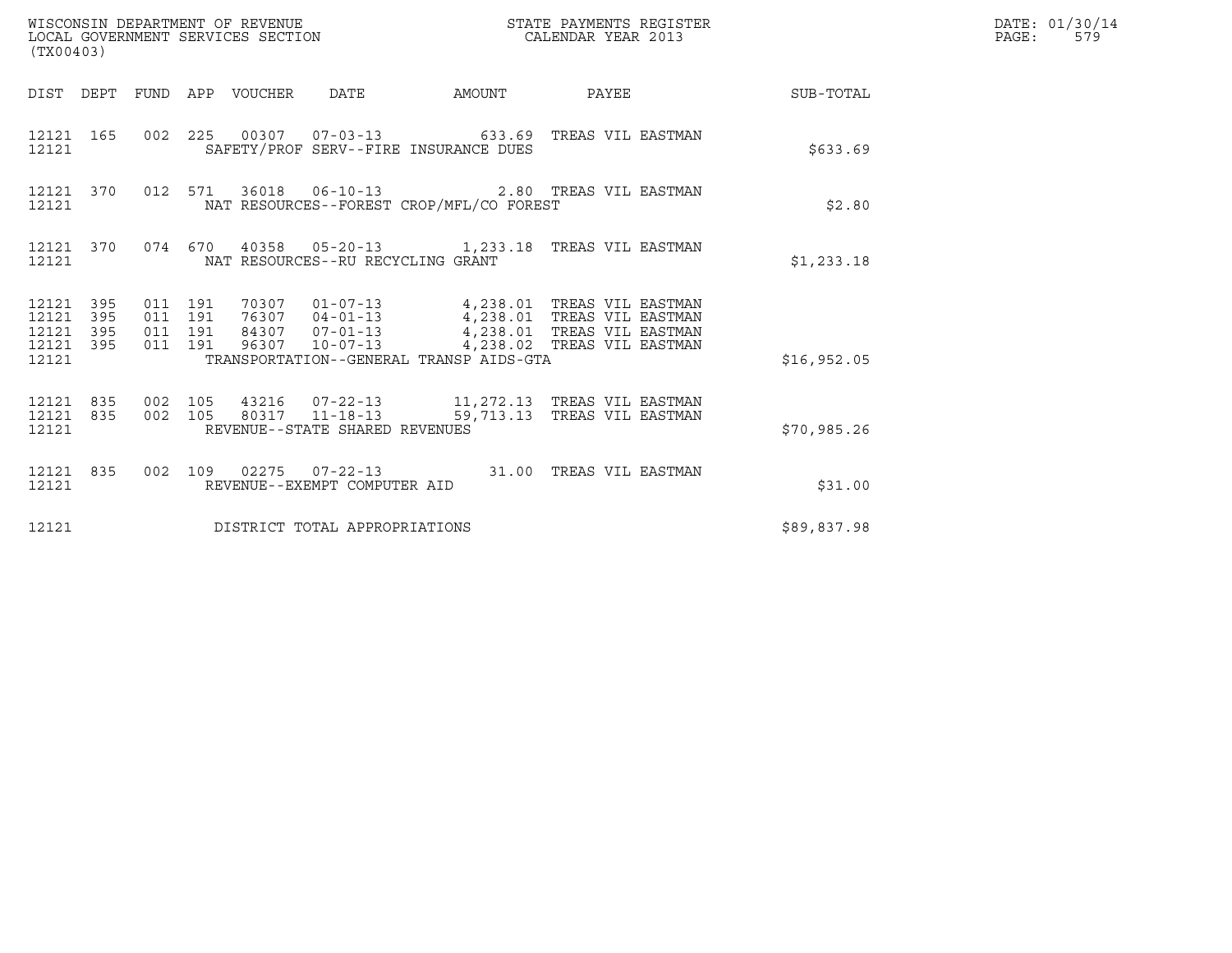| (TX00403)                                                                                                   |                                                                                                                                                                                                                                                         |                        |             | DATE: 01/30/14<br>PAGE:<br>580 |
|-------------------------------------------------------------------------------------------------------------|---------------------------------------------------------------------------------------------------------------------------------------------------------------------------------------------------------------------------------------------------------|------------------------|-------------|--------------------------------|
| DIST DEPT FUND APP VOUCHER DATE                                                                             |                                                                                                                                                                                                                                                         | AMOUNT PAYEE SUB-TOTAL |             |                                |
| 12126 165<br>12126                                                                                          | 002  225  00308  07-03-13  635.93  TREAS VIL FERRYVILLE<br>SAFETY/PROF SERV--FIRE INSURANCE DUES                                                                                                                                                        |                        | \$635.93    |                                |
| 370<br>12126<br>12126                                                                                       | 012 571 36019 06-10-13 13.05 TREAS VIL FERRYVILLE<br>NAT RESOURCES--FOREST CROP/MFL/CO FOREST                                                                                                                                                           |                        | \$13.05     |                                |
| 12126 370<br>12126                                                                                          | 074 670 40359 05-20-13 307.31 TREAS VIL FERRYVILLE<br>NAT RESOURCES--RU RECYCLING GRANT                                                                                                                                                                 |                        | \$307.31    |                                |
| 12126 395<br>011 191<br>12126<br>395<br>011 191<br>12126<br>395<br>011 191<br>12126 395<br>011 191<br>12126 | 70308  01-07-13  3,992.74  VILLAGE OF FERRYVILLE<br>76308  04-01-13  3,992.74  VILLAGE OF FERRYVILLE<br>84308  07-01-13  3,992.74  VILLAGE OF FERRYVILLE<br>96308  10-07-13  3,992.76  VILLAGE OF FERRYVILLE<br>TRANSPORTATION--GENERAL TRANSP AIDS-GTA |                        | \$15,970.98 |                                |
| 12126 835<br>002 105<br>12126 835<br>002 105<br>12126                                                       | 43217 07-22-13 6,483.89 TREAS VIL FERRYVILLE<br>80318  11-18-13  36,742.03  TREAS VIL FERRYVILLE<br>REVENUE--STATE SHARED REVENUES                                                                                                                      |                        | \$43,225.92 |                                |
| 12126 835<br>002 109<br>002 109<br>12126 835<br>12126                                                       | 02276     07-22-13                         150.00    TREAS  VIL  FERRYVILLE<br>05057     07-22-13                        342.00    TREAS  VIL  FERRYVILLE<br>REVENUE--EXEMPT COMPUTER AID                                                               |                        | \$492.00    |                                |
| 12126                                                                                                       | DISTRICT TOTAL APPROPRIATIONS                                                                                                                                                                                                                           |                        | \$60,645.19 |                                |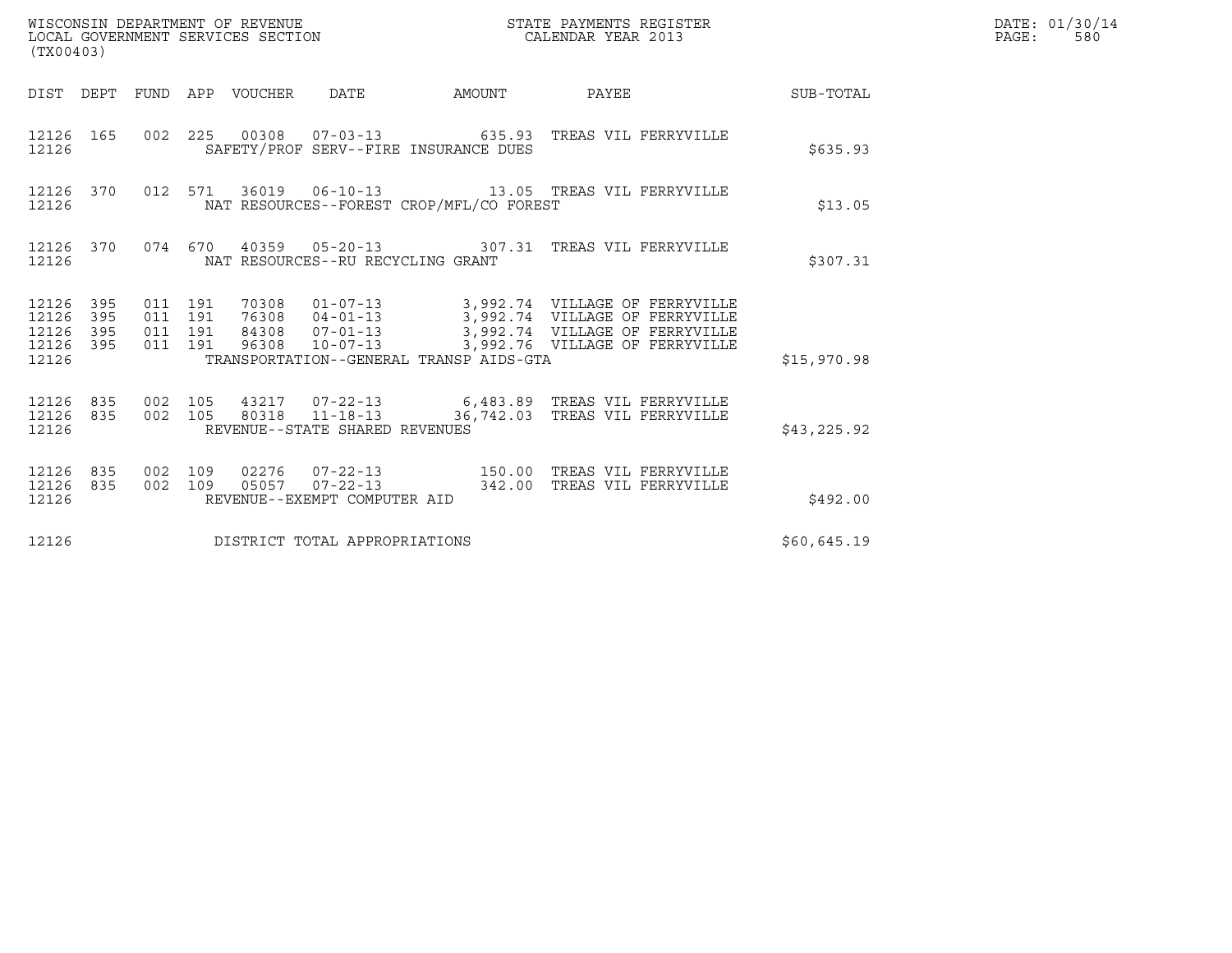|       | DATE: 01/30/14 |
|-------|----------------|
| PAGE: | 581            |

| WISCONSIN DEPARTMENT OF REVENUE ${\small \begin{array}{ll} \texttt{MISCONS} \texttt{IN} \texttt{DEPARTMENT} \texttt{S} \texttt{REVIEW} \\ \texttt{LOCAL} \texttt{GOVERNMENT} \texttt{SERVICES} \texttt{SECTION} \end{array}}$<br>(TX00403)     |                                                                                                                                                                      |                                                                                                                                                                                                            |                                                                                                                                          |                                                                                                                                                                                                                                        |                                                                                                                                                                                                                                                                            |                                                                                                                                                                                                |                                                                                                                                                                                                                                                                                                                                                                      |             | DATE: 01/30/14<br>PAGE:<br>581 |
|------------------------------------------------------------------------------------------------------------------------------------------------------------------------------------------------------------------------------------------------|----------------------------------------------------------------------------------------------------------------------------------------------------------------------|------------------------------------------------------------------------------------------------------------------------------------------------------------------------------------------------------------|------------------------------------------------------------------------------------------------------------------------------------------|----------------------------------------------------------------------------------------------------------------------------------------------------------------------------------------------------------------------------------------|----------------------------------------------------------------------------------------------------------------------------------------------------------------------------------------------------------------------------------------------------------------------------|------------------------------------------------------------------------------------------------------------------------------------------------------------------------------------------------|----------------------------------------------------------------------------------------------------------------------------------------------------------------------------------------------------------------------------------------------------------------------------------------------------------------------------------------------------------------------|-------------|--------------------------------|
|                                                                                                                                                                                                                                                |                                                                                                                                                                      |                                                                                                                                                                                                            |                                                                                                                                          | DIST DEPT FUND APP VOUCHER                                                                                                                                                                                                             | DATE                                                                                                                                                                                                                                                                       | AMOUNT                                                                                                                                                                                         | PAYEE                                                                                                                                                                                                                                                                                                                                                                | SUB-TOTAL   |                                |
| 12131 165<br>12131                                                                                                                                                                                                                             |                                                                                                                                                                      |                                                                                                                                                                                                            |                                                                                                                                          |                                                                                                                                                                                                                                        |                                                                                                                                                                                                                                                                            | SAFETY/PROF SERV--FIRE INSURANCE DUES                                                                                                                                                          | 002 225 00309 07-03-13 802.50 TREAS VIL GAYS MILLS                                                                                                                                                                                                                                                                                                                   | \$802.50    |                                |
| 12131 370<br>12131                                                                                                                                                                                                                             |                                                                                                                                                                      |                                                                                                                                                                                                            |                                                                                                                                          |                                                                                                                                                                                                                                        |                                                                                                                                                                                                                                                                            | NAT RESOURCES-SEVERANCE/YIELD/WITHDRAWAL                                                                                                                                                       | 000 001 01DNR 03-13-13 15.18 TREAS VILL GAYS MILLS                                                                                                                                                                                                                                                                                                                   | \$15.18     |                                |
| 12131 370<br>12131                                                                                                                                                                                                                             |                                                                                                                                                                      |                                                                                                                                                                                                            |                                                                                                                                          |                                                                                                                                                                                                                                        |                                                                                                                                                                                                                                                                            | NAT RESOURCES--FOREST CROP/MFL/CO FOREST                                                                                                                                                       | 012 571 36020 06-10-13 79.79 TREAS VIL GAYS MILLS                                                                                                                                                                                                                                                                                                                    | \$79.79     |                                |
| 12131 370<br>12131                                                                                                                                                                                                                             |                                                                                                                                                                      |                                                                                                                                                                                                            |                                                                                                                                          |                                                                                                                                                                                                                                        | NAT RESOURCES--RU RECYCLING GRANT                                                                                                                                                                                                                                          |                                                                                                                                                                                                | 074 670 40360 05-20-13 2,134.51 TREAS VIL GAYS MILLS                                                                                                                                                                                                                                                                                                                 | \$2,134.51  |                                |
| 12131 370<br>12131                                                                                                                                                                                                                             |                                                                                                                                                                      |                                                                                                                                                                                                            |                                                                                                                                          |                                                                                                                                                                                                                                        |                                                                                                                                                                                                                                                                            | NAT RESOURCES--URBAN NON-POINT GRANTS                                                                                                                                                          | 095 519 02262 03-05-13 13,501.53 TREAS VIL GAYS MILLS                                                                                                                                                                                                                                                                                                                | \$13,501.53 |                                |
| 12131 395<br>12131<br>12131 395<br>12131 395<br>12131                                                                                                                                                                                          | 395                                                                                                                                                                  | 011 191<br>011 191<br>011 191<br>011 191                                                                                                                                                                   |                                                                                                                                          |                                                                                                                                                                                                                                        |                                                                                                                                                                                                                                                                            | TRANSPORTATION--GENERAL TRANSP AIDS-GTA                                                                                                                                                        | 70309  01-07-13  12,426.51  VILLAGE OF GAYS MILLS<br>76309  04-01-13  12,426.51  VILLAGE OF GAYS MILLS<br>84309  07-01-13  12,426.51  VILLAGE OF GAYS MILLS<br>96309  10-07-13  12,426.53  VILLAGE OF GAYS MILLS                                                                                                                                                     | \$49,706.06 |                                |
| 12131 505<br>12131<br>12131<br>12131<br>12131<br>12131<br>12131<br>12131<br>12131<br>12131<br>12131<br>12131 505<br>12131<br>12131<br>12131<br>12131<br>12131<br>12131<br>12131<br>12131<br>12131<br>12131<br>12131<br>12131<br>12131<br>12131 | 505<br>505<br>505<br>505<br>505<br>505<br>505<br>505<br>505<br>505<br>505<br>505<br>505<br>505<br>505<br>505<br>505<br>505<br>505<br>505<br>505<br>505<br>505<br>505 | 002 745<br>002 745<br>002 745<br>002<br>002<br>002<br>002<br>002<br>002<br>002 745<br>002 745<br>002 745<br>002<br>002<br>002<br>002<br>002<br>002<br>002<br>002<br>002<br>002<br>002<br>002<br>002<br>002 | 745<br>745<br>745<br>745<br>745<br>745<br>745<br>745<br>745<br>745<br>745<br>745<br>745<br>745<br>745<br>745<br>745<br>745<br>745<br>745 | 00778<br>00778<br>01404<br>01404<br>02588<br>02987<br>02987<br>03134<br>03134<br>03567<br>03853<br>03853<br>03853<br>03853<br>03853<br>03915<br>03915<br>05824<br>05824<br>06823<br>07121<br>07980<br>08316<br>09864<br>09865<br>09865 | $11 - 27 - 13$<br>$11 - 27 - 13$<br>$11 - 27 - 13$<br>$11 - 27 - 13$<br>$12 - 06 - 13$<br>$12 - 06 - 13$<br>$01 - 07 - 13$<br>$01 - 07 - 13$<br>$02 - 01 - 13$<br>$02 - 15 - 13$<br>$03 - 11 - 13$<br>$03 - 21 - 13$<br>$05 - 09 - 13$<br>$05 - 09 - 13$<br>$05 - 09 - 13$ | 50,000.00<br>2,250.00<br>207,500.00<br>2,850.00<br>78,852.00<br>110,825.00<br>45,500.00<br>192,000.00<br>197,400.00<br>128,200.00<br>1,237.00<br>42,500.00<br>1,345.00<br>5,100.00<br>1,000.00 | TREAS VIL GAYS MILLS<br>TREAS VIL GAYS MILLS<br>TREAS VIL GAYS MILLS<br>TREAS VIL GAYS MILLS<br>TREAS VIL GAYS MILLS<br>TREAS VIL GAYS MILLS<br>TREAS VIL GAYS MILLS<br>TREAS VIL GAYS MILLS<br>TREAS VIL GAYS MILLS<br>TREAS VIL GAYS MILLS<br>TREAS VIL GAYS MILLS<br>TREAS VIL GAYS MILLS<br>TREAS VIL GAYS MILLS<br>TREAS VIL GAYS MILLS<br>TREAS VIL GAYS MILLS |             |                                |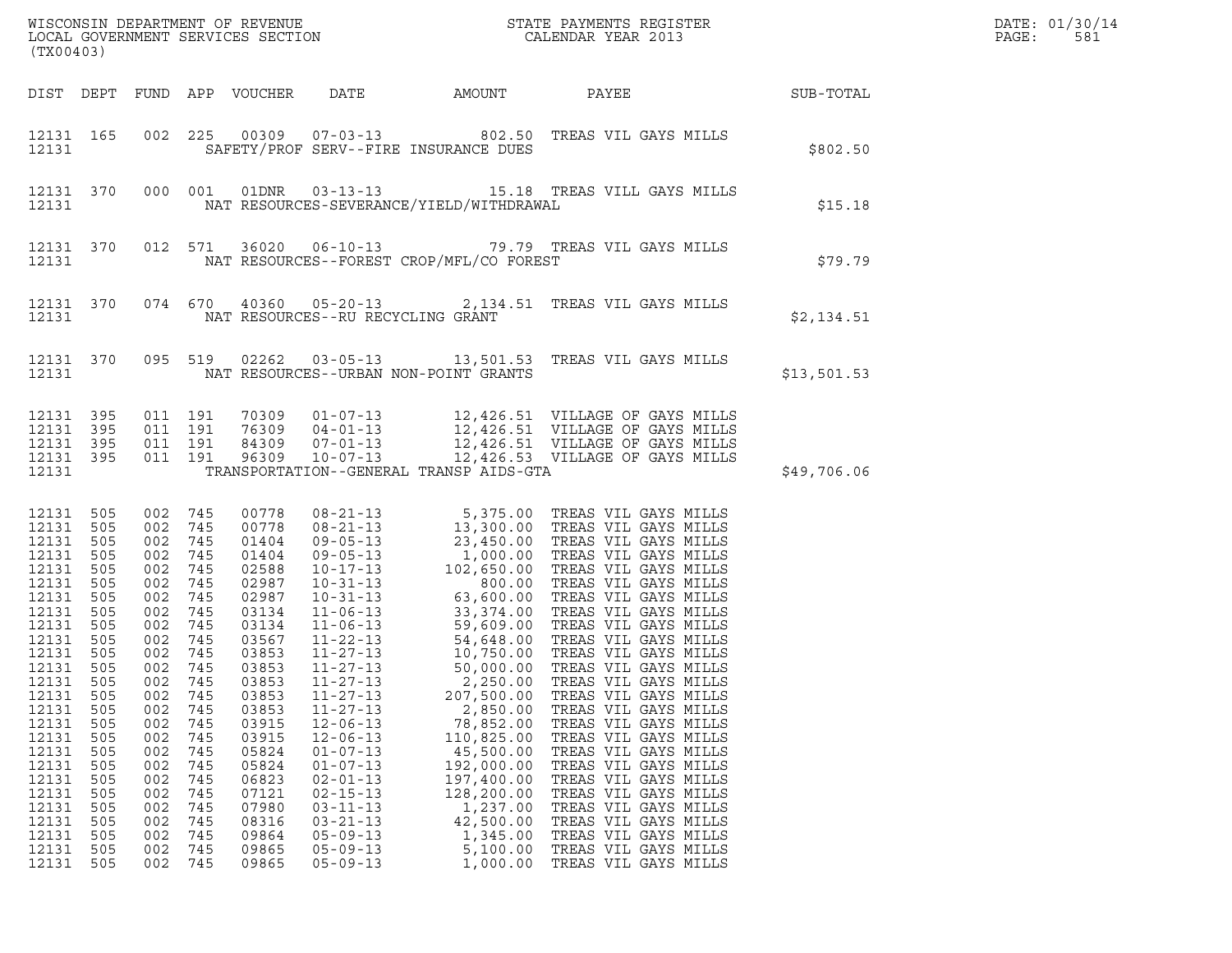|                                                                      | (TX00403)                                     |                                               |                                               |                                           |                                                                                                                                                               |                                                                                   |                                                                                                                                                                      |                |  |  |  |
|----------------------------------------------------------------------|-----------------------------------------------|-----------------------------------------------|-----------------------------------------------|-------------------------------------------|---------------------------------------------------------------------------------------------------------------------------------------------------------------|-----------------------------------------------------------------------------------|----------------------------------------------------------------------------------------------------------------------------------------------------------------------|----------------|--|--|--|
| DIST                                                                 | DEPT                                          | FUND                                          | APP                                           | <b>VOUCHER</b>                            | DATE                                                                                                                                                          | AMOUNT                                                                            | PAYEE                                                                                                                                                                | SUB-TOTAL      |  |  |  |
| 12131<br>12131<br>12131<br>12131<br>12131<br>12131<br>12131<br>12131 | 505<br>505<br>505<br>505<br>505<br>505<br>505 | 002<br>002<br>002<br>002<br>002<br>002<br>002 | 745<br>745<br>745<br>745<br>745<br>745<br>745 | 10304<br>10304<br>10304<br>10304<br>10415 | $05 - 23 - 13$<br>$05 - 23 - 13$<br>$05 - 23 - 13$<br>$05 - 23 - 13$<br>$05 - 23 - 13$<br>11561  06-27-13<br>11561 06-27-13<br>DOA--HOUSING ASSISTANCE GRANTS | 1,000.00<br>150.00<br>1,850.00<br>2,000.00<br>27,600.00<br>195,000.00<br>9,500.00 | TREAS VIL GAYS MILLS<br>TREAS VIL GAYS MILLS<br>TREAS VIL GAYS MILLS<br>TREAS VIL GAYS MILLS<br>TREAS VIL GAYS MILLS<br>TREAS VIL GAYS MILLS<br>TREAS VIL GAYS MILLS | \$1,672,215.00 |  |  |  |
| 12131<br>12131<br>12131                                              | 835<br>835                                    | 002<br>002                                    | 105<br>105                                    | 43218                                     | 80319 11-18-13<br>REVENUE--STATE SHARED REVENUES                                                                                                              |                                                                                   | 07-22-13 34,788.79 TREAS VIL GAYS MILLS<br>186,405.31 TREAS VIL GAYS MILLS                                                                                           | \$221,194.10   |  |  |  |
| 12131<br>12131<br>12131                                              | 835<br>835                                    | 002<br>002                                    | 109<br>109                                    | 02277<br>05058                            | $07 - 22 - 13$<br>REVENUE--EXEMPT COMPUTER AID                                                                                                                | $07 - 22 - 13$ 289.00<br>2,346.00                                                 | TREAS VIL GAYS MILLS<br>TREAS VIL GAYS MILLS                                                                                                                         | \$2,635.00     |  |  |  |
| 12131<br>12131                                                       | 835                                           | 021                                           | 363                                           | 35565                                     | $03 - 25 - 13$<br>REVENUE--LOTTERY CREDIT -                                                                                                                   | 659.47                                                                            | TREAS VIL GAYS MILLS                                                                                                                                                 | \$659.47       |  |  |  |
| 12131                                                                |                                               |                                               |                                               |                                           | DISTRICT TOTAL APPROPRIATIONS                                                                                                                                 |                                                                                   |                                                                                                                                                                      | \$1,962,943.14 |  |  |  |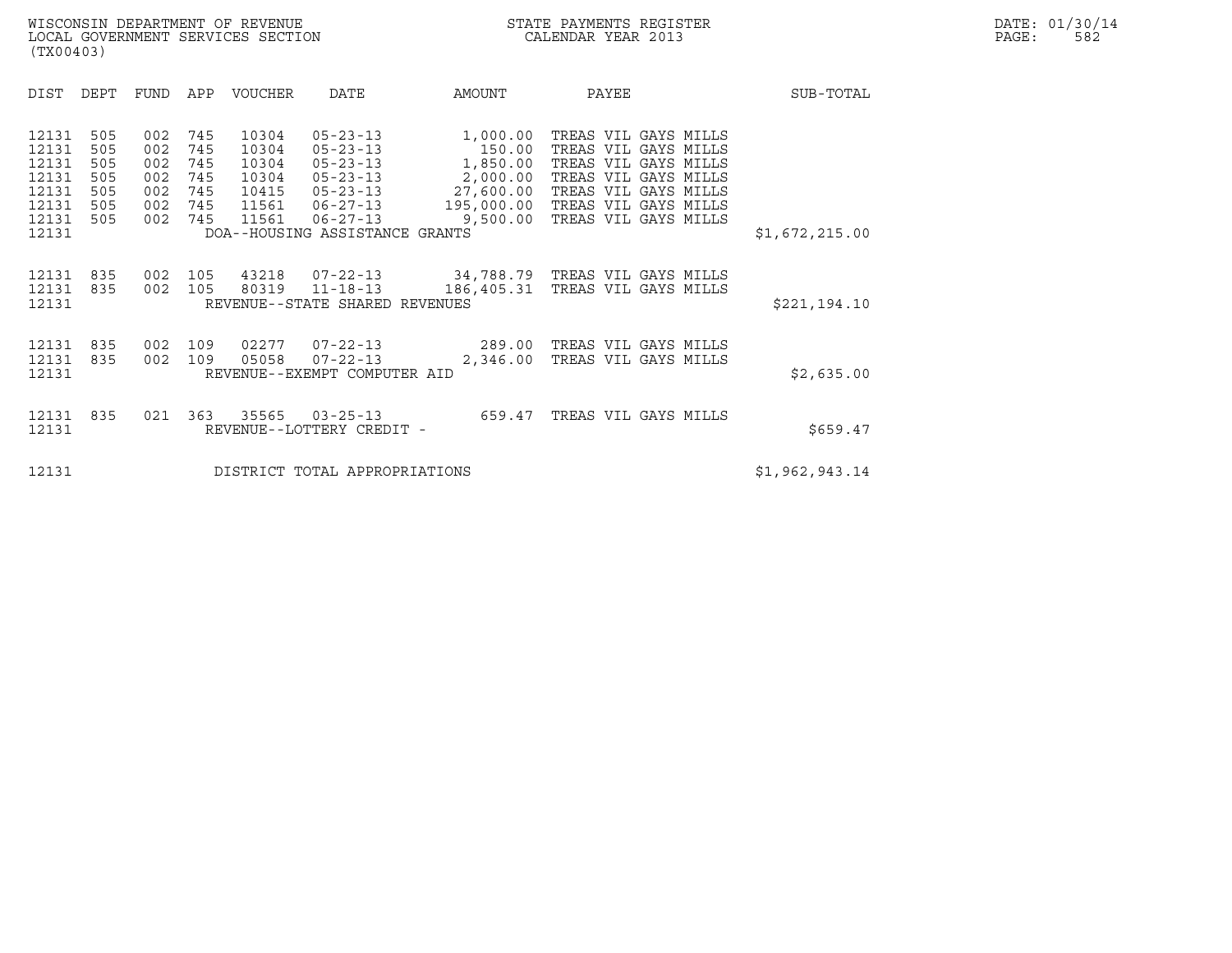| WISCONSIN DEPARTMENT OF REVENUE<br>LOCAL GOVERNMENT SERVICES SECTION<br>(TX00403) | STATE PAYMENTS REGISTER<br>CALENDAR YEAR 2013 | DATE: 01/30/14<br>PAGE:<br>583 |
|-----------------------------------------------------------------------------------|-----------------------------------------------|--------------------------------|

| (TX00403)                                         |            |  |  |  |                                   |                                          |                                                                                                             |             | DATE: 01/30/14<br>PAGE:<br>583 |
|---------------------------------------------------|------------|--|--|--|-----------------------------------|------------------------------------------|-------------------------------------------------------------------------------------------------------------|-------------|--------------------------------|
|                                                   |            |  |  |  |                                   |                                          | DIST DEPT FUND APP VOUCHER DATE AMOUNT PAYEE                                                                | SUB-TOTAL   |                                |
| 12146                                             |            |  |  |  |                                   | SAFETY/PROF SERV--FIRE INSURANCE DUES    | 12146 165 002 225 00310 07-03-13 308.21 TREAS VIL LYNXVILLE                                                 | \$308.21    |                                |
| 12146 370<br>12146                                |            |  |  |  |                                   | NAT RESOURCES--FOREST CROP/MFL/CO FOREST | 012 571 36021 06-10-13 8.06 TREAS VIL LYNXVILLE                                                             | \$8.06      |                                |
| 12146 370<br>12146                                |            |  |  |  | NAT RESOURCES--RU RECYCLING GRANT |                                          | 074  670  40361  05-20-13  620.95  TREAS VIL LYNXVILLE                                                      | \$620.95    |                                |
| 12146 395<br>12146<br>12146<br>12146 395<br>12146 | 395<br>395 |  |  |  |                                   | TRANSPORTATION--GENERAL TRANSP AIDS-GTA  |                                                                                                             | \$8,086.94  |                                |
| 12146 835<br>12146 835<br>12146                   |            |  |  |  | REVENUE--STATE SHARED REVENUES    |                                          | 002 105 43219 07-22-13 5,491.07 TREAS VIL LYNXVILLE<br>002 105 80320 11-18-13 31,116.06 TREAS VIL LYNXVILLE | \$36,607.13 |                                |
| 12146 835<br>12146                                |            |  |  |  | REVENUE--EXEMPT COMPUTER AID      |                                          | 002 109 02278 07-22-13 1.00 TREAS VIL LYNXVILLE                                                             | \$1.00      |                                |
| 12146                                             |            |  |  |  | DISTRICT TOTAL APPROPRIATIONS     |                                          |                                                                                                             | \$45,632.29 |                                |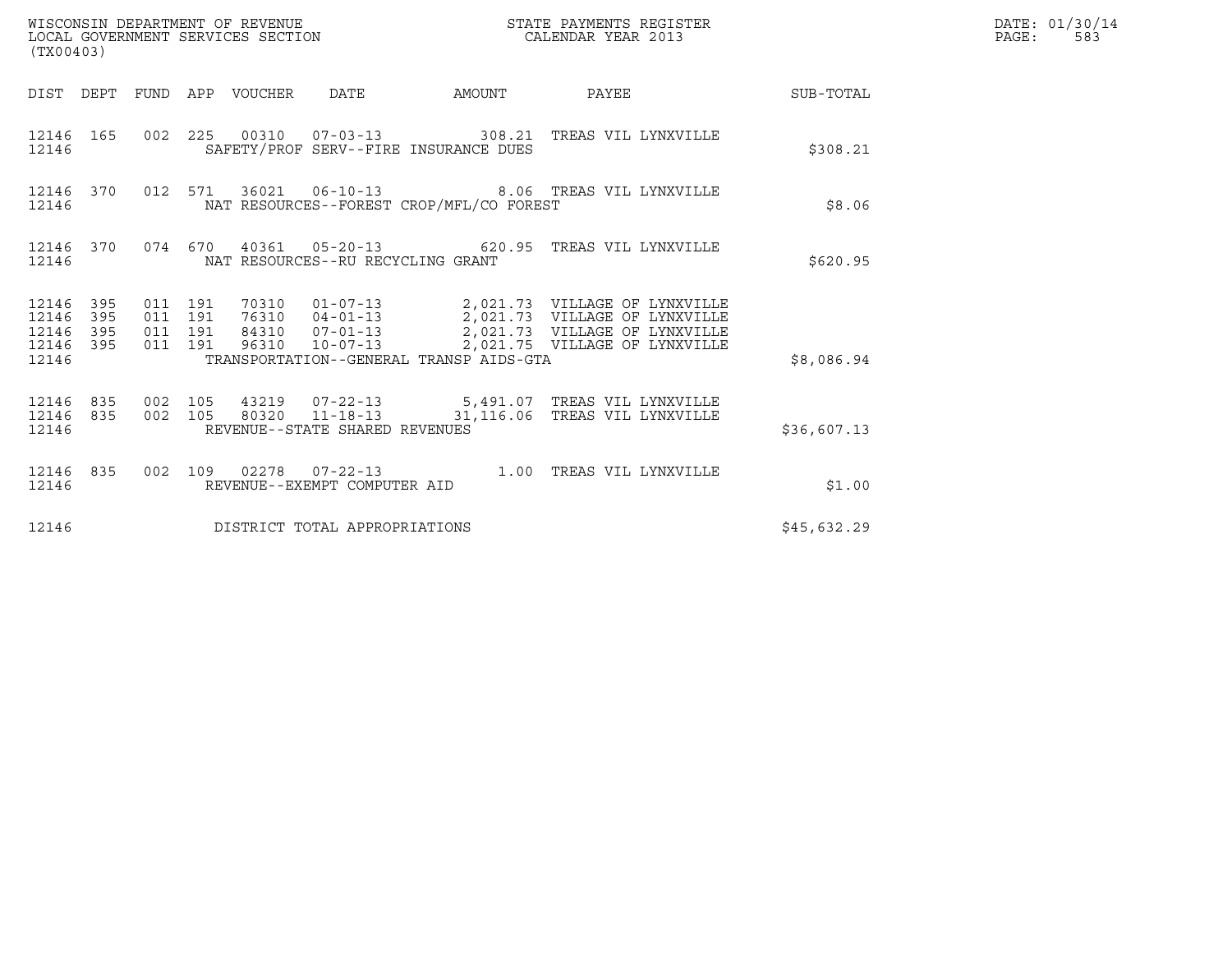| WISCONSIN DEPARTMENT OF REVENUE<br>LOCAL GOVERNMENT SERVICES SECTION<br>(TX00403) |                   |                                          |  |                                 |                                   |                                                                  | STATE PAYMENTS REGISTER<br>CALENDAR YEAR 2013                                                                                                   |             | DATE: 01/30/14<br>PAGE:<br>584 |
|-----------------------------------------------------------------------------------|-------------------|------------------------------------------|--|---------------------------------|-----------------------------------|------------------------------------------------------------------|-------------------------------------------------------------------------------------------------------------------------------------------------|-------------|--------------------------------|
|                                                                                   |                   |                                          |  | DIST DEPT FUND APP VOUCHER DATE |                                   | AMOUNT                                                           | PAYEE                                                                                                                                           | SUB-TOTAL   |                                |
| 12151 165<br>12151                                                                |                   |                                          |  |                                 |                                   | SAFETY/PROF SERV--FIRE INSURANCE DUES                            | 002  225  00311  07-03-13  228.86  TREAS VIL MT STERLING                                                                                        | \$228.86    |                                |
| 12151                                                                             |                   |                                          |  |                                 | NAT RESOURCES--RU RECYCLING GRANT |                                                                  | 12151 370 074 670 40362 05-20-13 536.99 TREAS VIL MT STERLING                                                                                   | \$536.99    |                                |
| 12151<br>12151<br>12151<br>12151 395<br>12151                                     | 395<br>395<br>395 | 011 191<br>011 191<br>011 191<br>011 191 |  | 70311<br>96311                  | 84311  07-01-13<br>$10 - 07 - 13$ | 76311 04-01-13 848.51<br>TRANSPORTATION--GENERAL TRANSP AIDS-GTA | 01-07-13  848.51 VILLAGE OF MOUNT STERLING<br>VILLAGE OF MOUNT STERLING<br>848.51 VILLAGE OF MOUNT STERLING<br>848.51 VILLAGE OF MOUNT STERLING | \$3,394.04  |                                |
| 12151 835<br>12151 835<br>12151                                                   |                   | 002 105<br>002 105                       |  |                                 | REVENUE--STATE SHARED REVENUES    |                                                                  | 43220  07-22-13    6,953.00 TREAS VIL MT STERLING<br>80321 11-18-13 39,445.72 TREAS VIL MT STERLING                                             | \$46,398.72 |                                |
| 12151 835<br>12151                                                                |                   | 002 109                                  |  |                                 | REVENUE--EXEMPT COMPUTER AID      |                                                                  | 02279  07-22-13  3.00 TREAS VIL MT STERLING                                                                                                     | \$3.00      |                                |
| 12151                                                                             |                   |                                          |  |                                 | DISTRICT TOTAL APPROPRIATIONS     |                                                                  |                                                                                                                                                 | \$50,561.61 |                                |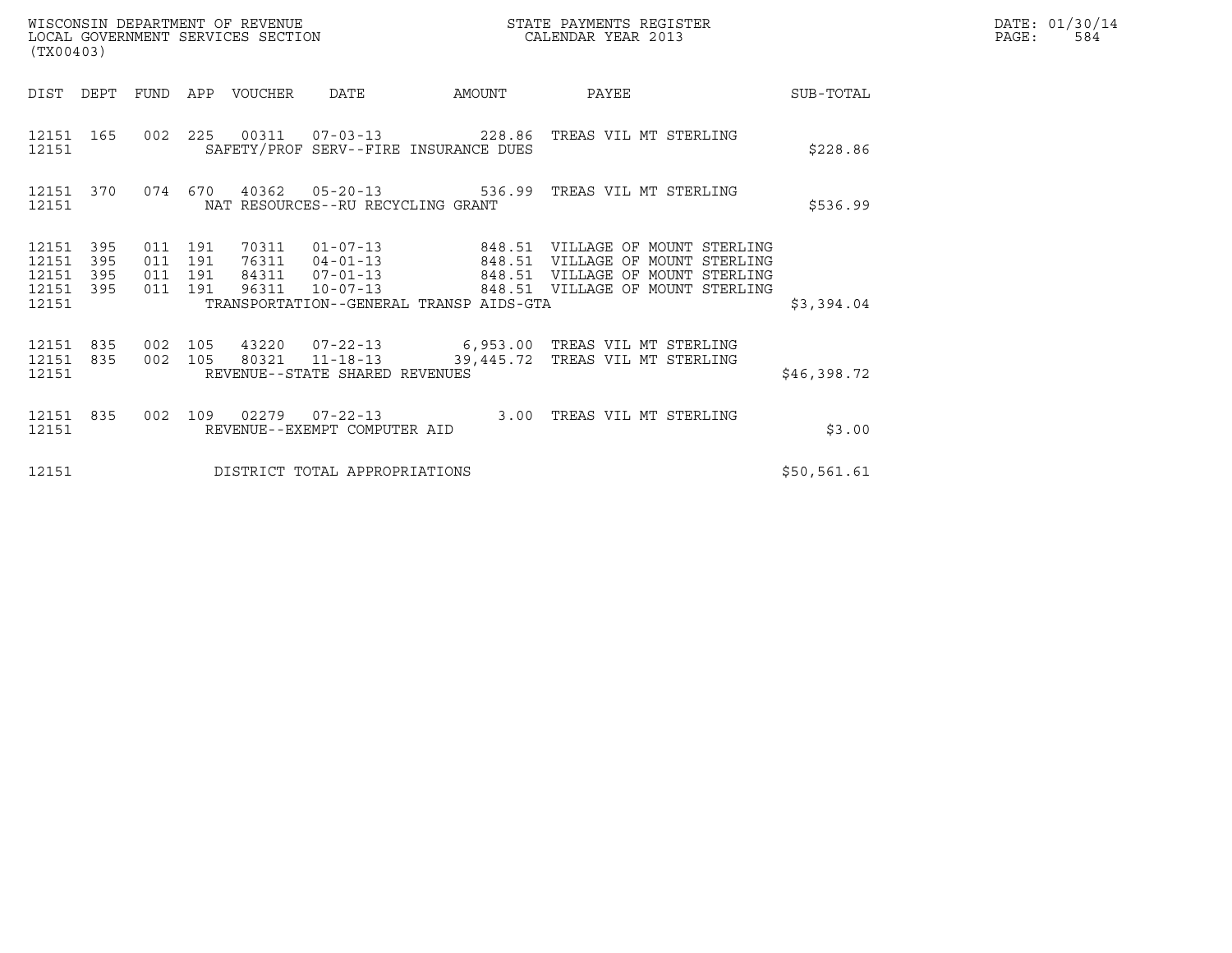| (TX00403)                       |  |                                                   |         |  |                                      |                                                                                                                                                                                                                                                                                    |  | $R = \frac{1}{2}$ | DATE: 01/30/14<br>PAGE:<br>585 |  |
|---------------------------------|--|---------------------------------------------------|---------|--|--------------------------------------|------------------------------------------------------------------------------------------------------------------------------------------------------------------------------------------------------------------------------------------------------------------------------------|--|-------------------|--------------------------------|--|
|                                 |  |                                                   |         |  |                                      | DIST DEPT FUND APP VOUCHER DATE AMOUNT PAYEE PATE SUB-TOTAL                                                                                                                                                                                                                        |  |                   |                                |  |
| 12181                           |  |                                                   |         |  |                                      | 12181 165 002 225 00312 07-03-13 791.83 TREAS VIL SOLDIERS GROVE<br>SAFETY/PROF SERV--FIRE INSURANCE DUES                                                                                                                                                                          |  |                   | \$791.83                       |  |
|                                 |  |                                                   |         |  |                                      | 12181 370 012 571 36022 06-10-13 57.60 TREAS VIL SOLDIERS GROVE                                                                                                                                                                                                                    |  |                   | \$57.60                        |  |
|                                 |  |                                                   |         |  |                                      | 12181 370 074 670 40363 05-20-13 836.38 TREAS VIL SOLDIERS GROVE                                                                                                                                                                                                                   |  |                   | \$836.38                       |  |
| 12181 395<br>12181 395<br>12181 |  | 12181 395 011 191<br>011 191<br>12181 395 011 191 | 011 191 |  |                                      | 70312   01-07-13   5,334.84   VILLAGE OF SOLDIERS GROVE<br>76312   04-01-13   5,334.84   VILLAGE OF SOLDIERS GROVE<br>84312   07-01-13   5,334.84   VILLAGE OF SOLDIERS GROVE<br>96312   10-07-13   5,334.84   VILLAGE OF SOLDIERS GROV<br>TRANSPORTATION--GENERAL TRANSP AIDS-GTA |  |                   | \$21,339.36                    |  |
| 12181                           |  |                                                   |         |  |                                      | 12181 505 002 743 00976 08-29-13 19,500.00 TREAS VIL SOLDIERS GROVE<br>12181 505 002 743 01397 09-06-13 50,000.00 TREAS VIL SOLDIERS GROVE<br>12181 505 002 743 07209 02-19-13 40,000.00 TREAS VIL SOLDIERS GROVE<br>12181 505 002 743<br>DOA--HOUSING ASSISTANCE GRANTS           |  |                   | \$261,000.00                   |  |
|                                 |  |                                                   |         |  | 12181 REVENUE--STATE SHARED REVENUES | $\begin{array}{cccccccc} 12181 & 835 & 002 & 105 & 43221 & 07-22-13 & & 34,575.54 & \text{TREAS VIL SOLDIERS GROVE} \\ 12181 & 835 & 002 & 105 & 80322 & 11-18-13 & & 195,928.05 & \text{TREAS VIL SOLDIERS GROVE} \end{array}$                                                    |  |                   | \$230,503.59                   |  |
|                                 |  |                                                   |         |  |                                      | $\begin{tabular}{lllllll} 12181 & 835 & 002 & 109 & 02280 & 07-22-13 & & 8.00 & \text{TREAS VIL SOLDIERS GROVE} \\ & & & & & & & \\ & & & & & & \\ \end{tabular}$                                                                                                                  |  |                   | \$8.00                         |  |
|                                 |  |                                                   |         |  | 12181 REVENUE--LOTTERY CREDIT -      | 12181 835 021 363 35566 03-25-13 793.62 TREAS VIL SOLDIERS GROVE                                                                                                                                                                                                                   |  |                   | \$793.62                       |  |
| 12181                           |  |                                                   |         |  | DISTRICT TOTAL APPROPRIATIONS        |                                                                                                                                                                                                                                                                                    |  |                   | \$515,330.38                   |  |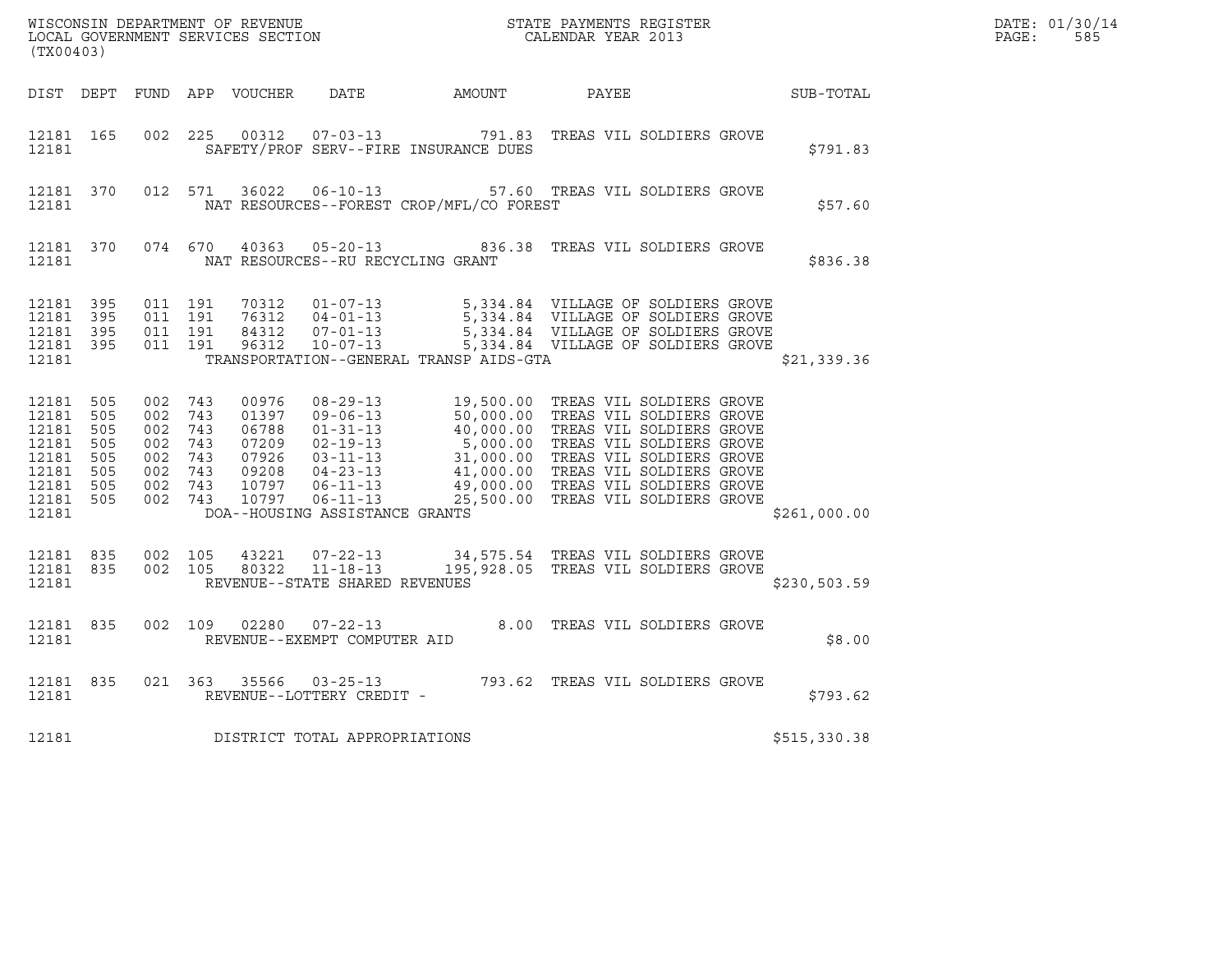| WISCONSIN DEPARTMENT OF REVENUE   | STATE PAYMENTS REGISTER | DATE: 01/30/14 |
|-----------------------------------|-------------------------|----------------|
| LOCAL GOVERNMENT SERVICES SECTION | CALENDAR YEAR 2013      | 586<br>PAGE :  |

| (TX00403)                     |  |  |  |  |                                     |                                            |                                                                                                                                                                                                                      | DATE: 01/30/14<br>PAGE:<br>586 |  |
|-------------------------------|--|--|--|--|-------------------------------------|--------------------------------------------|----------------------------------------------------------------------------------------------------------------------------------------------------------------------------------------------------------------------|--------------------------------|--|
|                               |  |  |  |  |                                     |                                            | DIST DEPT FUND APP VOUCHER DATE AMOUNT PAYEE SUB-TOTAL                                                                                                                                                               |                                |  |
| 12182 and the state of $\sim$ |  |  |  |  |                                     | SAFETY/PROF SERV--FIRE INSURANCE DUES      | 12182 165 002 225 00313 07-03-13 164.39 TREAS VIL STEUBEN                                                                                                                                                            | \$164.39                       |  |
|                               |  |  |  |  |                                     |                                            | 12182 370 002 503 15641 02-06-13 8,293.60 TREAS VIL STEUBEN<br>TOWN SHARE 2552.61                                                                                                                                    |                                |  |
|                               |  |  |  |  |                                     | 12182 MAT RESOURCES--AIDS IN LIEU OF TAXES |                                                                                                                                                                                                                      | \$8,293.60                     |  |
| 12182                         |  |  |  |  |                                     | NAT RESOURCES--FOREST CROP/MFL/CO FOREST   | 12182 370 012 571 36023 06-10-13 183.32 TREAS VIL STEUBEN                                                                                                                                                            | \$183.32                       |  |
|                               |  |  |  |  |                                     | 12182 NAT RESOURCES--RU RECYCLING GRANT    | 12182 370 074 670 40364 05-20-13 645.49 TREAS VIL STEUBEN                                                                                                                                                            | \$645.49                       |  |
| 12182 395<br>12182 395        |  |  |  |  |                                     |                                            | 011 191 70313 01-07-13 4,620.35 VILLAGE OF STEUBEN<br>011 191 76313 04-01-13 4,620.35 VILLAGE OF STEUBEN<br>011 191 84313 07-01-13 4,620.35 VILLAGE OF STEUBEN<br>011 191 96313 10-07-13 4,620.36 VILLAGE OF STEUBEN |                                |  |
| 12182 395<br>12182 395        |  |  |  |  |                                     |                                            |                                                                                                                                                                                                                      |                                |  |
| 12182                         |  |  |  |  |                                     |                                            | TRANSPORTATION--GENERAL TRANSP AIDS-GTA                                                                                                                                                                              | \$18,481.41                    |  |
| 12182 835<br>12182 835        |  |  |  |  |                                     |                                            | 002 105 43222 07-22-13 5,349.82 TREAS VIL STEUBEN<br>002 105 80323 11-18-13 30,315.64 TREAS VIL STEUBEN                                                                                                              |                                |  |
| 12182                         |  |  |  |  | REVENUE--STATE SHARED REVENUES      |                                            |                                                                                                                                                                                                                      | \$35,665.46                    |  |
| 12182                         |  |  |  |  | REVENUE--EXEMPT COMPUTER AID        |                                            | 12182 835 002 109 02281 07-22-13 7.00 TREAS VIL STEUBEN                                                                                                                                                              | \$7.00                         |  |
|                               |  |  |  |  | 12182 DISTRICT TOTAL APPROPRIATIONS |                                            |                                                                                                                                                                                                                      | \$63,440.67                    |  |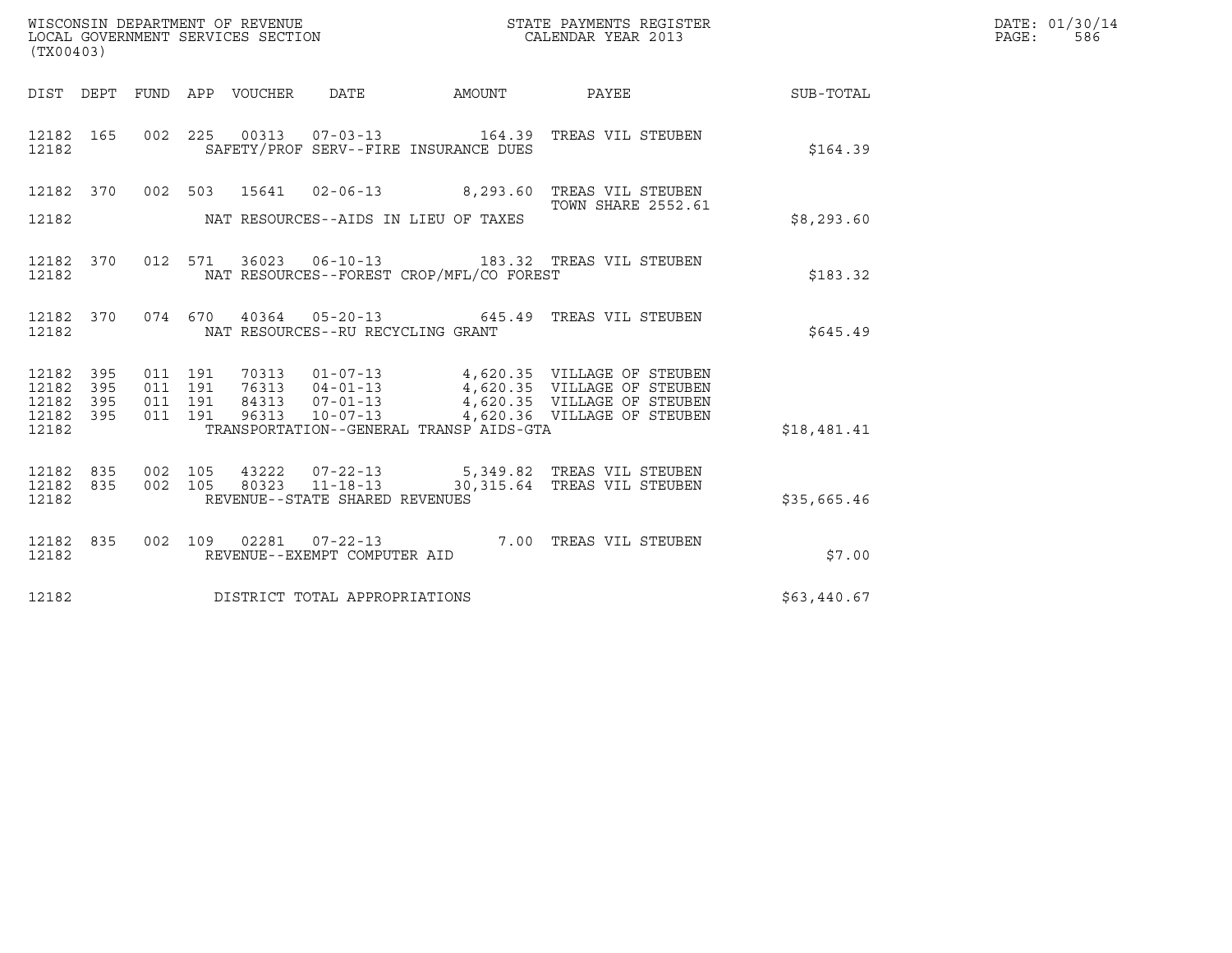| (TX00403)                       |            | WISCONSIN DEPARTMENT OF REVENUE | LOCAL GOVERNMENT SERVICES SECTION     |                                         | STATE PAYMENTS REGISTER<br>CALENDAR YEAR 2013                                                                                                            | DATE: 01/30/14<br>PAGE: 587 |  |
|---------------------------------|------------|---------------------------------|---------------------------------------|-----------------------------------------|----------------------------------------------------------------------------------------------------------------------------------------------------------|-----------------------------|--|
|                                 |            |                                 | DIST DEPT FUND APP VOUCHER DATE       | AMOUNT                                  | PAYEE                                                                                                                                                    | <b>SUB-TOTAL</b>            |  |
| 12191                           |            |                                 | SAFETY/PROF SERV--FIRE INSURANCE DUES |                                         | 12191 165 002 225 00314 07-03-13 747.64 TREAS VIL WAUZEKA                                                                                                | \$747.64                    |  |
|                                 |            |                                 |                                       |                                         | 12191 370 002 503 15642 02-06-13 10,477.19 TREAS VIL WAUZEKA<br><b>TOWN SHARE 2773.48</b>                                                                |                             |  |
| 12191                           |            |                                 | NAT RESOURCES--AIDS IN LIEU OF TAXES  |                                         |                                                                                                                                                          | \$10,477.19                 |  |
| 12191                           |            |                                 | NAT RESOURCES--RU RECYCLING GRANT     |                                         | 12191 370 074 670 40365 05-20-13 2,425.73 TREAS VIL WAUZEKA                                                                                              | \$2,425.73                  |  |
| 12191 395<br>12191              | 395        |                                 |                                       |                                         | 011 191 70314 01-07-13 7,559.70 VILLAGEOFWAUZEKA<br>011 191 76314 04-01-13 7,559.70 VILLAGEOFWAUZEKA<br>011 191 84314 07-01-13 7,559.70 VILLAGEOFWAUZEKA |                             |  |
| 12191<br>12191<br>12191         | 395<br>395 |                                 |                                       | TRANSPORTATION--GENERAL TRANSP AIDS-GTA | 011 191 96314 10-07-13 7,559.73 VILLAGE OF WAUZEKA                                                                                                       | \$30,238.83                 |  |
| 12191                           |            |                                 | REVENUE--STATE SHARED REVENUES        |                                         | 12191 835 002 105 43223 07-22-13 27,282.43 TREAS_VIL_WAUZEKA<br>12191 835 002 105 80324 11-18-13 133,644.87 TREAS_VIL_WAUZEKA                            | \$160,927.30                |  |
| 12191 835<br>12191 835<br>12191 |            |                                 | REVENUE--EXEMPT COMPUTER AID          |                                         | 002 109 02282 07-22-13 19.00 TREAS VIL WAUZEKA<br>002 109 05059 07-22-13 108.00 TREAS VIL WAUZEKA                                                        | \$127.00                    |  |
| 12191                           |            |                                 | REVENUE--LOTTERY CREDIT -             |                                         | 12191 835 021 363 35567 03-25-13 1,334.55 TREAS VIL WAUZEKA                                                                                              | \$1,334.55                  |  |
| 12191                           |            |                                 | DISTRICT TOTAL APPROPRIATIONS         |                                         |                                                                                                                                                          | \$206,278.24                |  |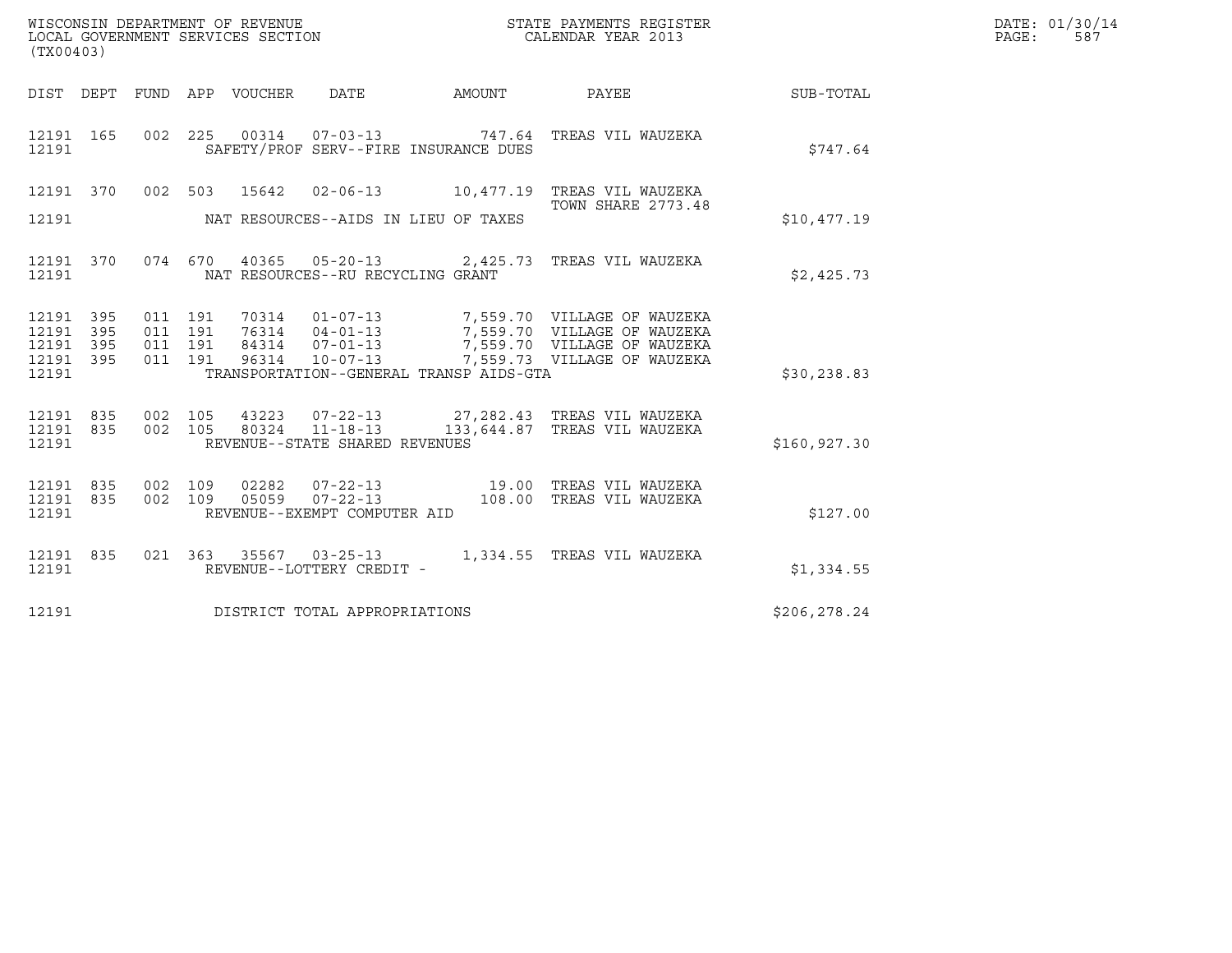| DATE: | 01/30/14 |
|-------|----------|
| PAGE: | 588      |

| (TX00403)                       |                   |                           |                   |                            |                                                    | ${\tt WISCONSIN} \begin{tabular}{l} DEPARTMENT OF REVIEW \\ LOCAL BONERNMENT SERVICES SECTION \\ \end{tabular}$                                                                                                      |                                                                                                                |  |  |                  | DATE: 01/30/14<br>PAGE:<br>588 |
|---------------------------------|-------------------|---------------------------|-------------------|----------------------------|----------------------------------------------------|----------------------------------------------------------------------------------------------------------------------------------------------------------------------------------------------------------------------|----------------------------------------------------------------------------------------------------------------|--|--|------------------|--------------------------------|
|                                 |                   |                           |                   | DIST DEPT FUND APP VOUCHER | DATE                                               | AMOUNT                                                                                                                                                                                                               | PAYEE                                                                                                          |  |  | <b>SUB-TOTAL</b> |                                |
| 12271                           | 12271 165         |                           |                   |                            |                                                    | 002 225 00315 07-03-13 11,892.68 TREAS CITY PRAIRIE DU CHI<br>SAFETY/PROF SERV--FIRE INSURANCE DUES                                                                                                                  |                                                                                                                |  |  | \$11,892.68      |                                |
|                                 |                   |                           |                   | 12271 370 002 503 15643    |                                                    | 02-06-13 1,687.48 TREAS CITY PRAIRIE DU CHI                                                                                                                                                                          | TOWN SHARE 507.73                                                                                              |  |  |                  |                                |
| 12271                           |                   |                           |                   |                            |                                                    | NAT RESOURCES--AIDS IN LIEU OF TAXES                                                                                                                                                                                 |                                                                                                                |  |  | \$1,687.48       |                                |
| 12271                           | 12271 370         |                           |                   |                            |                                                    | 012 587 02386 03-18-13 19,612.30 TREAS CITY PRAIRIE DU CHI<br>NAT RESOURCES--URBAN FORESTRY GRANTS                                                                                                                   |                                                                                                                |  |  | \$19,612.30      |                                |
| 12271 370<br>12271 370          |                   | 074 658<br>074 658        |                   |                            |                                                    | 00556 09-16-13 1,400.00 TREAS CITY PRAIRIE DU CHI<br>00892 11-08-13 1,400.00 TREAS CITY PRAIRIE DU CHI<br>01028 11-27-13 1,400.00 TREAS CITY PRAIRIE DU CHI                                                          |                                                                                                                |  |  |                  |                                |
| 12271 370<br>12271              |                   | 074 658                   |                   |                            |                                                    | NAT RESOURCES--URBAN NON-POINT GRANTS                                                                                                                                                                                |                                                                                                                |  |  | \$4,200.00       |                                |
| 12271                           | 12271 370         | 074 670                   |                   |                            | NAT RESOURCES--RU RECYCLING GRANT                  | 40366  05-20-13   18,450.25   TREAS CITY PRAIRIE DU CHI                                                                                                                                                              |                                                                                                                |  |  | \$18,450.25      |                                |
| 12271 370<br>12271 370          |                   | 095 519<br>095 519        |                   |                            |                                                    | 00556 09-16-13 15,519.18 TREAS CITY PRAIRIE DU CHI<br>00709 10-15-13 20,953.74 TREAS CITY PRAIRIE DU CHI<br>00892 11-08-13 35,094.95 TREAS CITY PRAIRIE DU CHI<br>01028 11-27-13 27,347.57 TREAS CITY PRAIRIE DU CHI |                                                                                                                |  |  |                  |                                |
| 12271 370<br>12271              | 12271 370         | 095 519<br>095 519        |                   |                            |                                                    | NAT RESOURCES--URBAN NON-POINT GRANTS                                                                                                                                                                                |                                                                                                                |  |  | \$98, 915.44     |                                |
| 12271 395<br>12271              | 395               | 011 162<br>011 162        |                   |                            |                                                    | 72014  01-07-13  14, 714.21  CITY OF PRAIRIE DU CHIEN                                                                                                                                                                |                                                                                                                |  |  |                  |                                |
| 12271 395<br>12271 395<br>12271 |                   | 011 162<br>011 162        |                   |                            |                                                    | 78014 04-01-13 14,714.21 CITY OF PRAIRIE DU CHIEN<br>86014 07-01-13 14,714.21 CITY OF PRAIRIE DU CHIEN<br>98014 10-07-13 14,714.21 CITY OF PRAIRIE DU CHIEN<br>TRANSPORTATION--CONNECTING HIGHWAY AIDS               |                                                                                                                |  |  | \$58,856.84      |                                |
|                                 |                   |                           |                   |                            |                                                    |                                                                                                                                                                                                                      |                                                                                                                |  |  |                  |                                |
| 12271 395<br>12271 395<br>12271 | 395               | 011 177<br>011 177<br>011 | 177               | 00005<br>80005<br>88005    | $12 - 30 - 13$<br>$06 - 14 - 13$<br>$07 - 08 - 13$ |                                                                                                                                                                                                                      | 10,863.00 CITY OF PRAIRIE DU CHIEN<br>18,106.00 CITY OF PRAIRIE DU CHIEN<br>18,106.00 CITY OF PRAIRIE DU CHIEN |  |  |                  |                                |
| 12271<br>12271                  | 395               | 011 177                   |                   | 92005                      | $09 - 30 - 13$<br>TRANSPORTATION--TRANSIT AID      |                                                                                                                                                                                                                      | 18,106.00 CITY OF PRAIRIE DU CHIEN                                                                             |  |  | \$65,181.00      |                                |
| 12271<br>12271                  | 395<br>395        | 011 182<br>011            | 182               | 63378<br>65539             | $01 - 30 - 13$<br>$02 - 19 - 13$                   | 193,446.00<br>27,042.00                                                                                                                                                                                              | TREAS CITY PRAIRIE DU CHI<br>TREAS CITY PRAIRIE DU CHI                                                         |  |  |                  |                                |
| 12271<br>12271<br>12271         | 395<br>395<br>395 | 011<br>011                | 182<br>182<br>182 | 66328<br>79822<br>82930    | $02 - 26 - 13$<br>$07 - 08 - 13$<br>$08 - 06 - 13$ | 27,845.00<br>74,843.00<br>73,734.00                                                                                                                                                                                  | TREAS CITY PRAIRIE DU CHI<br>TREAS CITY PRAIRIE DU CHI                                                         |  |  |                  |                                |
| 12271<br>12271                  | 395<br>395        | 011<br>011<br>011         | 182<br>182        | 84919<br>93251             | $08 - 21 - 13$<br>$11 - 06 - 13$                   | 54,983.00<br>27,182.00                                                                                                                                                                                               | TREAS CITY PRAIRIE DU CHI<br>TREAS CITY PRAIRIE DU CHI<br>TREAS CITY PRAIRIE DU CHI                            |  |  |                  |                                |
| 12271<br>12271                  | 395               | 011 182                   |                   | 93430                      | $11 - 07 - 13$                                     | 73,849.00<br>TRANSPORTATION--TRANSIT AIDS-FEDERAL                                                                                                                                                                    | TREAS CITY PRAIRIE DU CHI                                                                                      |  |  | \$552,924.00     |                                |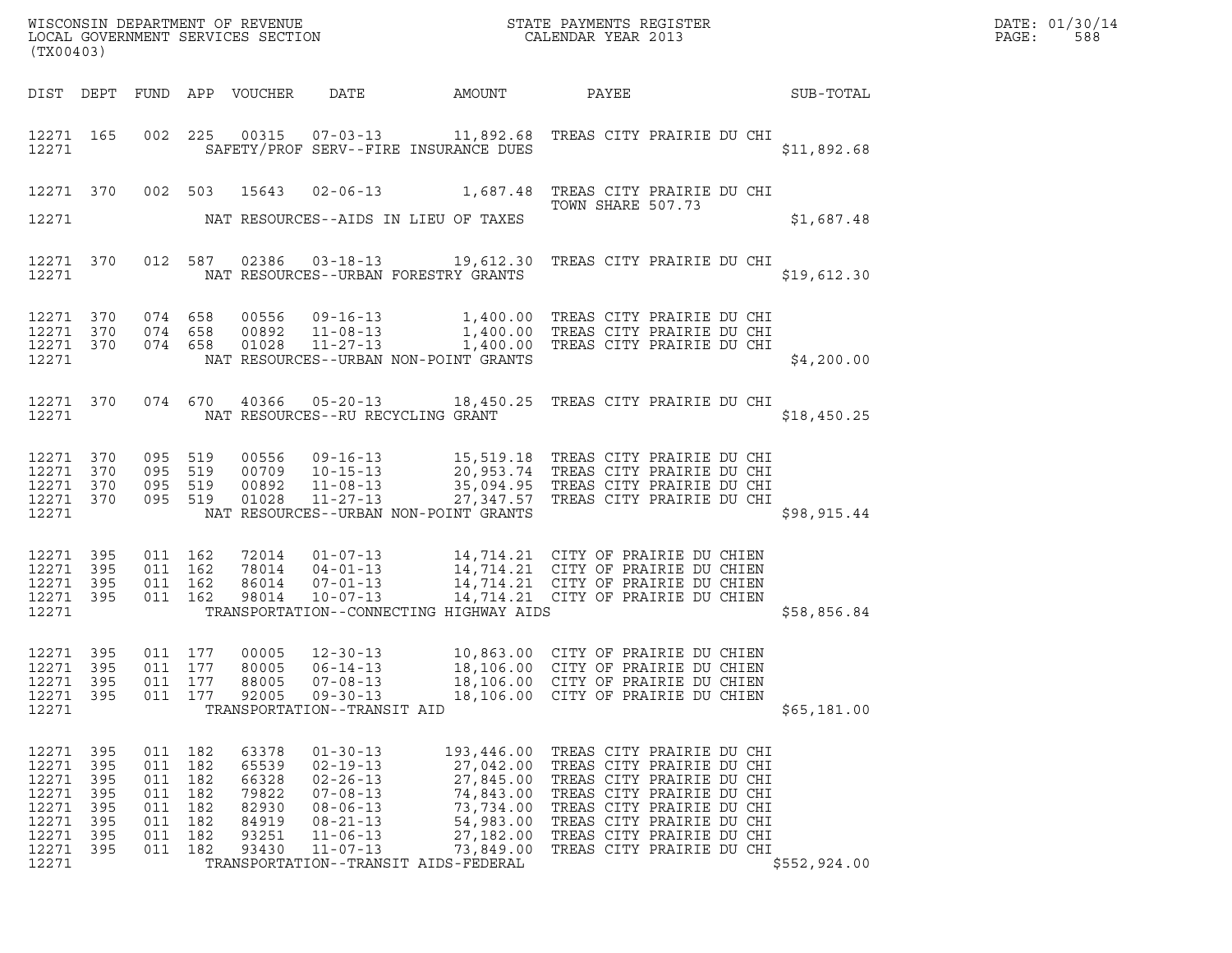| (TX00403)                                                   |                                                                               |                                               |                                                                     |                                                                               |                                                                  |                                                                                                                                                                                                                                                                                                                |                                                                            |  |                |
|-------------------------------------------------------------|-------------------------------------------------------------------------------|-----------------------------------------------|---------------------------------------------------------------------|-------------------------------------------------------------------------------|------------------------------------------------------------------|----------------------------------------------------------------------------------------------------------------------------------------------------------------------------------------------------------------------------------------------------------------------------------------------------------------|----------------------------------------------------------------------------|--|----------------|
|                                                             | DIST DEPT                                                                     | FUND                                          |                                                                     |                                                                               |                                                                  | APP VOUCHER DATE AMOUNT PAYEE                                                                                                                                                                                                                                                                                  |                                                                            |  | SUB-TOTAL      |
| 12271<br>12271<br>12271<br>12271<br>12271<br>12271<br>12271 | 395<br>12271 395<br>395<br>395<br>395<br>395<br>395<br>12271 395<br>12271 395 | 011<br>011<br>011<br>011<br>011<br>011<br>011 | 185<br>185<br>185<br>185<br>185<br>011 185<br>185<br>011 185<br>185 | 62492<br>62492<br>66988<br>67654<br>69336<br>74393<br>79230<br>79230<br>94575 |                                                                  | 01-22-13<br>01-22-13<br>01-22-13<br>03-04-13<br>03-04-13<br>03-11-13<br>03-25-13<br>03-25-13<br>03-25-13<br>03-25-13<br>03-25-13<br>03-25-13<br>03-25-13<br>03-25-13<br>235.28<br>TREAS CITY PRAIRIE DU CHI<br>07-01-13<br>495.84<br>TREAS CITY PRAIRIE DU CHI<br>07<br>TRANSPORTATION--HIGHWAY SAFETY-FEDERAL |                                                                            |  | \$8,341.68     |
| 12271<br>12271<br>12271                                     | 395<br>12271 395<br>- 395<br>12271 395                                        | 011                                           | 011 191<br>011 191<br>191<br>011 191                                |                                                                               |                                                                  | 70315  01-07-13  85,903.01  CITY OF PRAIRIE DU CHIEN<br>76315  04-01-13  85,903.01  CITY OF PRAIRIE DU CHIEN<br>84315  07-01-13  85,903.01  CITY OF PRAIRIE DU CHIEN<br>96315  10-07-13  85,903.04  CITY OF PRAIRIE DU CHIEN<br>TRANSPORTATION--GENERAL TRANSP AIDS-GTA                                        |                                                                            |  | \$343,612.07   |
| 12271                                                       | 12271 455                                                                     | 002                                           | 231                                                                 | 00498                                                                         | JUSTICE--LAW ENFORCEMENT TRAINING                                | 02-13-13 1,920.00 TREAS CITY PRAIRIE DU CHI                                                                                                                                                                                                                                                                    |                                                                            |  | \$1,920.00     |
| 12271                                                       | 12271 455                                                                     | 002                                           | 241                                                                 | 02698                                                                         |                                                                  | 02-27-13 240.38 TREAS CITY PRAIRIE DU CHI<br>JUSTICE--CEASE AND OTHER FEDERAL GRANTS                                                                                                                                                                                                                           |                                                                            |  | \$240.38       |
| 12271                                                       | 12271 465                                                                     | 002                                           | 305                                                                 |                                                                               |                                                                  | 00814  10-16-13  15,242.33  TREAS CITY PRAIRIE DU CHI<br>MILITARY AFFAIRS-EMER MGMT-DISASTER RECO                                                                                                                                                                                                              |                                                                            |  | \$15, 242.33   |
| 12271                                                       | 12271 465<br>12271 465                                                        | 002<br>002                                    | 342<br>342                                                          | 00814<br>00814                                                                |                                                                  | 10-16-13 673.75 TREAS CITY PRAIRIE DU CHI<br>10-16-13 91,454.01 TREAS CITY PRAIRIE DU CHI<br>MILITARY AFFAIRS-EMERGENCY MGMT-FED FUND                                                                                                                                                                          |                                                                            |  | \$92,127.76    |
| 12271<br>12271                                              | 465                                                                           | 072                                           | 365                                                                 |                                                                               |                                                                  | 00519  12-13-13  12, 128.27  TREAS CITY PRAIRIE DU CHI<br>MILITARY AFFAIRS--EMERGENCY MANAGEMENT                                                                                                                                                                                                               |                                                                            |  | \$12, 128.27   |
| 12271<br>12271                                              | 505                                                                           | 002                                           |                                                                     |                                                                               | DOA--HOUSING ASSISTANCE GRANTS                                   | 743  07079  02-15-13  100,000.00 TREAS CITY PRAIRIE DU CHI                                                                                                                                                                                                                                                     |                                                                            |  | \$100,000.00   |
| 12271                                                       | 12271 835<br>12271 835                                                        | 002<br>002                                    | 105<br>105                                                          | 43224<br>80325                                                                | $11 - 18 - 13$<br>REVENUE--STATE SHARED REVENUES                 | 07-22-13 274,936.03 TREAS CITY PRAIRIE DU CHI<br>1,052,785.19 TREAS CITY PRAIRIE DU CHI                                                                                                                                                                                                                        |                                                                            |  | \$1,327,721.22 |
| 12271                                                       | 12271 835<br>12271 835                                                        | 002<br>002                                    | 109<br>109                                                          | 02283<br>05060                                                                | $07 - 22 - 13$<br>$07 - 22 - 13$<br>REVENUE--EXEMPT COMPUTER AID |                                                                                                                                                                                                                                                                                                                | 12,274.00 TREAS CITY PRAIRIE DU CHI<br>64,164.00 TREAS CITY PRAIRIE DU CHI |  | \$76,438.00    |
|                                                             | 12271 835                                                                     |                                               | 002 501                                                             |                                                                               |                                                                  |                                                                                                                                                                                                                                                                                                                |                                                                            |  |                |